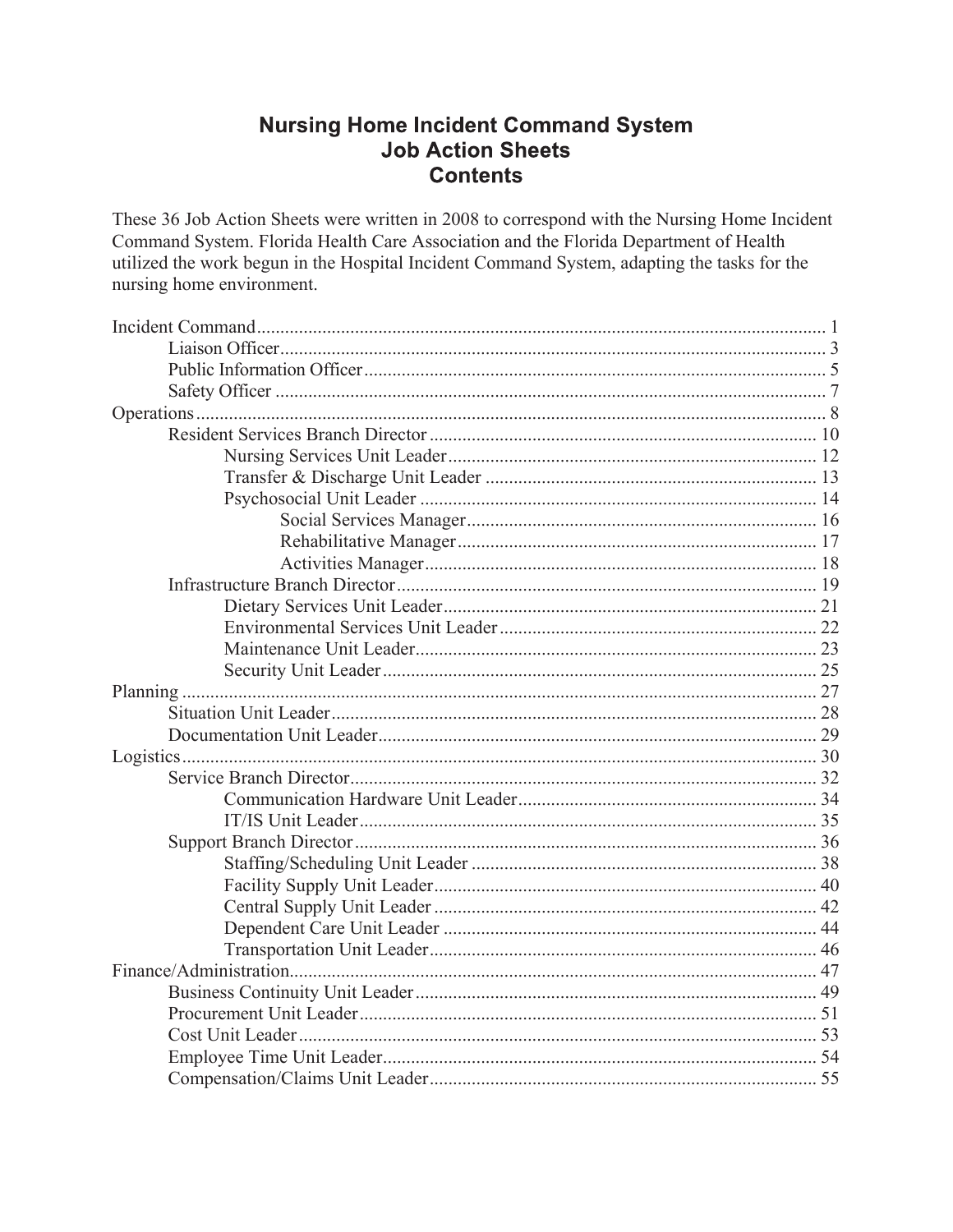## **Incident Command**

| <b>POSITION ASSIGNED TO:</b> |                                           |  |
|------------------------------|-------------------------------------------|--|
| Reporting to:                | CEO/Other Oversight Management Structure: |  |
| Command Center Location:     | Telephone:                                |  |

Mission: Organize and direct the facility's emergency operations. Give overall direction for facility operations and make evacuation and sheltering in place decisions.

| Immediate | (Operational Period 0-2 Hours)                                                                   |  |  |
|-----------|--------------------------------------------------------------------------------------------------|--|--|
|           | Assume role of Incident Commander and activate the Nursing Home Incident Command                 |  |  |
|           | System (NHICS)                                                                                   |  |  |
|           | Read this entire Job Action Sheet and put on position identification (garment, vest, cap, etc.). |  |  |
|           | Notify your usual supervisor of the incident activation of NHICS.                                |  |  |
|           | Determine the following prior to the initial NHICS team meeting. (This will comprise the first   |  |  |
|           | components of the facility's Incident Action Plan).                                              |  |  |
|           | Nature of the problem (incident type, injury/illness type, etc.)<br>1.                           |  |  |
|           | Safety of staff, residents and visitors<br>2.                                                    |  |  |
|           | Risks to personnel and need for protective equipment<br>3.                                       |  |  |
|           | Risks to the facility<br>4.                                                                      |  |  |
|           | Need for decontamination<br>5.                                                                   |  |  |
|           | Estimated duration of incident<br>6.                                                             |  |  |
|           | 7. Need for modifying daily operations                                                           |  |  |
|           | NHICS team required to manage the incident<br>8.                                                 |  |  |
|           | Need to open up the facility's Incident Command Center (ICC) location<br>9.                      |  |  |
|           | 10. Overall community response actions being taken                                               |  |  |
|           | 11. Need to communicate with state licensing agency                                              |  |  |
|           | 12. Status of local, county, and state Emergency Operations Centers (EOC)                        |  |  |
|           | Determine need for and appropriately appoint Command Staff and Section Chiefs, or                |  |  |
|           | Branch/Unit/Team leaders as needed; distribute corresponding Job Action Sheets and position      |  |  |
|           | identification.                                                                                  |  |  |
|           | Brief all appointed staff of the nature of the problem, immediate critical issues and initial    |  |  |
|           | plan of action. Designate time for next briefing.                                                |  |  |
|           | Assign clerical personnel to function as the ICC recorder(s). Document all key activities,       |  |  |
|           | actions, and decisions on a continual basis.                                                     |  |  |
|           | Communicate to Command Staff and Section Chiefs how personnel time is to be recorded.            |  |  |
|           | Determine if Finance/Administration has any special preferences for submission at this time.     |  |  |
|           | Define and document specific existing or potential safety risks and hazards, which Section or    |  |  |
|           | Branch may be affected, and steps to mitigate the threat. This is the first step in an ongoing   |  |  |
|           | process continued by the Safety Officer and included in the subsequent briefing meetings.        |  |  |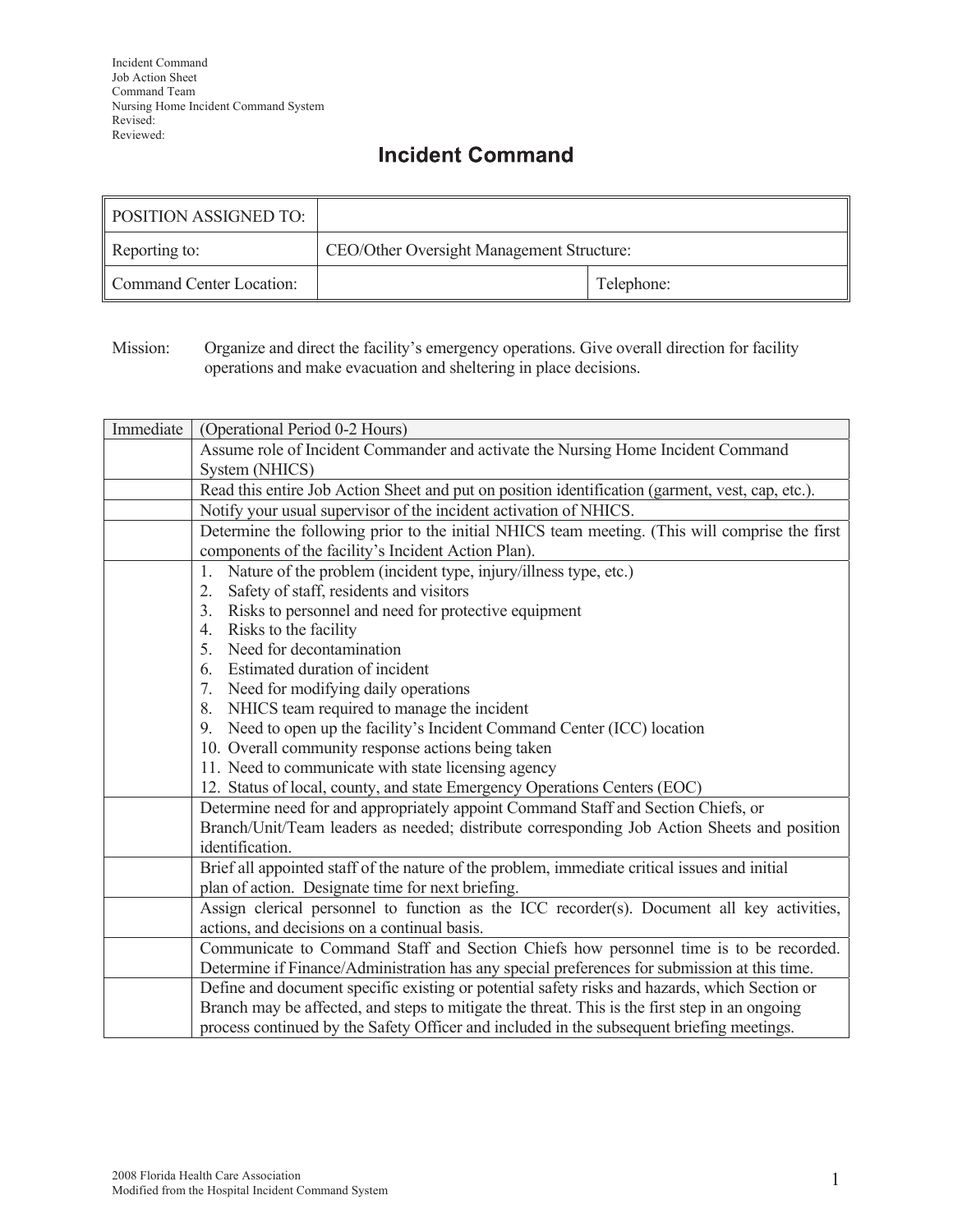| Immediate | (Operational Period 0-2 Hours)                                                                        |  |  |
|-----------|-------------------------------------------------------------------------------------------------------|--|--|
|           | Receive status reports from and develop an Incident Action Plan with Section Chiefs and               |  |  |
|           | Command Staff to determine appropriate response and recovery levels. During initial                   |  |  |
|           | briefing/status reports, the following information may be needed:                                     |  |  |
|           | • Initial facility damage survey report across sections.                                              |  |  |
|           | • Evaluate the need for evacuation. As appropriate to the incident, verify transportation plans.      |  |  |
|           | • Obtain resident census and status and request a projection report for 4, 8, 12, 24 & 48 hours       |  |  |
|           | from time of incident onset. Adjust projections as necessary. Assign to Planning Section              |  |  |
|           | Chief.                                                                                                |  |  |
|           | • Identify the operational period and ICC shift change.                                               |  |  |
|           | • As appropriate to the incident, authorize a resident prioritization assessment for the purposes     |  |  |
|           | of designating appropriate early discharge (e.g. dialysis, vent -dependent).                          |  |  |
|           | • Ensure that appropriate contact with outside agencies has been established and facility status      |  |  |
|           | and resource information provided through the Liaison Officer.                                        |  |  |
|           | • Seek information from Section Chiefs regarding on-hand resources of medical equipment,              |  |  |
|           | supplies, medications, food, and water as indicated by the incident.                                  |  |  |
|           | • Assess generator function and fuel supply.                                                          |  |  |
|           | • Review security and facility surge capacity as appropriate, especially if serving as a host site or |  |  |
|           | in case the local emergency management office requests beds.                                          |  |  |
|           | Oversee and approve revision of the Incident Action Plan developed by the Planning                    |  |  |
|           | Section Chief. Ensure that the approved plan is communicated to all Command Staff and                 |  |  |
|           | Section Chiefs.                                                                                       |  |  |
|           | Communicate facility and incident status and the Incident Action Plan to CEO or designee,             |  |  |
|           | or to other executives and/or Board of Directors members on a need-to-know basis.                     |  |  |
|           | Draft initial message for Public Information Officer (PIO) for notification to family members,        |  |  |
|           | responsible parties, and/or other interested persons regarding facility and resident status.          |  |  |

| Ongoing |                                                                                                   |  |
|---------|---------------------------------------------------------------------------------------------------|--|
|         | Ensure staff, resident, and media briefings are being conducted regularly.                        |  |
|         | Evaluate overall nursing home operational status, and ensure critical issues are addressed.       |  |
|         | Ensure incident action planning for each operational period and a reporting of the Incident       |  |
|         | Action Plan at each shift change and briefing.                                                    |  |
|         | Review /revise the Incident Action Plan with the Planning Section Chief for each operational      |  |
|         | period.                                                                                           |  |
|         | Ensure continued communications with local, regional, and state response coordination centers     |  |
|         | through the Liaison Officer and others.                                                           |  |
|         | Authorize resources as needed or requested by Section Chiefs.                                     |  |
|         | Set up routine briefings with Section Chiefs to receive status reports and update the action plan |  |
|         | regarding the continuance and termination of the action plan.                                     |  |
|         | Approve media releases submitted by PIO.                                                          |  |
|         | Observe all staff, volunteers, and residents for signs of stress and inappropriate behavior.      |  |
|         | Report concerns to Human Resources. Provide for staff rest periods and relief.                    |  |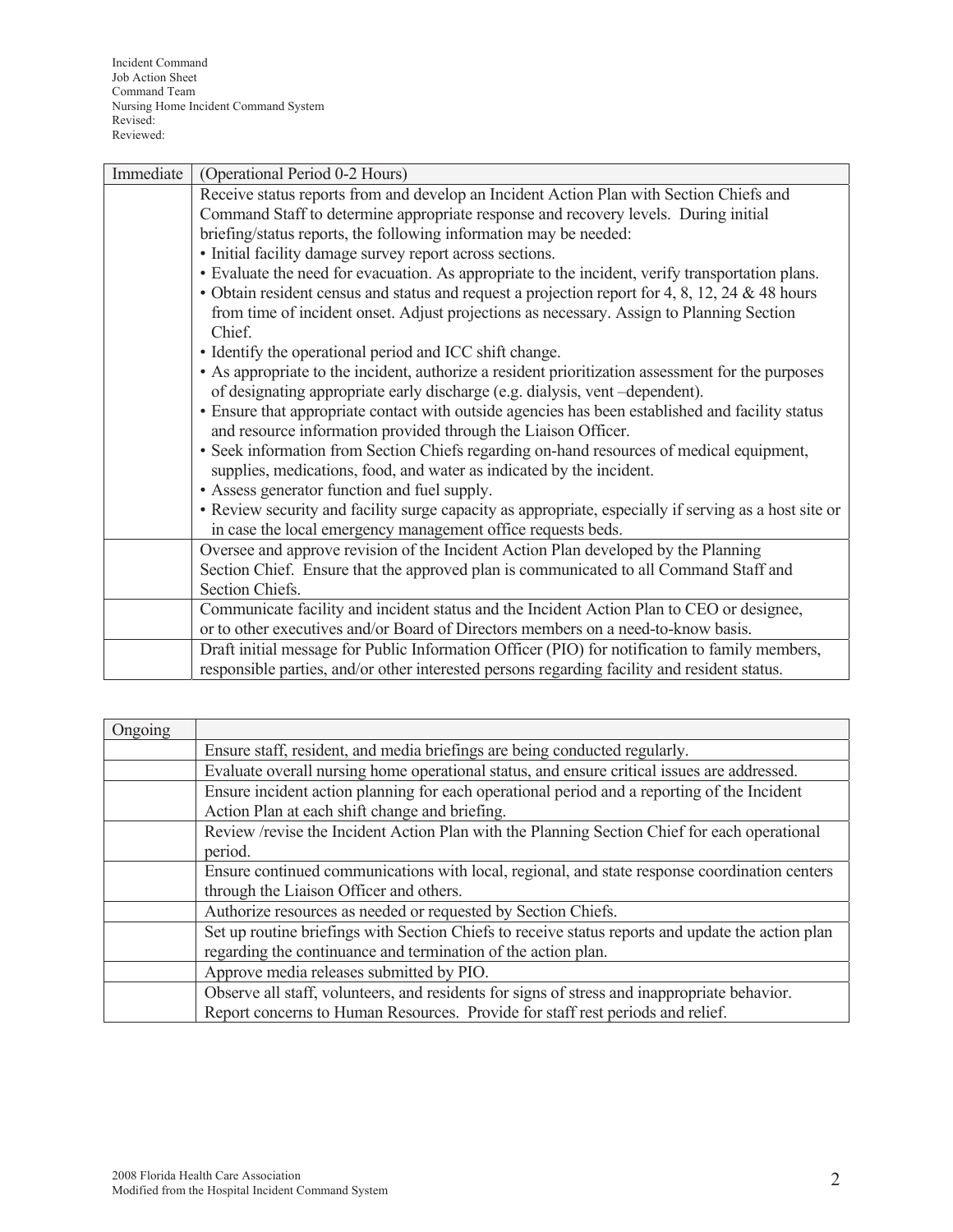### **Liaison Officer**

| <b>POSITION ASSIGNED TO:</b> |                   |            |
|------------------------------|-------------------|------------|
| Reporting to:                | Incident Command: |            |
| Command Center Location:     |                   | Telephone: |

Mission: Function as the incident contact person in the nursing home for representatives from other agencies, such as the local emergency management office, police, and the licensing agency.

| Immediate | (Operational Period 0-2 Hours)                                                                      |  |  |
|-----------|-----------------------------------------------------------------------------------------------------|--|--|
|           | Receive appointment from Incident Commander. Obtain Job Action Sheet.                               |  |  |
|           | Read this entire Job Action Sheet and review emergency organizational chart.                        |  |  |
|           | Put on position identification (garment, vest, cap, etc.).                                          |  |  |
|           | Notify your usual supervisor of your NHICS assignment.                                              |  |  |
|           | Obtain briefing from Emergency Incident Commander and note time for next meeting.                   |  |  |
|           | Establish contact with local, county and/or state emergency organization agencies to share          |  |  |
|           | information on current status, appropriate contacts, and message routing.                           |  |  |
|           | Communicate information obtained and coordinate with Public Information Officer.                    |  |  |
|           | Obtain initial status and information from the Planning Section Chief to provide as                 |  |  |
|           | appropriate to external stakeholders and local and/or county Emergency Operations Center            |  |  |
|           | (EOC)EOC, upon request:                                                                             |  |  |
|           | • Resident Care Capacity – The number of residents that can be received and current census.         |  |  |
|           | • Nursing Home's Overall Status – Current condition of facility structure, security, and utilities. |  |  |
|           | • Any current or anticipated shortage of critical resources including personnel, equipment,         |  |  |
|           | supplies, medications, etc.                                                                         |  |  |
|           | • Number of residents and mode of transportation for residents requiring transfer to hospitals or   |  |  |
|           | receiving facilities, if applicable.                                                                |  |  |
|           | • Any resources that are requested by other facilities (e.g., personnel, equipment, supplies).      |  |  |
|           | • Media relations efforts being initiated, in conjunction with the PIO.                             |  |  |
|           | Establish communication with other nursing homes as appropriate, the local EOC, and/or local        |  |  |
|           | response agencies (e.g., public health department). Report current facility status.                 |  |  |
|           | Keep local EOC liaison officer updated as to critical issues and unmet resource needs.              |  |  |
|           | Document all key activities, actions, and decisions on a continual basis.                           |  |  |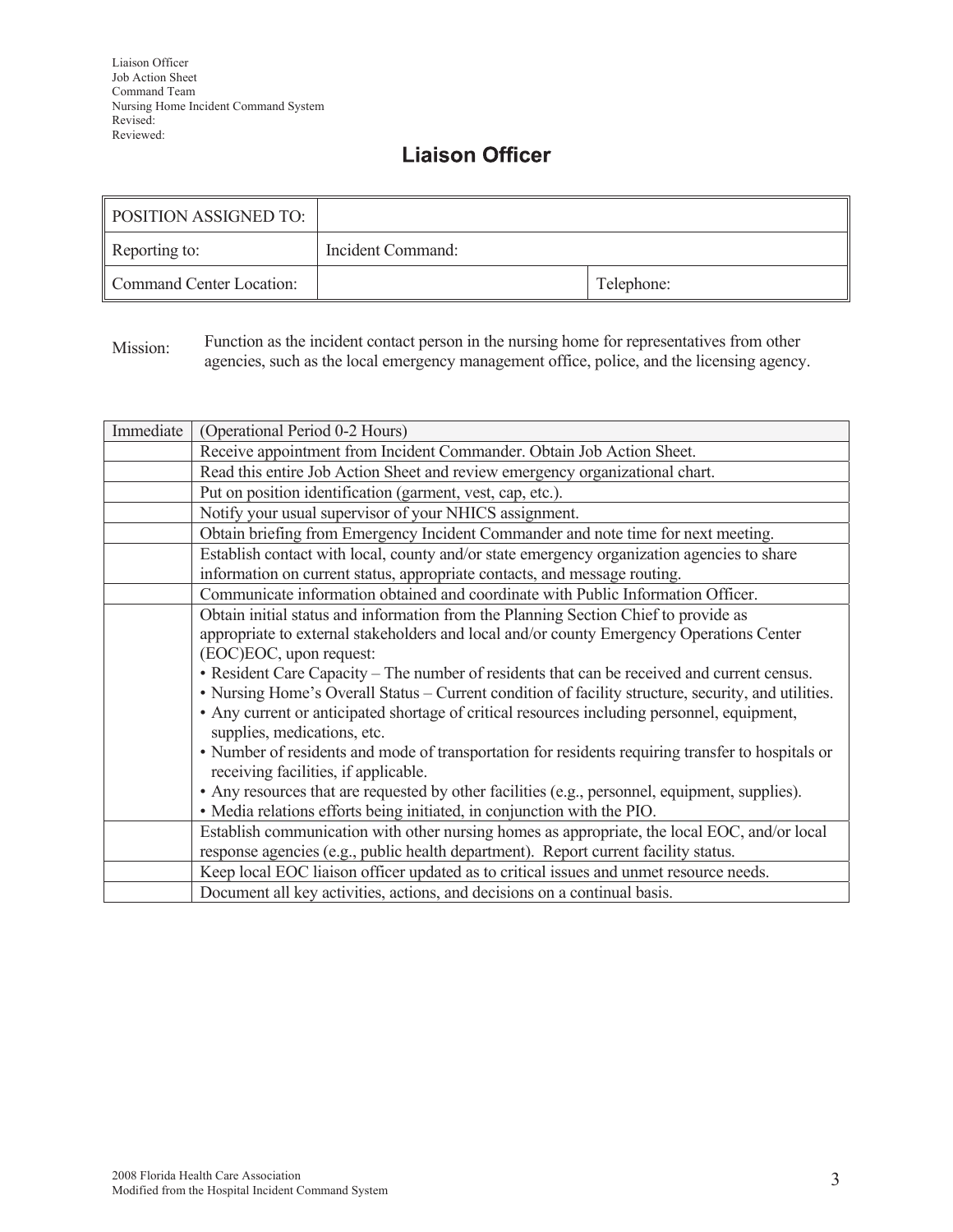Liaison Officer Job Action Sheet Command Team Nursing Home Incident Command System Revised: Reviewed:

| Ongoing |                                                                                                 |  |
|---------|-------------------------------------------------------------------------------------------------|--|
|         | Attend all command briefings and Incident Action Planning meetings to gather and share          |  |
|         | incident and facility information. Contribute inter-facility information and community response |  |
|         | activities and provide Liaison goals to the Incident Action Plan.                               |  |
|         | Request assistance and information as needed through the facility's network or from the local   |  |
|         | and/or regional EOC.                                                                            |  |
|         | Obtain the following information from the Planning Section Chief and be prepared to report to   |  |
|         | appropriate authorities the following data:                                                     |  |
|         | • Number of new residents admitted and level of care needs.                                     |  |
|         | • Current resident census                                                                       |  |
|         | • Number of residents hospitalized, discharged home, or transferred to other facilities         |  |
|         | • Number dead                                                                                   |  |
|         | Communicate with Logistics Section Chief on status of supplies, equipment and other resources   |  |
|         | that could be mobilized to other facilities, if needed or requested.                            |  |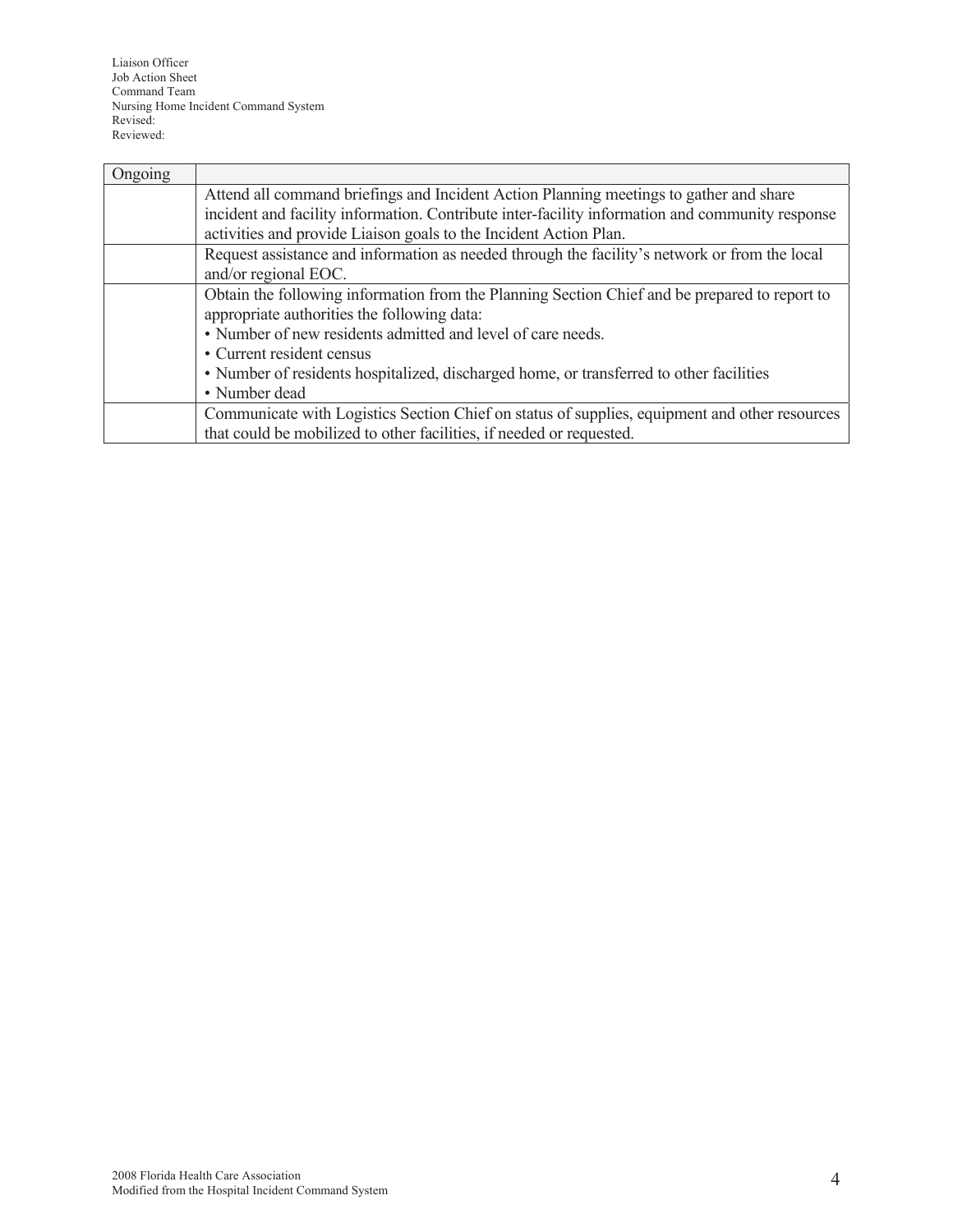## **Public Information Officer**

| <b>POSITION ASSIGNED TO:</b> |                   |            |
|------------------------------|-------------------|------------|
| Reporting to:                | Incident Command: |            |
| Command Center Location:     |                   | Telephone: |

Mission: Serve as the conduit for information to internal and external stakeholders, including staff, visitors and families, and the news media, as approved by the Incident Commander.

| Immediate | (Operational Period 0-2 Hours)                                                                  |  |
|-----------|-------------------------------------------------------------------------------------------------|--|
|           | Receive appointment from Incident Commander. Obtain Job Action Sheet.                           |  |
|           | Read this entire Job Action Sheet and review emergency organizational chart.                    |  |
|           | Put on position identification (garment, vest, cap, etc.).                                      |  |
|           | Notify your usual supervisor of your NHICS assignment.                                          |  |
|           | Obtain briefing from Emergency Incident Commander and note time for next briefing.              |  |
|           | Decide where a media briefing area might be located if needed (away from the facility's         |  |
|           | Incident Command Center and the resident care activity areas). Coordinate designation of such   |  |
|           | areas with Safety Officer.                                                                      |  |
|           | Contact external Public Information Officers from community and governmental agencies           |  |
|           | and/or their designated websites to determine public information and media messages developed   |  |
|           | by those entities to ensure consistent messages from all entities.                              |  |
|           | Develop public information and media messages to be reviewed and approved by the                |  |
|           | Incident Commander before release to families, news media, and the public. Identify appropriate |  |
|           | spokespersons to contact families or to deliver press briefings as needed.                      |  |
|           | Assess the need to activate a staff and/or family member "hotline" for recorded information     |  |
|           | concerning the incident and facility status and establish the "hotline" if needed.              |  |
|           | Attend all command briefings and incident action planning meetings to gather and share          |  |
|           | incident and nursing home information.                                                          |  |
|           | Monitor incident/response information through the internet, radio, television and newspapers.   |  |
|           | Establish communication with other nursing homes as appropriate, local Emergency Operations     |  |
|           | Center (EOC), and/or local response agencies (e.g., public health department). Report current   |  |
|           | facility status.                                                                                |  |
|           | Document all key activities, actions, and decisions on a continual basis.                       |  |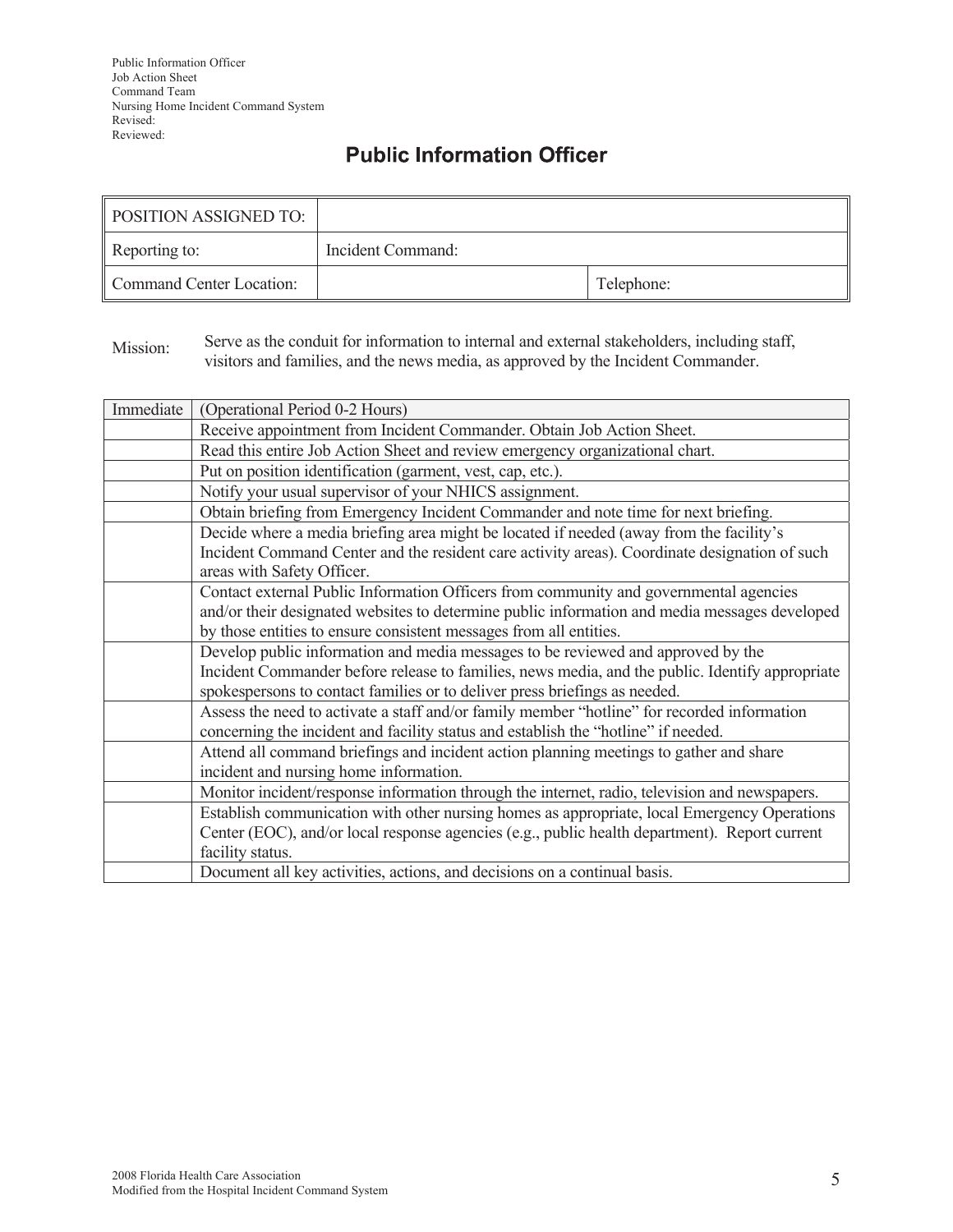Public Information Officer Job Action Sheet Command Team Nursing Home Incident Command System Revised: Reviewed:

| Ongoing |                                                                                                  |  |  |
|---------|--------------------------------------------------------------------------------------------------|--|--|
|         | Coordinate with the Operations -> Resident Services Branch regarding:                            |  |  |
|         | • Receiving and screening inquiries regarding the status of individual patients.                 |  |  |
|         | • Release of appropriate information to appropriate requesting entities.                         |  |  |
|         | Continue to attend all Command briefings and incident action planning meetings to gather and     |  |  |
|         | share incident and nursing home information. Contribute media and public information             |  |  |
|         | activities and goals to the Incident Action Plan.                                                |  |  |
|         | Continue dialogue with external community and governmental agencies to get public                |  |  |
|         | information and media messages. Coordinate translation of critical communications into           |  |  |
|         | languages for residents as appropriate.                                                          |  |  |
|         | Continue to develop and revise public information and media messages to be reviewed and          |  |  |
|         | approved by the Incident Commander before release to the news media and the public.              |  |  |
|         | Develop regular information and status update messages to keep staff informed of the incident,   |  |  |
|         | community, and facility status. Assist in the development and distribution of signage as needed. |  |  |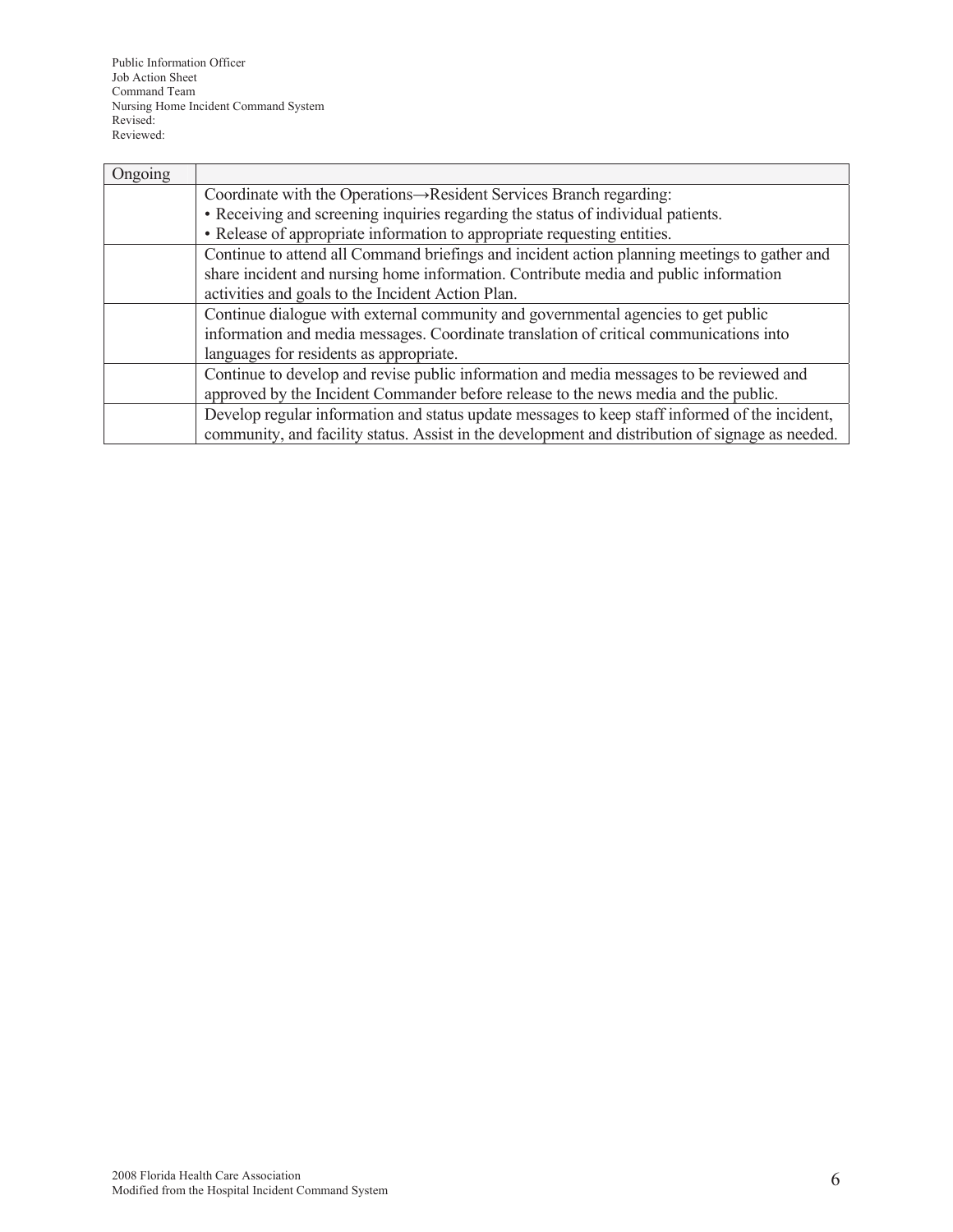# **Safety Officer**

| POSITION ASSIGNED TO:    |                   |            |
|--------------------------|-------------------|------------|
| Reporting to:            | Incident Command: |            |
| Command Center Location: |                   | Telephone: |

Mission: Ensure safety of staff, patients, and visitors, monitor and correct hazardous conditions. Have authority to halt any operation that poses immediate threat to life and health.

| Immediate | (Operational Period 0-2 Hours)                                                                    |
|-----------|---------------------------------------------------------------------------------------------------|
|           | Receive appointment from Incident Commander. Obtain Job Action Sheet.                             |
|           | Read this entire Job Action Sheet and review emergency organizational chart.                      |
|           | Put on position identification (garment, vest, cap, etc.).                                        |
|           | Notify your usual supervisor of your NHICS assignment.                                            |
|           | Determine safety risks of the incident to personnel, the physical plant, and the environment.     |
|           | Advise the Incident Commander and Section Chiefs of any unsafe condition and corrective           |
|           | recommendations.                                                                                  |
|           | Communicate with the Logistics Chief to procure and post non-entry signs around unsafe areas.     |
|           | Ensure the following activities are initiated as indicated by the incident/situation:             |
|           | • Evaluate building or incident hazards and identify vulnerabilities                              |
|           | • Specify type and level of Personal Protective Equipment to be utilized by staff to ensure their |
|           | protection, based upon the incident or hazardous condition                                        |
|           | • Monitor operational safety of decontamination operations if needed                              |
|           | • Contact and coordinate safety efforts with the Operations->Infrastructure Branch->              |
|           | Environmental Services Unit and Maintenance Unit to identify and report all hazards and           |
|           | unsafe conditions to the Operations Section Chief.                                                |
|           | Work with Incident Command staff in designating restricted access areas and providing signage.    |
|           | Assess nursing home operations and practices of staff, and terminate and report any unsafe        |
|           | operation or practice, recommending corrective actions to ensure safe service delivery.           |
|           | Ensure implementation of all safety practices and procedures in the facility.                     |
|           | Initiate environmental monitoring as indicated by the incident or hazardous condition.            |
|           | Attend all command briefings and Incident Action Planning meetings to gather and share            |
|           | incident and facility safety requirements.                                                        |
|           | Document all key activities, actions, and decisions on a continual basis.                         |

| Ongoing |                                                                                                  |
|---------|--------------------------------------------------------------------------------------------------|
|         | Continue to assess safety risks of the incident to personnel, the facility, and the environment. |
|         | Advise the Incident Commander and Section Chiefs of any unsafe condition and corrective          |
|         | recommendations.                                                                                 |
|         | Ensure proper equipment needs are met and equipment is operational prior to each operational     |
|         | period.                                                                                          |
|         | Continue to attend all command briefings and incident action planning meetings to gather and     |
|         | share incident and facility information. Contribute safety issues, activities and goals to the   |
|         | Incident Action Plan.                                                                            |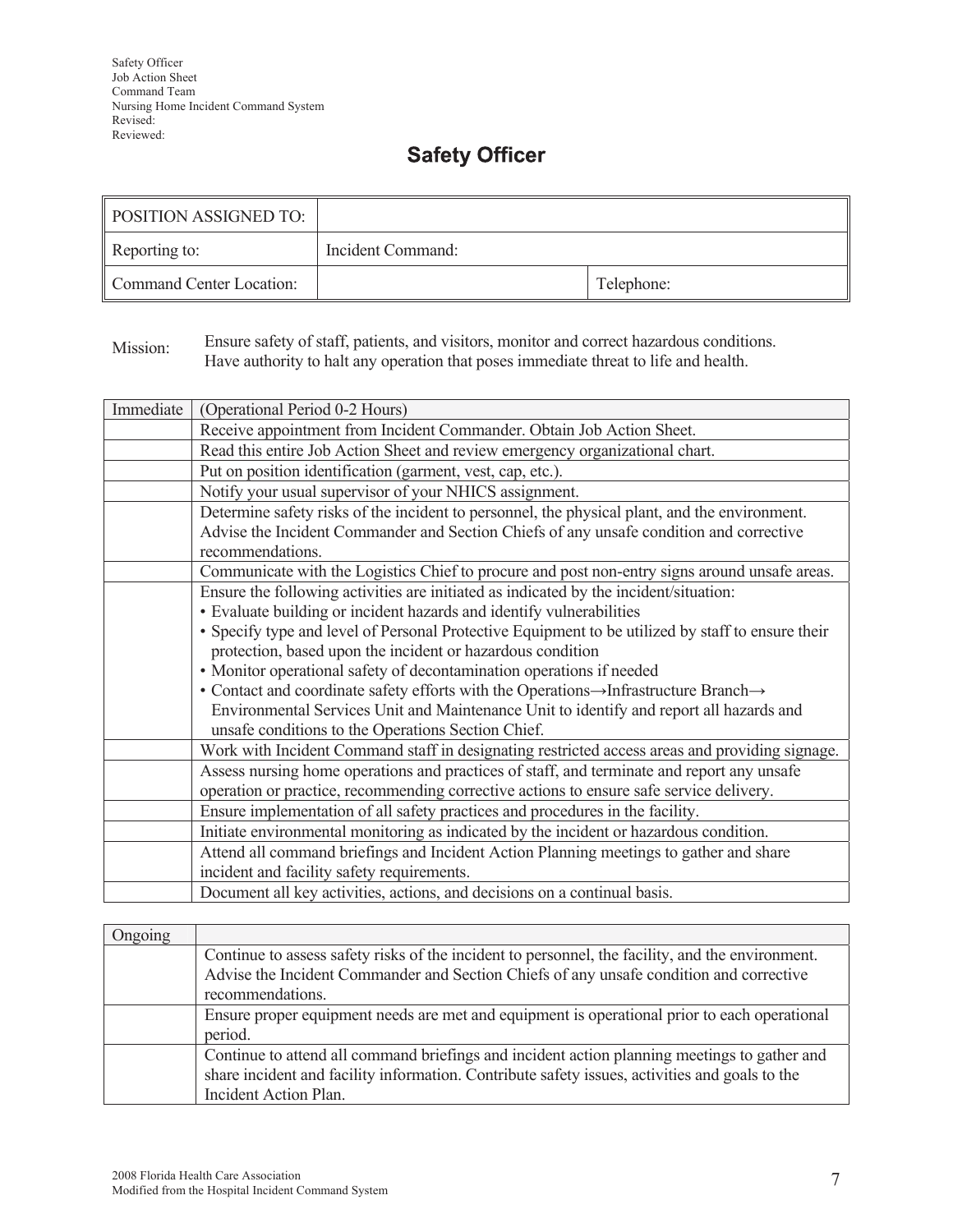## **Operations**

| <b>POSITION ASSIGNED TO:</b> |                   |            |
|------------------------------|-------------------|------------|
| Reporting to:                | Incident Command: |            |
| Command Center Location:     |                   | Telephone: |

Mission: Organize and direct activities relating to the Operations Section. Carry out directives of the Incident Commander. Coordinate and supervise the branches within the Operations Section. Oversee the direct implementation of resident care and services, dietary services, and environmental services. Contribute to the Incident Action Plan.

| Immediate | (Operational Period 0-2 Hours)                                                                  |
|-----------|-------------------------------------------------------------------------------------------------|
|           | Receive appointment from Incident Commander. Obtain packet containing Section's Job Action      |
|           | Sheets.                                                                                         |
|           | Read this entire Job Action Sheet and review emergency organizational chart.                    |
|           | Put on position identification (garment, vest, cap, etc.).                                      |
|           | Notify your usual supervisor of your NHICS assignment.                                          |
|           | Obtain briefing from Emergency Incident Commander and designate time for next meeting.          |
|           | Assess need to appoint Branch Directors:                                                        |
|           | <b>Resident Services</b>                                                                        |
|           | Infrastructure                                                                                  |
|           | Transfer the corresponding Job Action Sheets to Branch Director. If a Branch Director is not    |
|           | assigned, the Planning Chief keeps the Job Action Sheet and assumes that function.              |
|           | Brief Branch Directors on current situation and develop the section's initial projection/status |
|           | report. Establish the Operations Section chain of command and designate time and location for   |
|           | next section briefing. Share resident census and condition information gained at initial        |
|           | Command briefing. Communicate how personnel time is to be recorded.                             |
|           | Establish Operations Section Center (in proximity to Incident Command area, if possible).       |
|           | Serve as primary contact with nursing home Medical Director.                                    |
|           | Meet with Resident Services Branch Director and Nursing Services Unit Leader and                |
|           | communicate with Medical Director to plan and project resident care needs.                      |
|           | Document all key activities, actions, and decisions on a continual basis.                       |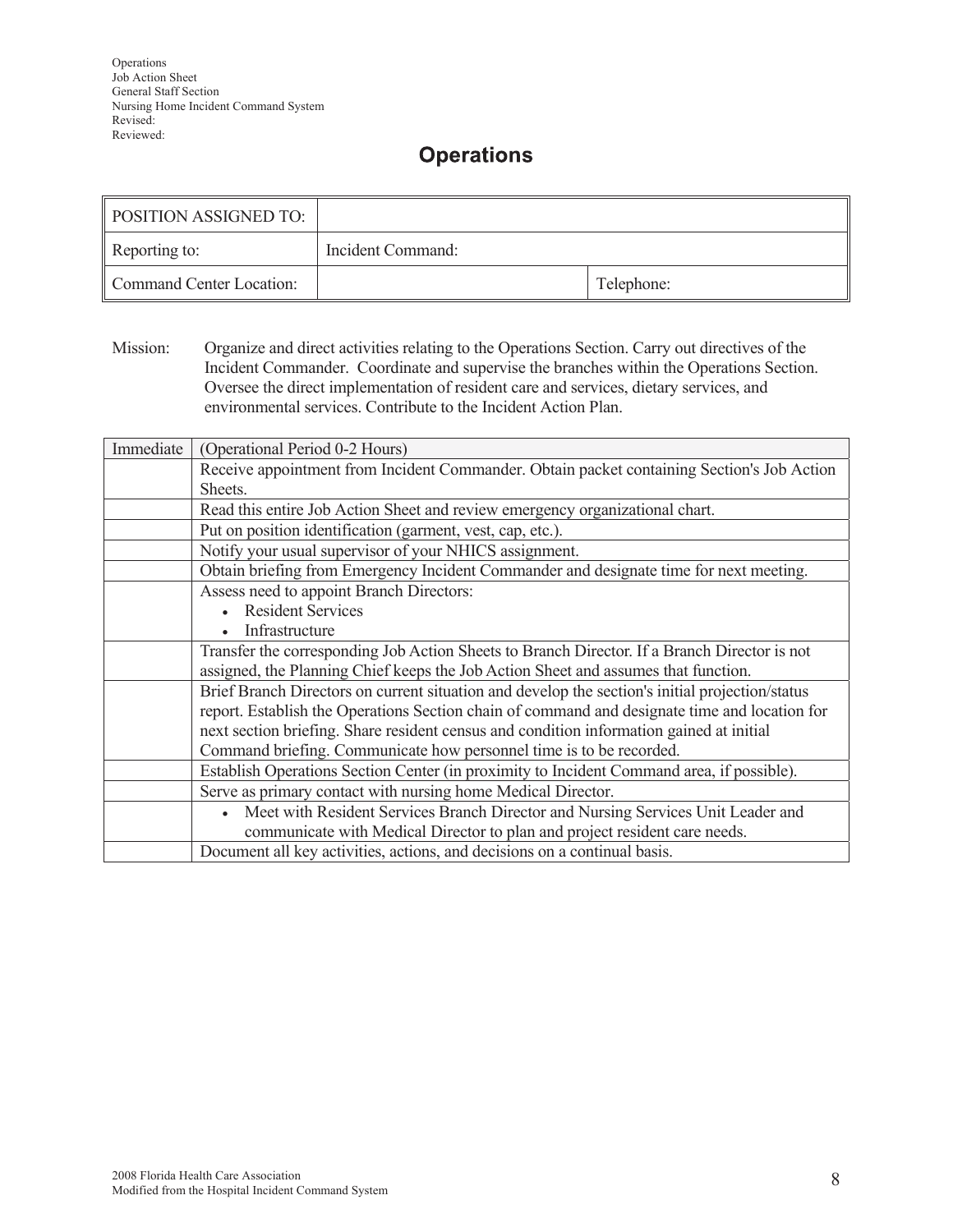| Ongoing |                                                                                                     |
|---------|-----------------------------------------------------------------------------------------------------|
|         | From information reported by Branch Directors, inform Incident Command of facility's                |
|         | internal factors which may contribute to the decision to evacuate or shelter in place:              |
|         | Resident acuity                                                                                     |
|         | Physical structure                                                                                  |
|         | Implement resident evacuation at the direction of the Incident Commander with support of            |
|         | Branch Directors and other Section Chiefs.                                                          |
|         | Meet regularly with the Incident Commander, Command Staff and other Section Chiefs to               |
|         | update status of the response and relay important information to Operations Section's Staff.        |
|         | As the incident requires, in preparation for movement of residents within the facility or to a      |
|         | staging area, work with Logistics→Supply Branch→Transportation Unit to assist in the                |
|         | gathering and placement of transport equipment (wheelchairs, canes, stretchers, walkers, etc).      |
|         | Designate times for briefings and updates with Branch Directors to develop and update               |
|         | section's projection/status report.                                                                 |
|         | Coordinate personnel needs with Supply Branch $\rightarrow$ Staffing/Scheduling Unit.               |
|         | Coordinate supply and equipment needs with the Supply Branch  ightarrow Central Supply Unit Leader. |
|         | Provide situation reports and projections to the Planning Section within stated time frames.        |
|         | Coordinate financial issues with the Finance/Administration Section.                                |
|         | Ensure that this Section's branches are adequately staffed and supplied.                            |
|         | Observe all staff, volunteers, and residents for signs of stress and inappropriate behavior.        |
|         | Report concerns to Human Resources. Provide for staff rest periods and relief.                      |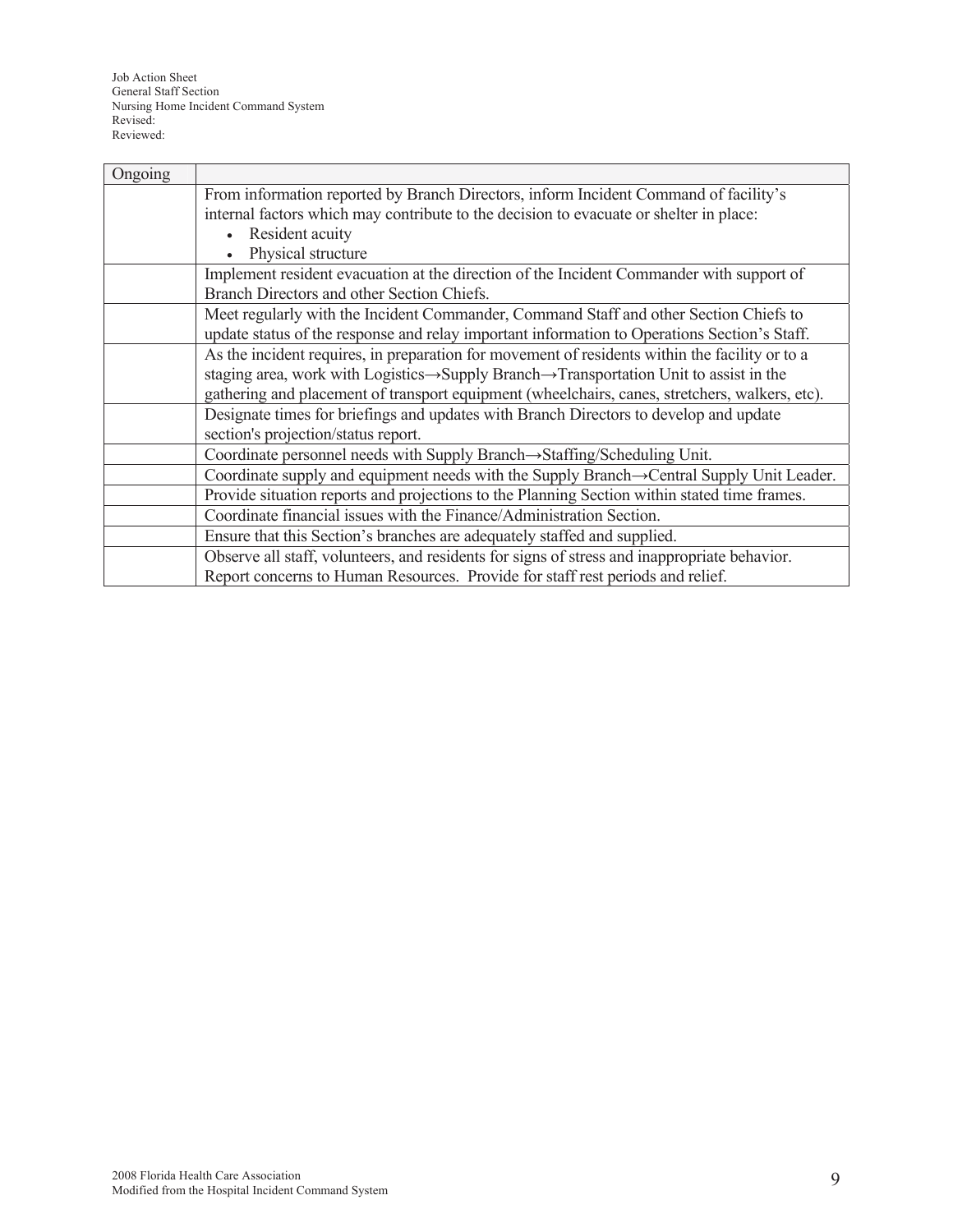## **Resident Services Branch Director**

| POSITION ASSIGNED TO:              |                                  |            |
|------------------------------------|----------------------------------|------------|
| Reporting to:                      | <b>Operations Section Chief:</b> |            |
| <b>Operations Center Location:</b> |                                  | Telephone: |

Mission: Coordinate and supervise all aspects of resident care, services, and movement into and out of the facility. Coordinate Unit Leaders under Resident Services Branch. Participate in developing facility's Incident Action Plan.

| Immediate |                                                                                                                   |
|-----------|-------------------------------------------------------------------------------------------------------------------|
|           | Receive appointment from Operations Chief. Obtain Group's Job Action Sheets and position                          |
|           | identification garments.                                                                                          |
|           | Read this entire Job Action Sheet. Put on position identification garment or cap.                                 |
|           | Obtain a briefing from Operations Chief.                                                                          |
|           | Notify your usual supervisor of your emergency incident assignment.                                               |
|           | Assess need for Unit Leaders within this Branch:                                                                  |
|           | Nursing Services<br>$\bullet$                                                                                     |
|           | Psychosocial<br>$\bullet$                                                                                         |
|           | Transfer & Discharge                                                                                              |
|           | Distribute the Job Action Sheets associated with the groups as well as the position identification                |
|           | garments. If a Unit Leader is not assigned, Resident Services Branch Director keeps the Job                       |
|           | Action Sheets from that unit and assumes all functions.                                                           |
|           | Meet with Unit Leaders to brief them on the incident and the following:                                           |
|           | Initial Status Report:<br>1.                                                                                      |
|           | Share resident census and condition information gained at briefing with Operations<br>a.                          |
|           | Section Chief. Direct unit leaders to contribute to the accuracy of this resident                                 |
|           | census and condition information as they work with the direct care staff and                                      |
|           | residents.                                                                                                        |
|           | b. Determine immediate staffing situation across units.                                                           |
|           | 2.<br>Set Objectives and Assign Responsibilities:                                                                 |
|           | Decide and document point of contact(s) for Medical Director.<br>a.                                               |
|           | Assign a prioritization assessment (triage) of residents with information which is<br>$b_{-}$<br>currently known. |
|           | Schedule a review of individual residents as needed for consideration of special<br>$c_{\cdot}$                   |
|           | needs and possible early admission to a higher level of care environment.                                         |
|           | Arrange for the provision of critical medical services, such as dialysis and oxygen<br>d.                         |
|           | therapy.                                                                                                          |
|           | Assign who will make contact with each resident's physician as needed to secure<br>e.                             |
|           | up to date orders, special instructions, and prescriptions.                                                       |
|           | Assign Nursing Services Unit Leader to assess stock of medications for resident<br>f.                             |
|           | support for 7-10 days and to communicate needs with dispensing pharmacy.                                          |
|           | Instruct unit leaders to assess and report staffing needs and projections.<br>g.                                  |
|           | Determine how care and services will continue as routinely as possible.<br>h.                                     |
|           | i.<br>Discuss/document the objectives and who is responsible for each                                             |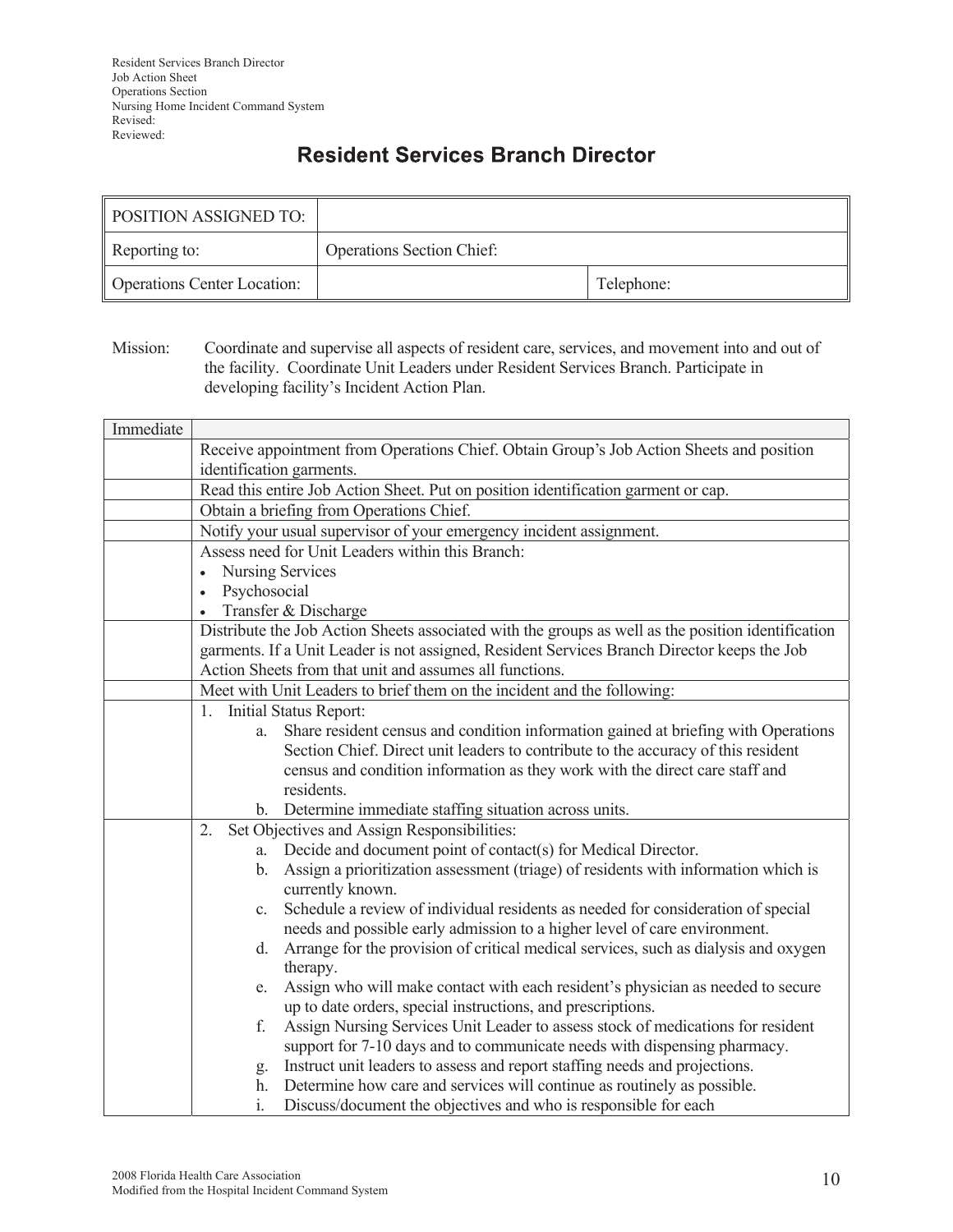| Immediate |                                                                                                   |
|-----------|---------------------------------------------------------------------------------------------------|
|           | General:<br>3                                                                                     |
|           | Develop initial projection/status report.<br>a.                                                   |
|           | Review the Resident Service Branch chain of command.<br>b.                                        |
|           | Communicate the operational period and set time and location for next meeting.                    |
|           | Communicate how personnel time is to be recorded.<br>d.                                           |
|           | e. Communicate how equipment, supplies, and personnel are to be ordered.                          |
|           | Ensure that all key activities, actions, and decisions are being documented on a continual basis. |
|           | Establish and maintain contact with Logistics Section Chief to ensure ordering and delivery of    |
|           | personnel and resources as needed.                                                                |
|           | Ensure the Transfer & Discharge Unit Leader and Nursing Services Unit Leader are managing         |
|           | emergency discharges for at-risk residents.                                                       |
|           |                                                                                                   |

| Ongoing |                                                                                              |
|---------|----------------------------------------------------------------------------------------------|
|         | Meet routinely with Unit Leaders to evaluate status and projected needs.                     |
|         | Meet as scheduled with Operations Section Chief and Unit Leaders to evaluate Operations      |
|         | Section status and project needs. These meetings may include the Unit Leaders from the       |
|         | Infrastructure Branch at the discretion of the Operations Section Chief. Update Operations   |
|         | Chief on resident census and condition.                                                      |
|         | Observe all staff, volunteers, and residents for signs of stress and inappropriate behavior. |
|         | Report concerns to Staffing/Scheduling. Provide for staff rest periods and relief.           |
|         | Report unexpected problems and unresolved issues immediately.                                |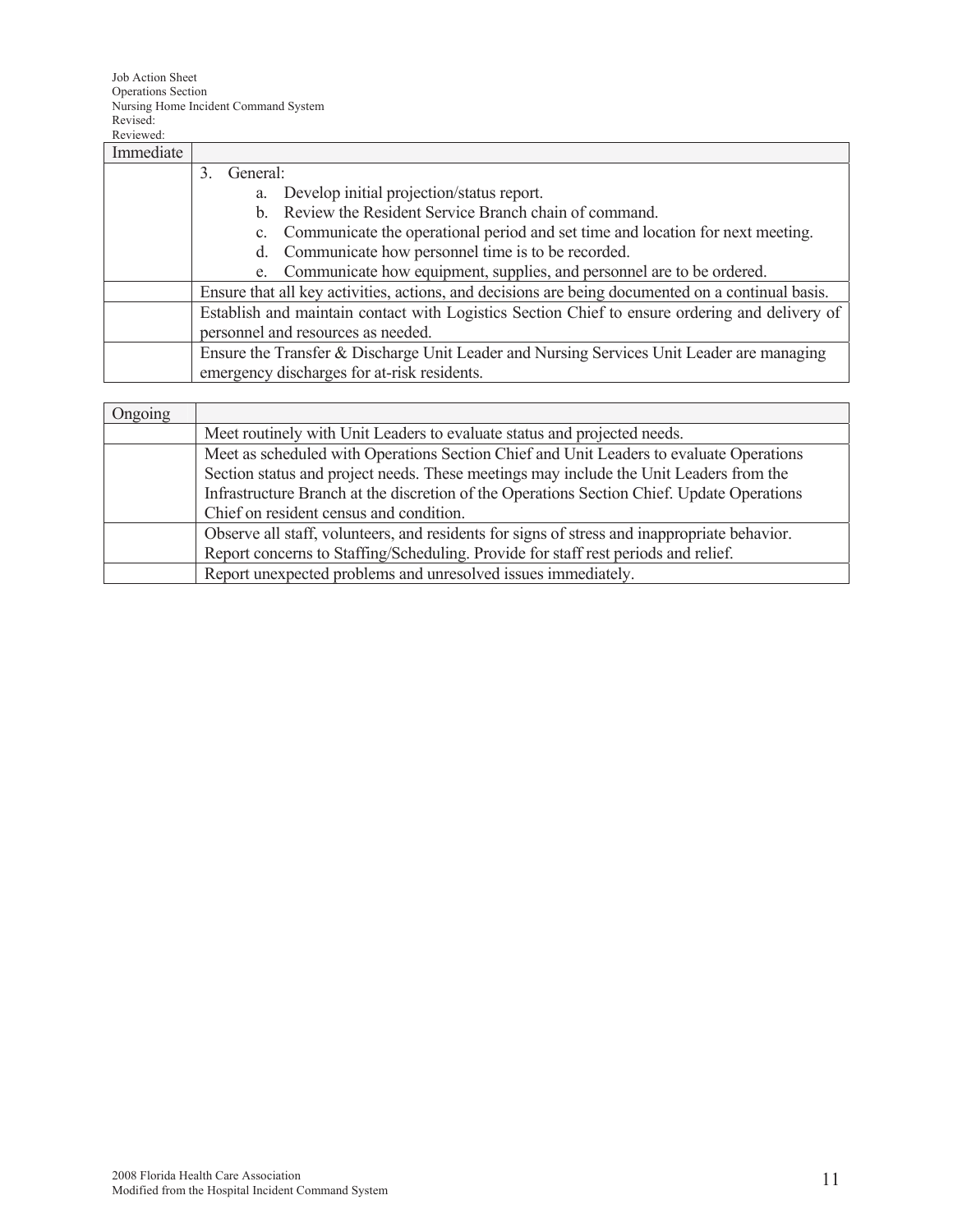## **Nursing Services Unit Leader**

| <b>POSITION ASSIGNED TO:</b>       |                                           |            |
|------------------------------------|-------------------------------------------|------------|
| Reporting to:                      | <b>Resident Services Branch Director:</b> |            |
| <b>Operations Center Location:</b> |                                           | Telephone: |

Mission: Organize and direct nursing services, including management of high acuity and special needs residents as well as routine nursing services including medication passes. Organize and direct activities of daily living for residents. Coordinate and supervise direct care staff. Evaluate supplies, equipment, and medication levels to support resident care needs.

| Immediate |                                                                                                  |
|-----------|--------------------------------------------------------------------------------------------------|
|           | Receive appointment from Resident Services Branch Director.                                      |
|           | Read this entire Job Action Sheet.                                                               |
|           | Put on position identification garment or cap.                                                   |
|           | Obtain a briefing from Resident Services Branch Director.                                        |
|           | Notify your usual supervisor of your emergency incident assignment.                              |
|           | Assess staffing needs for continuation of routine ADL services and restorative services.         |
|           | Meet with and brief direct care staff on their assignments. Update direct care staff on incident |
|           | status and facility plans. Instruct them as to the message they are to share with residents.     |
|           | Schedule next meeting with direct care staff.                                                    |
|           | Assess availability of necessary nursing supplies and equipment to provide resident care for 7-  |
|           | 10 days. Communicate shortfalls with Resident Services Branch Director.                          |
|           | Assess stock of medications for resident support for a period of 7-10 days.                      |
|           | Communicate pharmaceutical needs with the dispensing pharmacy immediately.                       |

| Ongoing |                                                                                              |
|---------|----------------------------------------------------------------------------------------------|
|         | Manage the provision of routine nursing services.                                            |
|         | Manage the provision of medication passes in keeping with resident schedules.                |
|         | Monitor direct care staff work performance.                                                  |
|         | Ensure the provision of routine hygienic and nutritional care for residents.                 |
|         | Meet routinely with Resident Services Branch Director, Psychosocial Unit Leader, and as      |
|         | needed with Operations Section Chief to evaluate status and project needs.                   |
|         | Establish a staff rest and nutritional area in cooperation with Staffing/Scheduling.         |
|         | Observe all staff, volunteers, and residents for signs of stress and inappropriate behavior. |
|         | Report concerns to Staffing/Scheduling. Provide for staff rest periods and relief.           |
|         | Report unexpected problems and unresolved issues immediately.                                |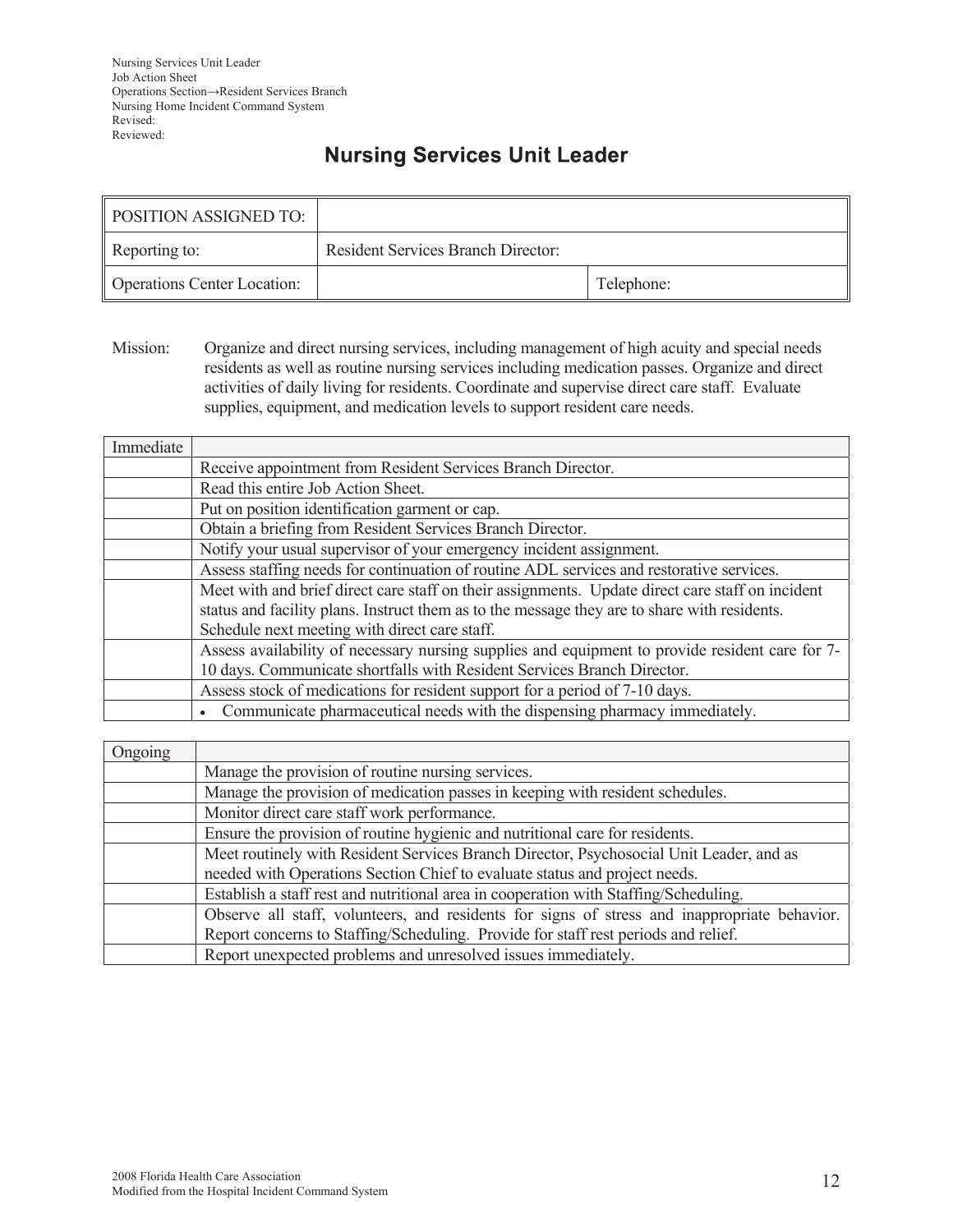## **Transfer & Discharge Unit Leader**

| <b>POSITION ASSIGNED TO:</b>       |                                           |            |
|------------------------------------|-------------------------------------------|------------|
| Reporting to:                      | <b>Resident Services Branch Director:</b> |            |
| <b>Operations Center Location:</b> |                                           | Telephone: |

Mission: Organize and direct resident transfer and discharge according to facility polices and procedures. Implement and monitor the facility's resident identification and tracking system for either incoming residents who are sheltering in place or for facility residents evacuating in part or in whole to an offsite destination. Supervise staff within Transfer & Discharge Unit.

| Immediate |                                                                                               |
|-----------|-----------------------------------------------------------------------------------------------|
|           | Receive appointment from Resident Services Branch Director: Obtain packet containing          |
|           | Group's Job Action Sheets.                                                                    |
|           | Read this entire Job Action Sheet.                                                            |
|           | Put on position identification garment or cap.                                                |
|           | Obtain a briefing from Resident Services Branch Director and other Unit Leaders.              |
|           | Notify your usual supervisor of your emergency incident assignment.                           |
|           | Meet with Nursing Services Unit Leader to assist in resident priority assessment to designate |
|           | residents for early discharge.                                                                |
|           | Process transfer and discharges in accordance with facility's procedures.                     |
|           | Coordinate communication with resident family members regarding transfer or discharge         |
|           | though Psychosocial Unit Leader or a Social Services Manager if one has been designated.      |
|           | Review facility's resident identification and tracking system.                                |
|           | Evaluate supplies needed to implement the resident I.D. and tracking system and               |
|           | communicate any shortfalls with Transfer & Discharge Group Supervisor.                        |
|           | Prepare tracking system tools if new residents are coming in to shelter-in-place.             |
|           | Prepare resident identification tools.                                                        |
|           | Coordinate with Nursing Services Unit Leader to provide resident identification in            |
|           | accordance with facility procedures.                                                          |
|           | Coordinate the transfer of medical records in accordance with facility procedures.            |
|           | Coordinate the transfer of medications in accordance with facility procedures.                |

| Ongoing |                                                                                              |
|---------|----------------------------------------------------------------------------------------------|
|         | Oversee transfers & discharges, document, and prepare report for next operational period.    |
|         | • Continue to coordinate communication with family members with Psychosocial Unit.           |
|         | Monitor the implementation of the Resident I.D. & Tracking system.                           |
|         | Meet routinely with Resident Services Branch Director, Psychosocial Unit Leader, and as      |
|         | needed with Operations Section Chief to evaluate status and project needs.                   |
|         | Observe all staff, volunteers, and residents for signs of stress and inappropriate behavior. |
|         | Report concerns to Staffing/Scheduling. Provide for staff rest periods and relief.           |
|         | Communicate any unexpected problems and unresolved issues to the Operations Section Chief    |
|         | immediately.                                                                                 |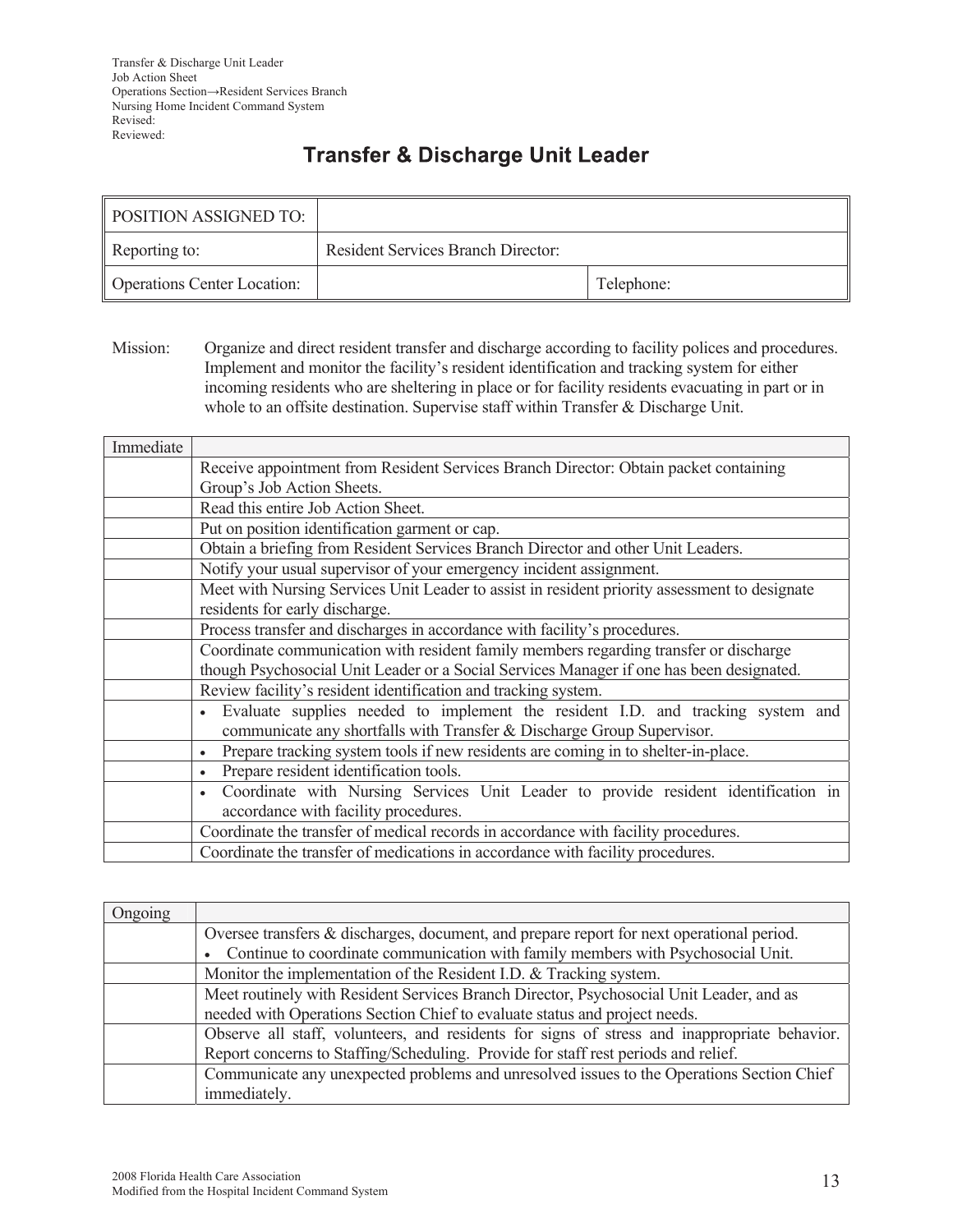## **Psychosocial Unit Leader**

| POSITION ASSIGNED TO:              |                                           |            |
|------------------------------------|-------------------------------------------|------------|
| Reporting to:                      | <b>Resident Services Branch Director:</b> |            |
| <b>Operations Center Location:</b> |                                           | Telephone: |

Mission: Organize, direct, and supervise those services associated with the social and psychological needs of the residents, staff, and dependents. Supervise the provision and conservation of ancillary clinical services.

| Immediate |                                                                                                          |                                                                                             |                                                                                                   |
|-----------|----------------------------------------------------------------------------------------------------------|---------------------------------------------------------------------------------------------|---------------------------------------------------------------------------------------------------|
|           | Receive appointment from Resident Services Branch Director. Obtain this position's Job Action<br>Sheets. |                                                                                             |                                                                                                   |
|           |                                                                                                          | Read this entire Job Action Sheet and put on position identification garment or cap.        |                                                                                                   |
|           | Obtain a briefing from Resident services branch director.                                                |                                                                                             |                                                                                                   |
|           |                                                                                                          | Notify your usual supervisor of your emergency incident assignment.                         |                                                                                                   |
|           |                                                                                                          | Meet with Resident Services Branch Director and Resident services branch director to assess |                                                                                                   |
|           | and project support services needs.                                                                      |                                                                                             |                                                                                                   |
|           | Assess need for managers in these areas:                                                                 |                                                                                             |                                                                                                   |
|           | <b>Social Services</b>                                                                                   |                                                                                             |                                                                                                   |
|           | Rehabilitative<br>$\bullet$                                                                              |                                                                                             |                                                                                                   |
|           | Activities<br>$\bullet$                                                                                  |                                                                                             |                                                                                                   |
|           |                                                                                                          |                                                                                             | Distribute the associated Job Action Sheets and position identification garments. If a manager is |
|           | not assigned, keep the Job Action Sheet and assume that function.                                        |                                                                                             |                                                                                                   |
|           |                                                                                                          | Assess the capabilities, human resource requirements, and needs for ancillary services:     |                                                                                                   |
|           | • Laboratory                                                                                             | Pharmacy                                                                                    | Activities                                                                                        |
|           | Radiology<br>$\bullet$                                                                                   | • Rehabilitative                                                                            | Social Services<br>$\bullet$                                                                      |
|           |                                                                                                          |                                                                                             | Work with the Transfer & Discharge Unit Leader and implement system for contacting resident       |
|           |                                                                                                          |                                                                                             | family members regarding transfer and discharge. Assign to Social Services Manager is one is      |
|           | assigned.                                                                                                |                                                                                             |                                                                                                   |
|           | Establish and coordinate team of mental health personnel and clergy to support the psycho-               |                                                                                             |                                                                                                   |
|           | social needs of staff, residents, and dependents.                                                        |                                                                                             |                                                                                                   |
|           | Designate a secluded debriefing area where individual and group intervention may take place.             |                                                                                             |                                                                                                   |
|           | Coordinate with Safety Officer if needed.                                                                |                                                                                             |                                                                                                   |
|           |                                                                                                          |                                                                                             | Appoint psychological support staff to routinely visit both resident and non-resident areas and   |
|           | advise them to document their contacts.                                                                  |                                                                                             |                                                                                                   |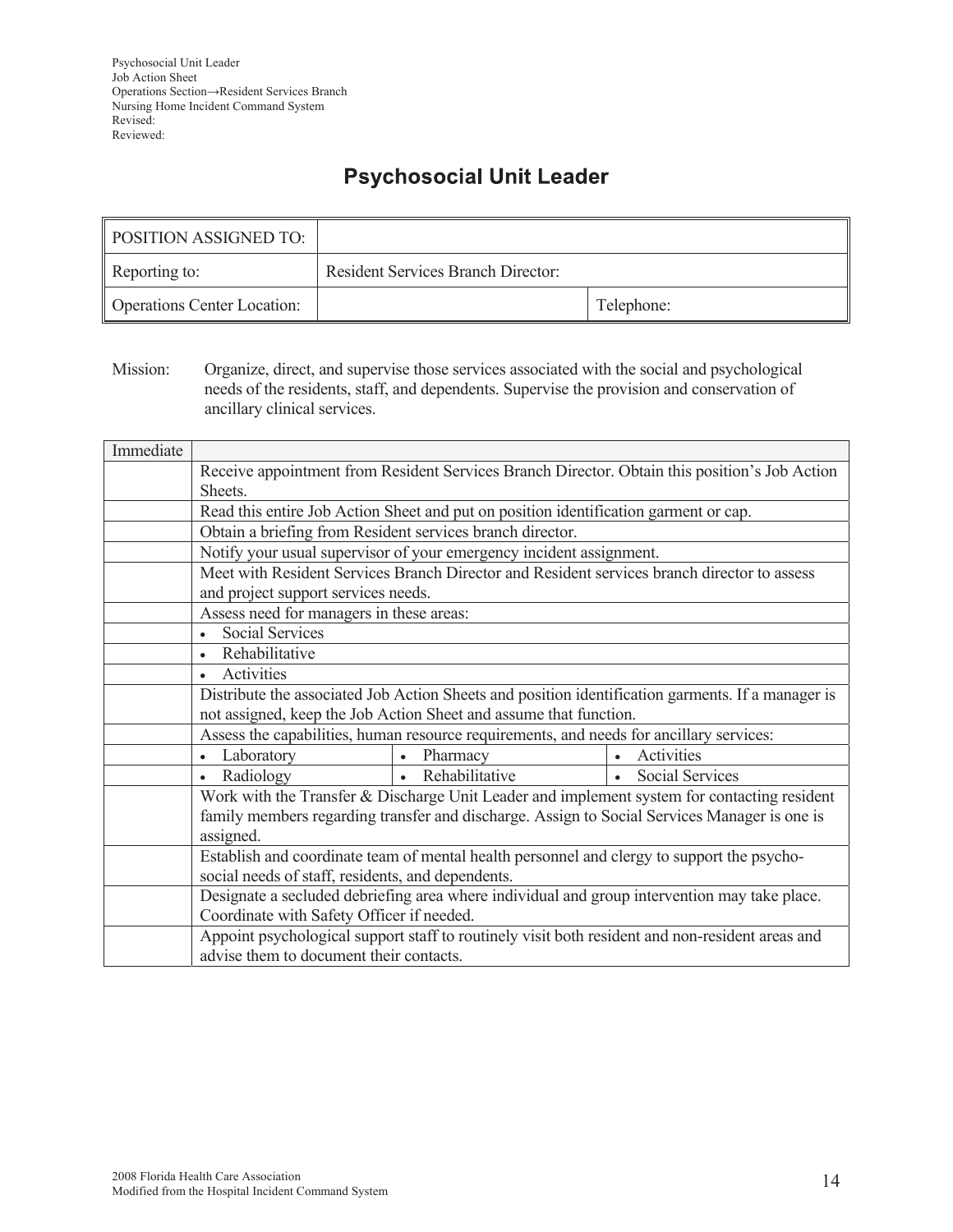Psychosocial Unit Leader Job Action Sheet Operations Section→Resident Services Branch Nursing Home Incident Command System Revised: Reviewed:

| Ongoing |                                                                                                |
|---------|------------------------------------------------------------------------------------------------|
|         | Verify the ordering and receiving of needed supplies for ancillary services as appropriate.    |
|         | Meet regularly with Resident services branch director to evaluate Psychosocial Unit status     |
|         | and to project needs.                                                                          |
|         | Coordinate with the Public Information Officer in establishing and updating a staff            |
|         | information/status board (situation, emergency update, facility activities).                   |
|         | Ensure coordination with Staffing/Scheduling Unit Leader and Dependent Care Unit Leader        |
|         | to assess need for psychosocial support of staff or dependents sheltering at the facility.     |
|         | Schedule and post the dates and times for critical stress debriefing sessions during and after |
|         | the immediate disaster period.                                                                 |
|         | Observe all staff, volunteers, and residents for signs of stress and inappropriate behavior.   |
|         | Report concerns to Staffing/Scheduling. Provide for staff rest periods and relief.             |
|         | Report unexpected problems and unresolved issues immediately.                                  |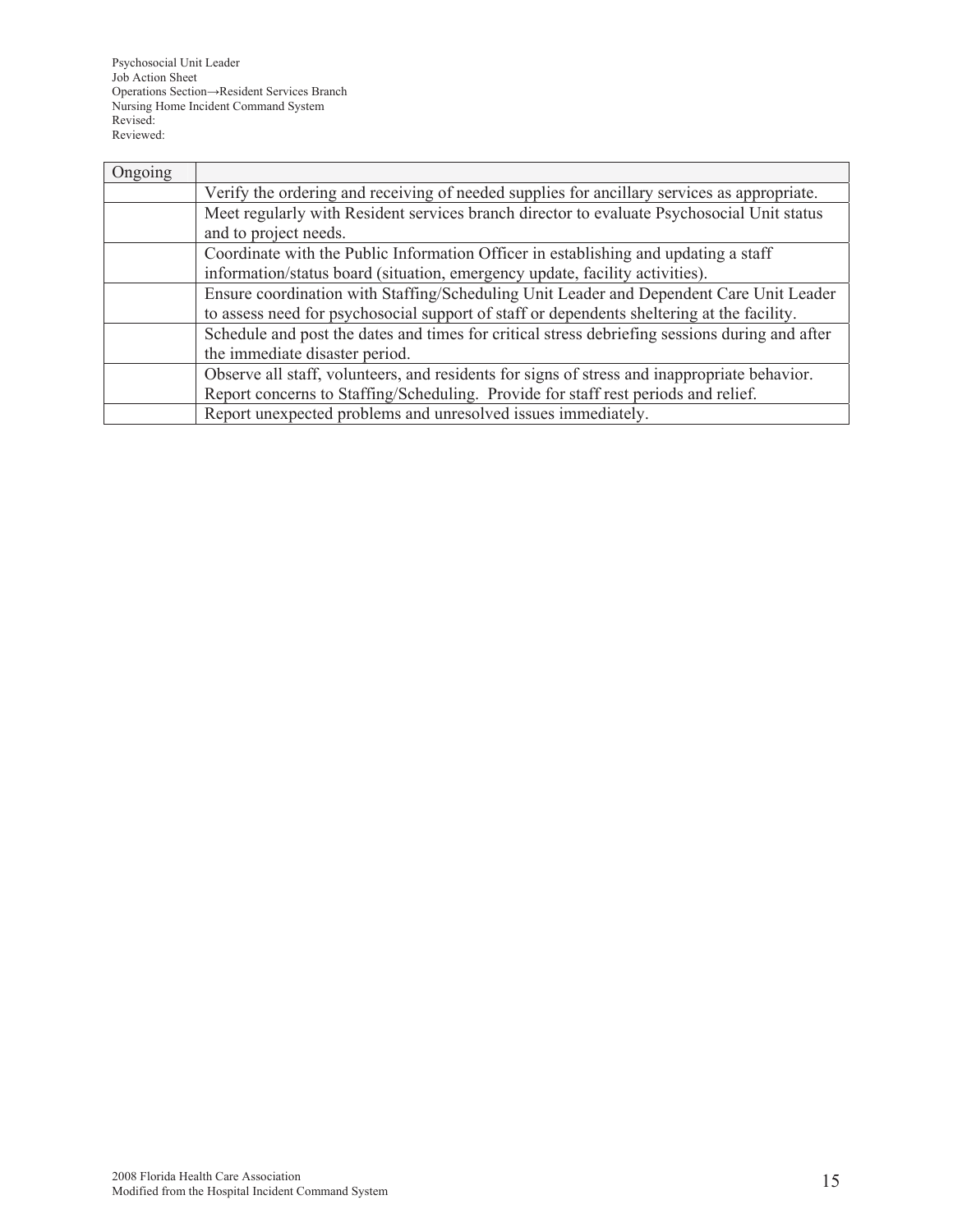## **Social Services Manager**

| <b>POSITION ASSIGNED TO:</b>       |                           |            |
|------------------------------------|---------------------------|------------|
| Reporting to:                      | Psychosocial Unit Leader: |            |
| <b>Operations Center Location:</b> |                           | Telephone: |

Mission: Assure the medically related emotional and social needs of residents are maintained. Communicate transfer and discharge actions with residents' family members.

| Immediate |                                                                                          |
|-----------|------------------------------------------------------------------------------------------|
|           | Receive appointment from Psychosocial Unit Leader.                                       |
|           | Read this entire Job Action Sheet.                                                       |
|           | Put on position identification garment or cap.                                           |
|           | Obtain a briefing from Psychosocial Unit Leader.                                         |
|           | Notify your usual supervisor of your emergency incident assignment.                      |
|           | Assess residents for psychosocial and mental health needs.                               |
|           | Direct mental health professional and/or clergy to residents with specific behavioral or |
|           | situational needs.                                                                       |
|           | Contact and bring in psychologist or psychiatrist as needed.                             |
|           | Implement communication with resident family members regarding transfer and discharge    |
|           | actions.                                                                                 |

| Ongoing |                                                                                              |
|---------|----------------------------------------------------------------------------------------------|
|         | Record interventions.                                                                        |
|         | Manage provisions of psychosocial assessments and follow-ups.                                |
|         | Meet routinely with Psychosocial Unit Leader to give a status report for the social services |
|         | activities and to project extended needs.                                                    |
|         | Observe all staff, volunteers, and residents for signs of stress and inappropriate behavior. |
|         | Report concerns to Staffing/Scheduling. Provide for staff rest periods and relief.           |
|         | Report unexpected problems and unresolved issues immediately.                                |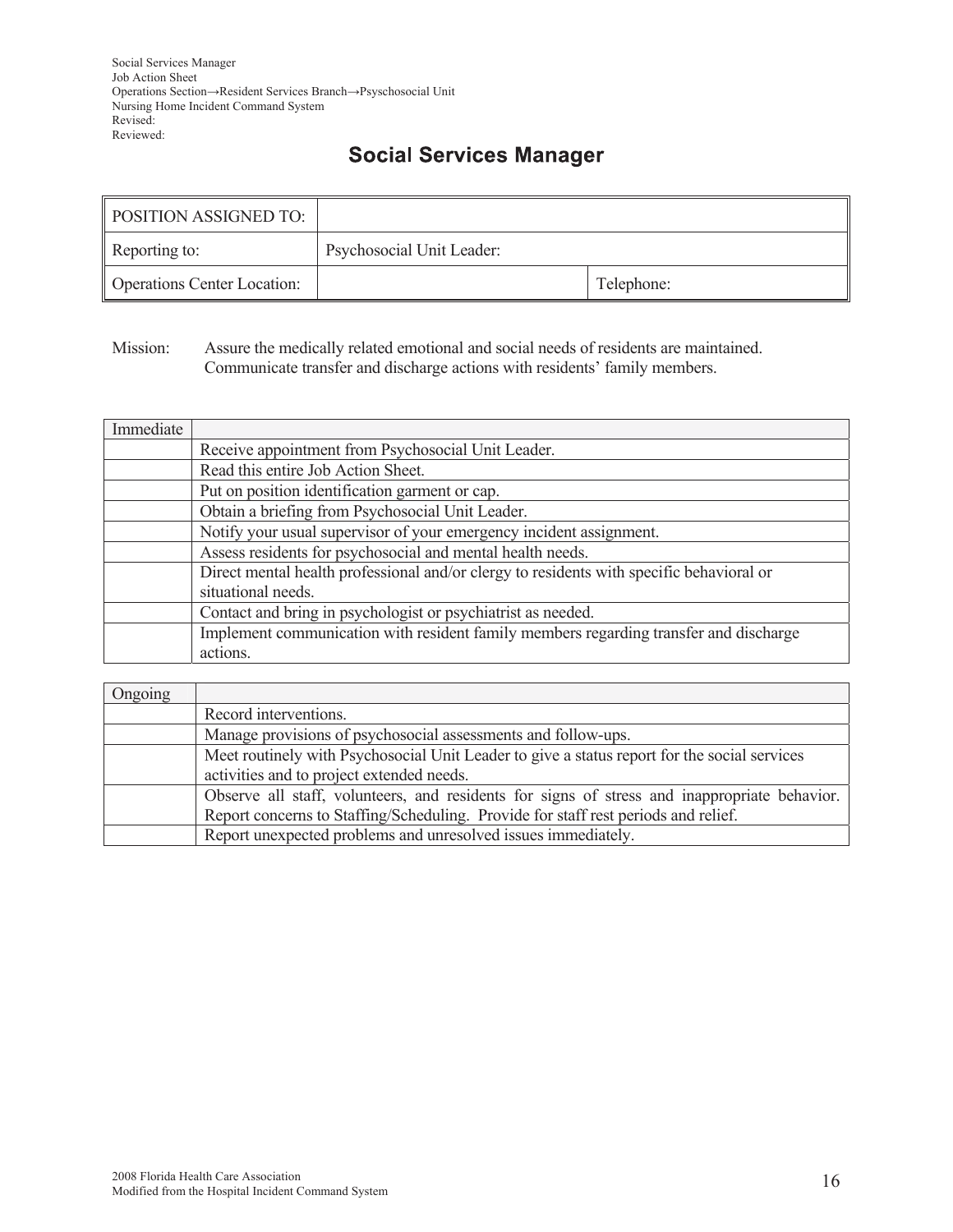## **Rehabilitative Manager**

| POSITION ASSIGNED TO:              |                           |            |
|------------------------------------|---------------------------|------------|
| Reporting to:                      | Psychosocial Unit Leader: |            |
| <b>Operations Center Location:</b> |                           | Telephone: |

Mission: Assure that residents receive necessary specialized rehabilitative services as determined by their comprehensive assessment and care plan to prevent avoidable deterioration and to assist them in maintaining their highest practicable level of care.

| Immediate |                                                                                               |
|-----------|-----------------------------------------------------------------------------------------------|
|           | Receive appointment from Psychosocial Unit Leader.                                            |
|           | Read this entire Job Action Sheet.                                                            |
|           | Put on position identification garment or cap.                                                |
|           | Obtain a briefing from Psychosocial Unit Leader.                                              |
|           | Notify your usual supervisor of your emergency incident assignment.                           |
|           | Assess the capabilities, human resource requirements, and needs for therapy services:         |
|           | Physical Therapy                                                                              |
|           | Speech-language Pathology                                                                     |
|           | Rehabilitative Services                                                                       |
|           | Occupational Therapy                                                                          |
|           | <b>Restorative Therapy</b>                                                                    |
|           | Based on the capabilities, human resource requirements, and needs, establish and coordinate   |
|           | team of qualified rehabilitative personnel to support the specialized needs of residents.     |
|           | Meet with rehabilitative team members to assess and project service needs. Schedule follow up |
|           | meetings.                                                                                     |

| Ongoing |                                                                                                    |
|---------|----------------------------------------------------------------------------------------------------|
|         | Record interventions.                                                                              |
|         | Manage provisions of rehabilitative services and follow-ups.                                       |
|         | Meet routinely with rehabilitative services team members to evaluate unit status and project       |
|         | needs.                                                                                             |
|         | Meet routinely with Psychosocial Unit Leader to give a status report for rehabilitative activities |
|         | and to project extended needs.                                                                     |
|         | Observe all staff, volunteers, and residents for signs of stress and inappropriate behavior.       |
|         | Report concerns to Staffing/Scheduling. Provide for staff rest periods and relief.                 |
|         | Report unexpected problems and unresolved issues immediately.                                      |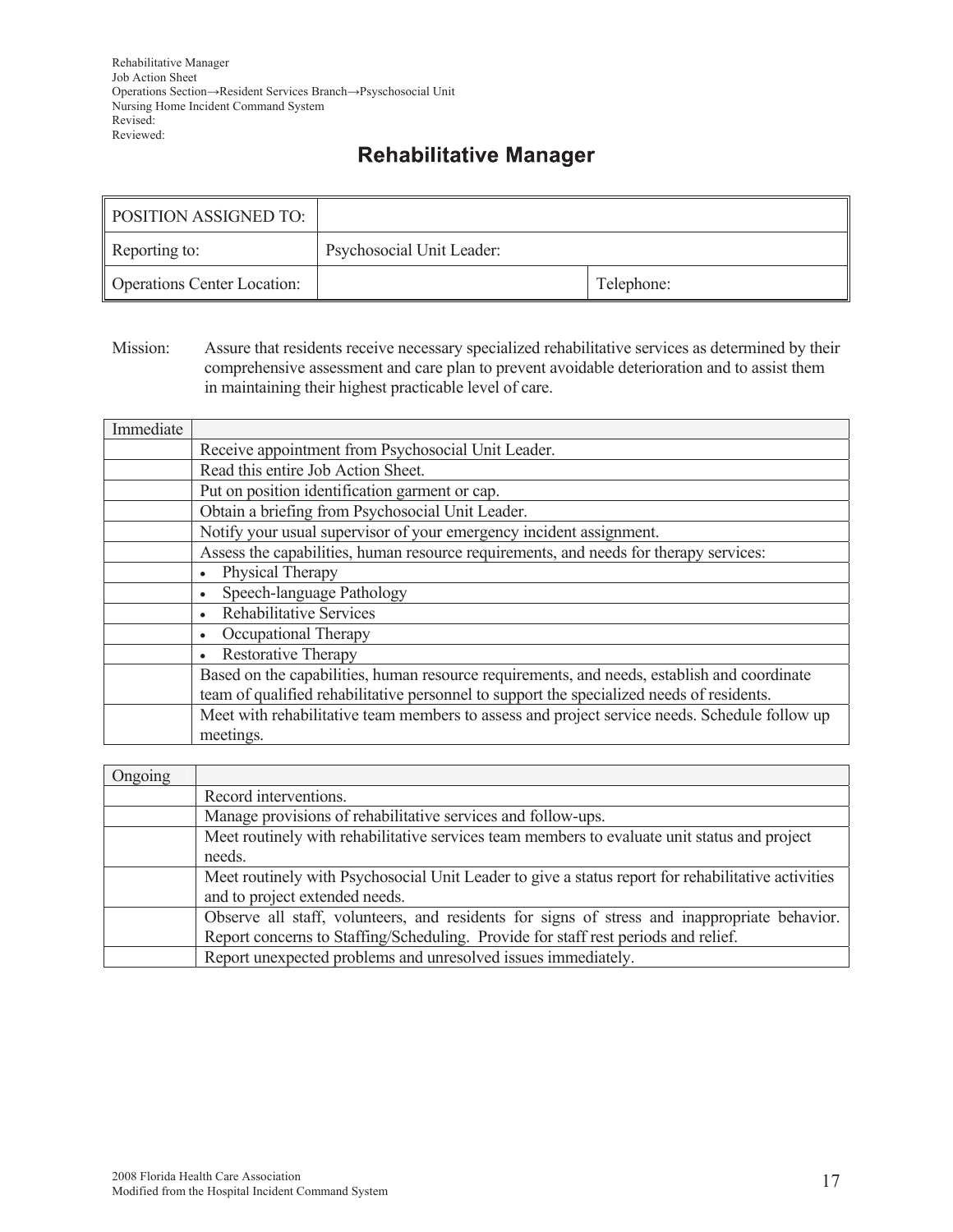## **Activities Manager**

| <b>POSITION ASSIGNED TO:</b>       |                           |            |
|------------------------------------|---------------------------|------------|
| Reporting to:                      | Psychosocial Unit Leader: |            |
| <b>Operations Center Location:</b> |                           | Telephone: |

Mission: Within the limitations and scope of the incident, involve residents in a program of activities that are designed to appeal to their interests, promote self-esteem, and are pleasurable. Obtain from Psychosocial Unit Leader updated messages to communicate to residents to ensure they are given the best information possible about the incident. Oversee volunteers obtained by Staffing/Scheduling Unit Leader.

Immediate

- Receive appointment from Psychosocial Unit Leader.
- Read this entire Job Action Sheet.
- Put on position identification garment or cap.
- Obtain a briefing from Psychosocial Unit Leader.
- Notify your usual supervisor of your emergency incident assignment.
- Based on the briefing from the Psychosocial Unit Leader, determine to what degree facility staff will be able to continue person-appropriate activities and implement modifications of activities as may be indicated by the incident.
- Determine need for assistants and appoint. Brief assistants and schedule next meeting. Schedule activities and give assignments to assistants as appropriate.
	- Coordinate appropriate activities performed by volunteers. Communicate closely volunteer needs or issues with Logistics  $\rightarrow$  Staffing/Scheduling Unit Leader who obtains volunteers.
	- Verify residents have all needed adaptive equipment based on their clinical assessment. This includes glasses and hearing aids

Ongoing

- Record activities provided.
- Manage provisions of activities.
- Update residents on the status of the incident and the facility's plan.
- Meet routinely with assistants to evaluate unit status and project needs.
- Meet routinely with Psychosocial Unit Leader to give a status report for the activities function and to project extended needs.
- Observe all staff, volunteers, and residents for signs of stress and inappropriate behavior. Report concerns to Staffing/Scheduling. Provide for staff rest periods and relief.
- Report unexpected problems and unresolved issues immediately.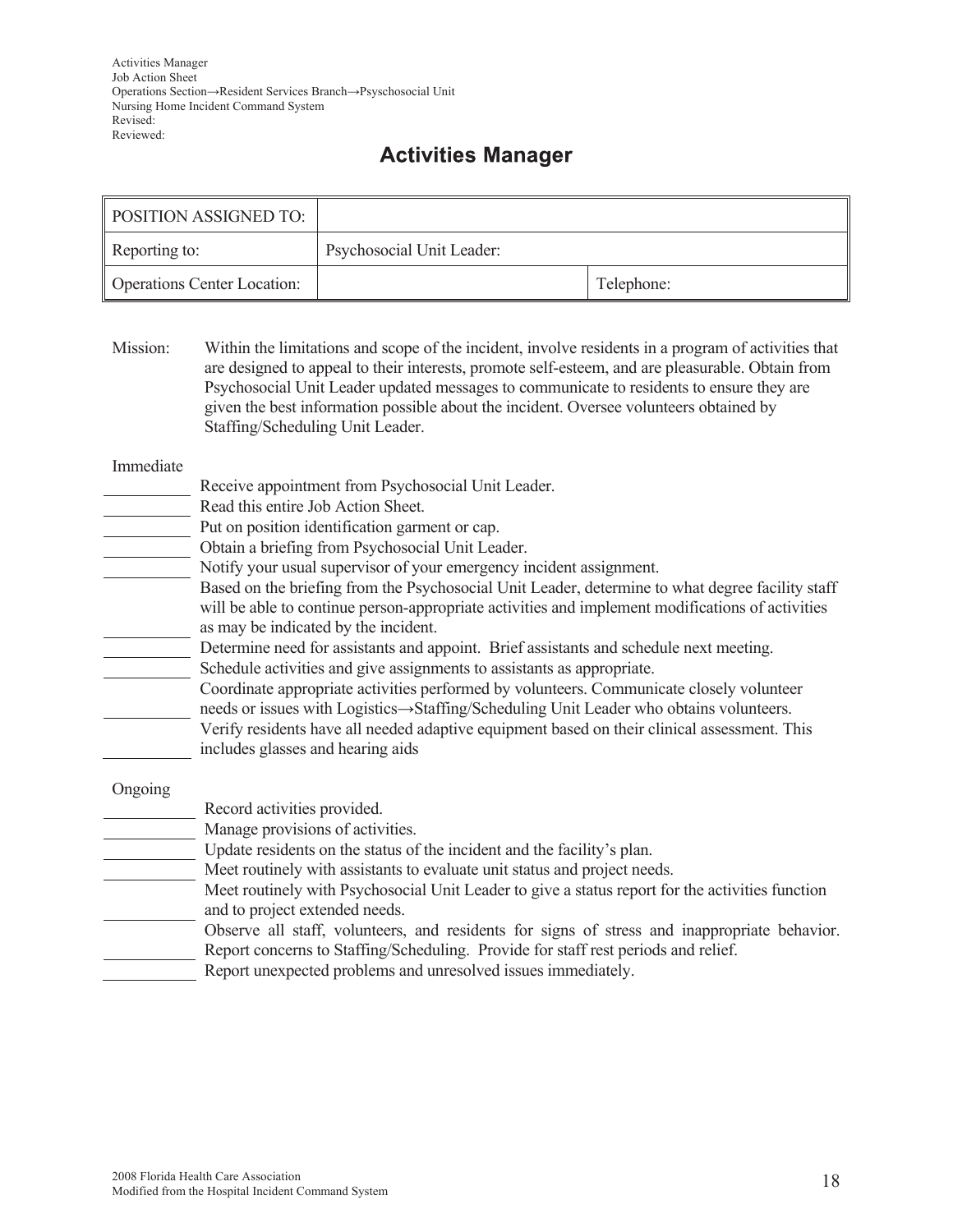## **Infrastructure Branch Director**

| POSITION ASSIGNED TO:              |                                  |            |
|------------------------------------|----------------------------------|------------|
| Reporting to:                      | <b>Operations Section Chief:</b> |            |
| <b>Operations Center Location:</b> |                                  | Telephone: |

Mission: Organize and manage the services required to sustain and repair the nursing home's infrastructure operations, including: power/lighting, water/sewer, HVAC, buildings and grounds, medical gases, medical devices, structural integrity, environmental services, and food services.

| Immediate |                                                                                                        |  |  |
|-----------|--------------------------------------------------------------------------------------------------------|--|--|
|           | Receive appointment from Operations Chief. Obtain Group's Job Action Sheets and position               |  |  |
|           | identification garments.                                                                               |  |  |
|           | Read this entire Job Action Sheet. Put on position identification garment or cap.                      |  |  |
|           | Obtain a briefing from Operations Chief.                                                               |  |  |
|           | Notify your usual supervisor of your emergency incident assignment.                                    |  |  |
|           | Assess need for Group Supervisors within this Branch:                                                  |  |  |
|           | <b>Dietary Services</b><br>$\bullet$                                                                   |  |  |
|           | <b>Environmental Services</b>                                                                          |  |  |
|           | Maintenance<br>$\bullet$                                                                               |  |  |
|           | Security<br>$\bullet$                                                                                  |  |  |
|           | Distribute the Job Action Sheets associated with the groups as well as the position identification     |  |  |
|           | garments. If a Group Supervisor is not assigned, Infrastructure Branch Director keeps the Job          |  |  |
|           | Action Sheets from that group and assumes all functions.                                               |  |  |
|           | Meet with Group Supervisors and brief them on the incident:                                            |  |  |
|           | Share resident census and condition information gained at briefing with Operations Chief.<br>$\bullet$ |  |  |
|           | Discuss/document the groups' objectives for the next operational period.<br>$\bullet$                  |  |  |
|           | Develop initial projection/status report.                                                              |  |  |
|           | Review the Infrastructure Branch chain of command.                                                     |  |  |
|           | Set time and location for next meeting.<br>$\bullet$                                                   |  |  |
|           | Communicate how personnel time is to be recorded.<br>$\bullet$                                         |  |  |
|           | Direct Group Supervisors to evaluate on-hand equipment, supply, and nutrition/hydration<br>$\bullet$   |  |  |
|           | inventories and staff needs.                                                                           |  |  |
|           | Communicate how equipment, supplies, and personnel are to be ordered.                                  |  |  |
|           | Assess Infrastructure Branch capacity to deliver needed:                                               |  |  |
|           | Nutrition/Hydration<br>$\bullet$                                                                       |  |  |
|           | Facility heating and air conditioning<br>$\bullet$                                                     |  |  |
|           | Power                                                                                                  |  |  |
|           | Telecommunications                                                                                     |  |  |
|           | Potable and non-potable water                                                                          |  |  |
|           | Medical gas delivery                                                                                   |  |  |
|           | Sanitation                                                                                             |  |  |
|           | Road clearance                                                                                         |  |  |
|           | Damage assessment and repair                                                                           |  |  |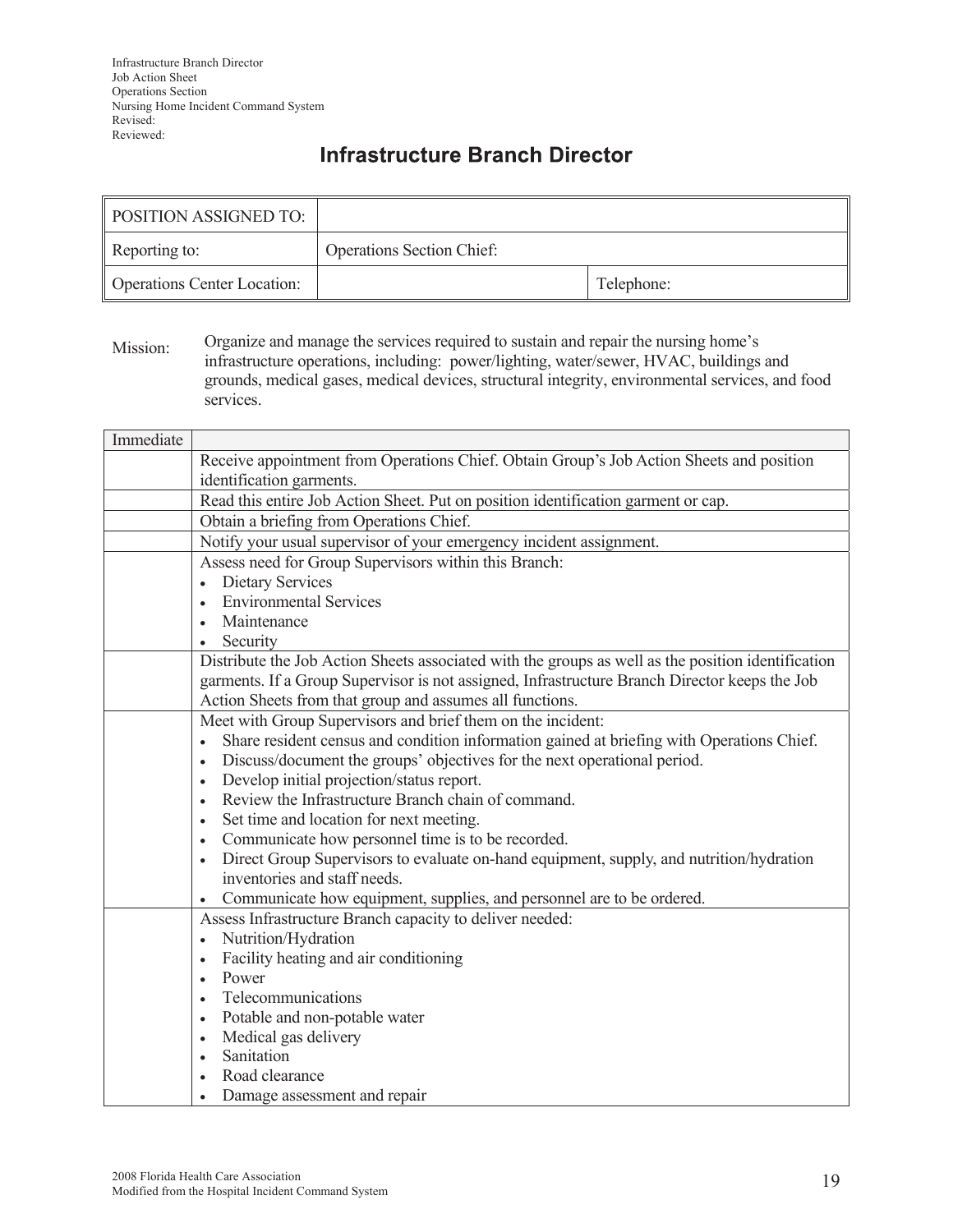| Immediate |                                                                                                    |  |
|-----------|----------------------------------------------------------------------------------------------------|--|
|           | <b>Facility cleanliness</b>                                                                        |  |
|           | Vertical transport/Airlift                                                                         |  |
|           | Facility access                                                                                    |  |
|           | Ensure Branch personnel comply with safety policies and procedures.                                |  |
|           | Meet regularly with the Operations Section Chief to discuss plan of action and staffing.           |  |
|           | Initiate facility damage assessment in collaboration with Logistic Section's Facility Supply Unit, |  |
|           | if warranted; repair problems encountered, and update the Operations Section Chief.                |  |
|           | Establish and maintain contact with Logistics Section Chief to ensure ordering and delivery of     |  |
|           | personnel and resources as needed.                                                                 |  |
|           | Ensure that all key activities, actions, and decisions are being documented on a continual basis.  |  |

| Ongoing |                                                                                               |
|---------|-----------------------------------------------------------------------------------------------|
|         | Maintain knowledge of the number of persons being maintained in the facility, including       |
|         | residents, staff, and dependents. Communicate these numbers with Dietary Services Unit.       |
|         | Direct the Dietary Services Unit Leader to coordinate with Logistics Section's Support Branch |
|         | to provide food service support as needed to residents, employees, and dependents as          |
|         | appropriate.                                                                                  |
|         | Continue coordinating facility support services.                                              |
|         | Ensure prioritization of problems when multiple issues are presented.                         |
|         | Coordinate use of external resources to assist with maintenance and repairs.                  |
|         | Report equipment needs to the Support Branch Director.                                        |
|         | Develop and submit a Branch action plan to the Operations Section Chief when requested.       |
|         | Meet routinely with Group Supervisors to evaluate status and projected needs.                 |
|         | Observe all staff, volunteers, and residents for signs of stress and inappropriate behavior.  |
|         | Report concerns to Staffing/Scheduling. Provide for staff rest periods and relief.            |
|         | Report unexpected problems and unresolved issues immediately.                                 |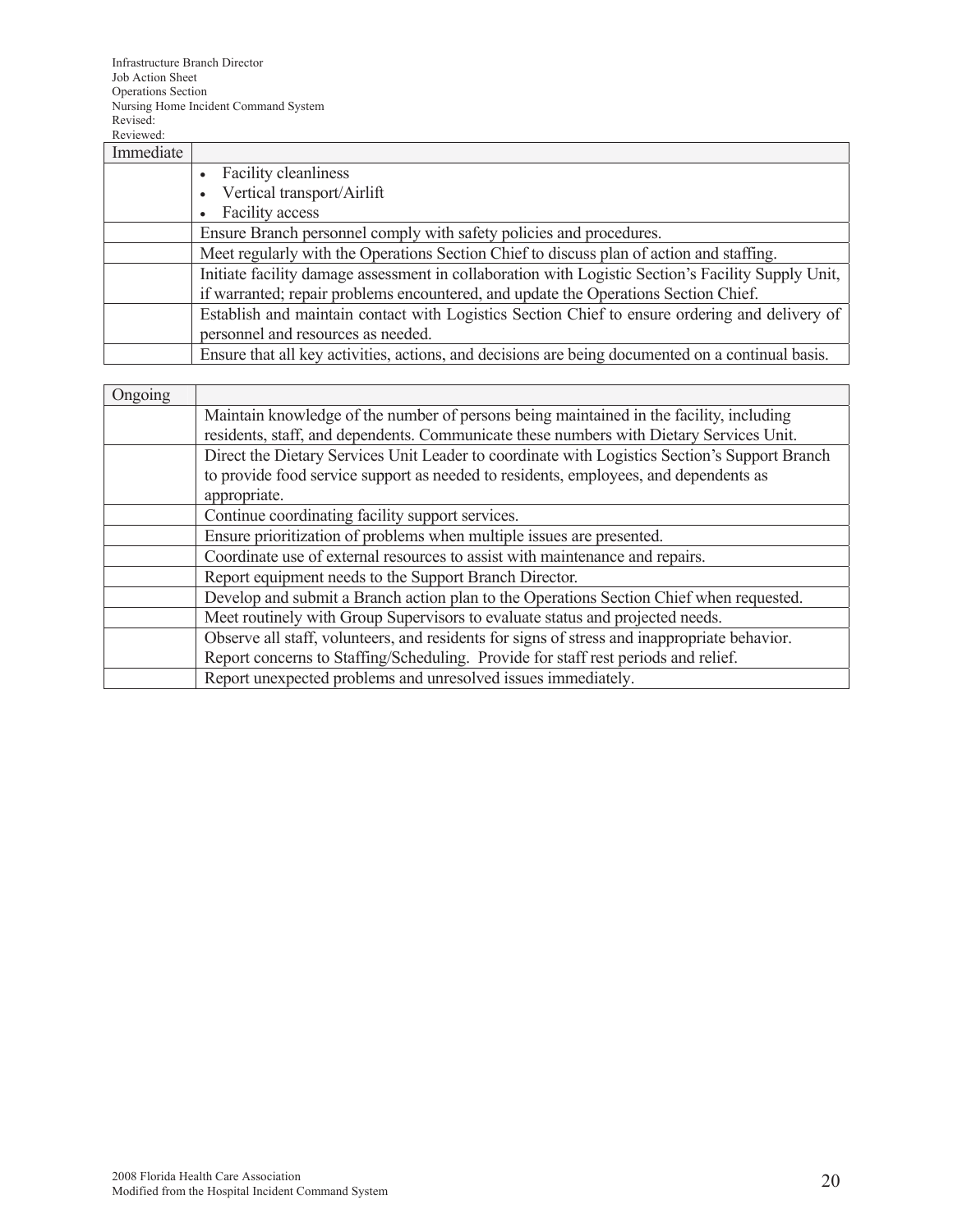## **Dietary Services Unit Leader**

| <b>POSITION ASSIGNED TO:</b>       |                                 |            |
|------------------------------------|---------------------------------|------------|
| Reporting to:                      | Infrastructure Branch Director: |            |
| <b>Operations Center Location:</b> |                                 | Telephone: |

Mission: Organize, provide, and safeguard food and water stores to allow for the facility's selfsufficiency for at least one week. Implement the facility's emergency menu. Provide Incident Command with inventory levels and projected needs. Supervise dietary personnel.

| Immediate |                                                                                              |  |
|-----------|----------------------------------------------------------------------------------------------|--|
|           | Receive appointment from Operations Chief or Infrastructure Branch Director. Obtain this     |  |
|           | position's Job Action Sheet.                                                                 |  |
|           | Read this entire Job Action Sheet.                                                           |  |
|           | Put on position identification garment or cap.                                               |  |
|           | Obtain a briefing from Operations Chief or Branch Director.                                  |  |
|           | Notify your usual supervisor of your emergency incident assignment.                          |  |
|           | Meet with and brief Dietary Services staff.                                                  |  |
|           | Determine when the emergency menu will be implemented.                                       |  |
|           | Estimate the number of meals which can be served utilizing existing food stores.             |  |
|           | Inventory the current emergency drinking water supply and estimate time when re-supply will  |  |
|           | be necessary.                                                                                |  |
|           | Report inventory levels of emergency drinking water and food stores to Infrastructure Branch |  |
|           | Director or Operations Section Chief, as appropriate.                                        |  |
|           | Place order for additional nutritional supplies as needed.                                   |  |
|           | Print resident tray cards.                                                                   |  |
|           | In an evacuation scenario:                                                                   |  |
|           | Supervise the movement and separation of food and water stores to staging area.              |  |
|           | Prepare and pack snacks and drinks for residents and staff during the trip.                  |  |
|           | Supervise the closing of the kitchen, storing all equipment, and securing the area.          |  |

| Ongoing |                                                                                                 |  |
|---------|-------------------------------------------------------------------------------------------------|--|
|         | Provide quality nutritional services on a daily basis.                                          |  |
|         | Maintain a clean, safe, and sanitary dietary department.                                        |  |
|         | Meet with Staffing/Scheduling Unit Leader to discuss location of personnel refreshment and      |  |
|         | nutritional break areas.                                                                        |  |
|         | Meet with Dependent Care Unit Leader to discuss location of nutritional break areas for staff   |  |
|         | dependents.                                                                                     |  |
|         | Secure nutritional and water inventories with the assistance of the Safety Officer.             |  |
|         | Meet regularly with Infrastructure Branch Director to evaluate Dietary Services Unit status and |  |
|         | project needs.                                                                                  |  |
|         | Observe all staff, volunteers, and residents for signs of stress and inappropriate behavior.    |  |
|         | Report concerns to Staffing/Scheduling. Provide for staff rest periods and relief.              |  |
|         | Report unexpected problems and unresolved issues immediately.                                   |  |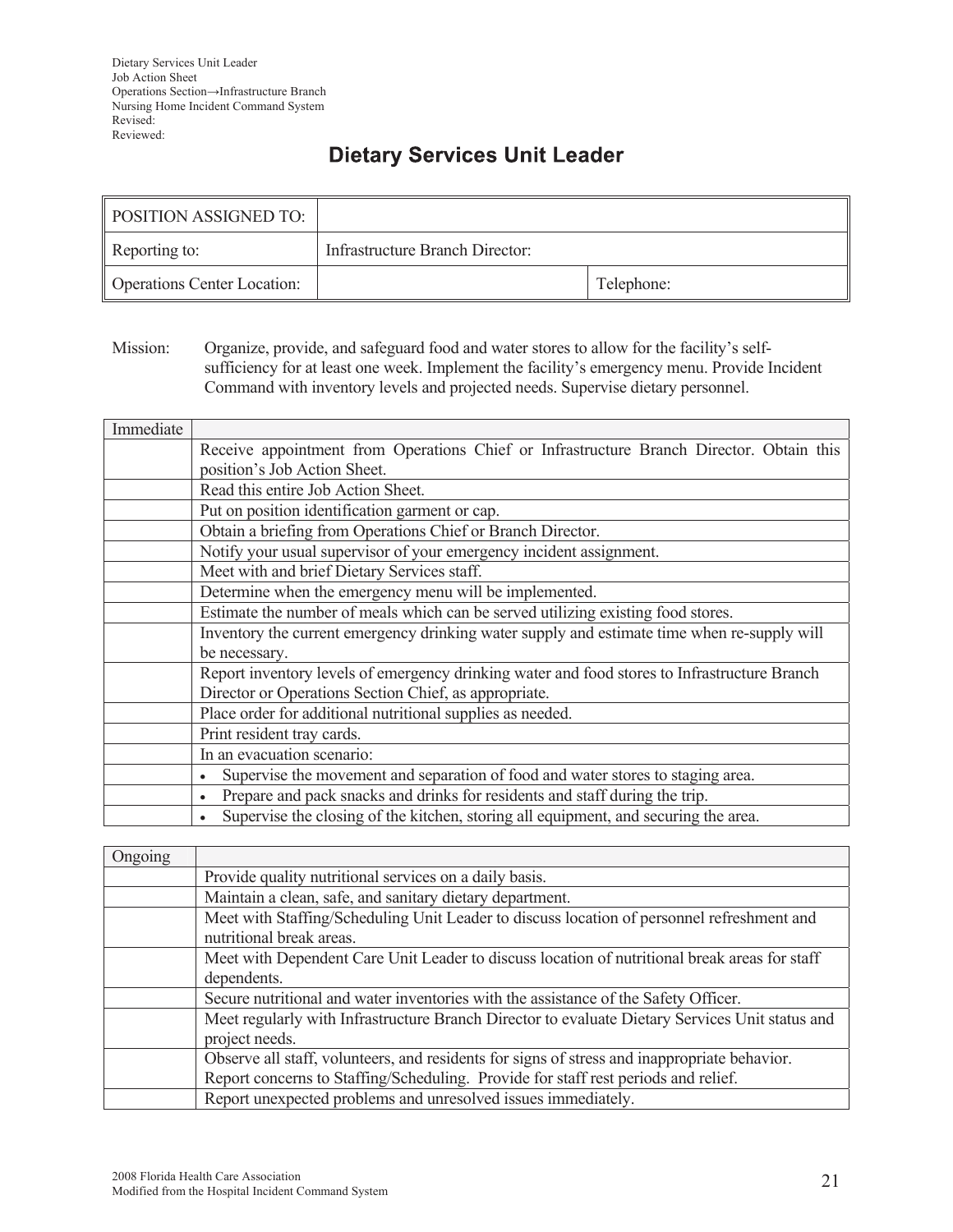## **Environmental Services Unit Leader**

| <b>POSITION ASSIGNED TO:</b>       |                                 |            |
|------------------------------------|---------------------------------|------------|
| Reporting to:                      | Infrastructure Branch Director: |            |
| <b>Operations Center Location:</b> |                                 | Telephone: |

Mission: Ensure proper cleaning and disinfection of nursing home environment. Supervise housekeeping activities and laundry department.

| Immediate |                                                                                                   |  |
|-----------|---------------------------------------------------------------------------------------------------|--|
|           | Receive appointment from Operations Chief or Infrastructure Branch Director. Obtain this          |  |
|           | position's Job Action Sheet.                                                                      |  |
|           | Read this entire Job Action Sheet.                                                                |  |
|           | Put on position identification garment or cap.                                                    |  |
|           | Obtain a briefing from Operations Chief or Branch Director.                                       |  |
|           | Notify your usual supervisor of your emergency incident assignment.                               |  |
|           | Meet with and brief Environmental Services Unit staff.                                            |  |
|           | Ensure the safety and health of environmental services personnel; provide personal protective     |  |
|           | equipment to appropriate staff and review their response to exposures.                            |  |
|           | Ensure disinfection of reusable equipment, according to the appropriate method of equipment       |  |
|           | disinfection, per its intended use, manufacturer's recommendations, and existing facility         |  |
|           | policies.                                                                                         |  |
|           | Inventory supply of laundry/linen and report on adequacy to meet the needs of the residents.      |  |
|           | Ensure prioritization of problems when multiple issues are presented.                             |  |
|           | Determine need for additional staff and request additional staffing according to instructions     |  |
|           | given by Branch Director.                                                                         |  |
|           | Report resource issues and needs to the Logistics Section's Unit Leaders and                      |  |
|           | Infrastructure Branch Director.                                                                   |  |
|           | If evacuating the building, ensure clean linen is prepared and organized for transport sufficient |  |
|           | to meet the needs of the residents.                                                               |  |

| Ongoing |                                                                                               |
|---------|-----------------------------------------------------------------------------------------------|
|         | Continue to ensure the facility is maintained in a clean and comfortable manner to the extent |
|         | possible.                                                                                     |
|         | Continue to monitor supply of laundry/linen and cleaning supplies to meet the needs of the    |
|         | residents.                                                                                    |
|         | Meet regularly with Infrastructure Branch Director to evaluate Environmental Services Unit    |
|         | status and project needs.                                                                     |
|         | Observe all staff, volunteers, and residents for signs of stress and inappropriate behavior.  |
|         | Report concerns to Staffing/Scheduling. Provide for staff rest periods and relief.            |
|         | Report unexpected problems and unresolved issues immediately.                                 |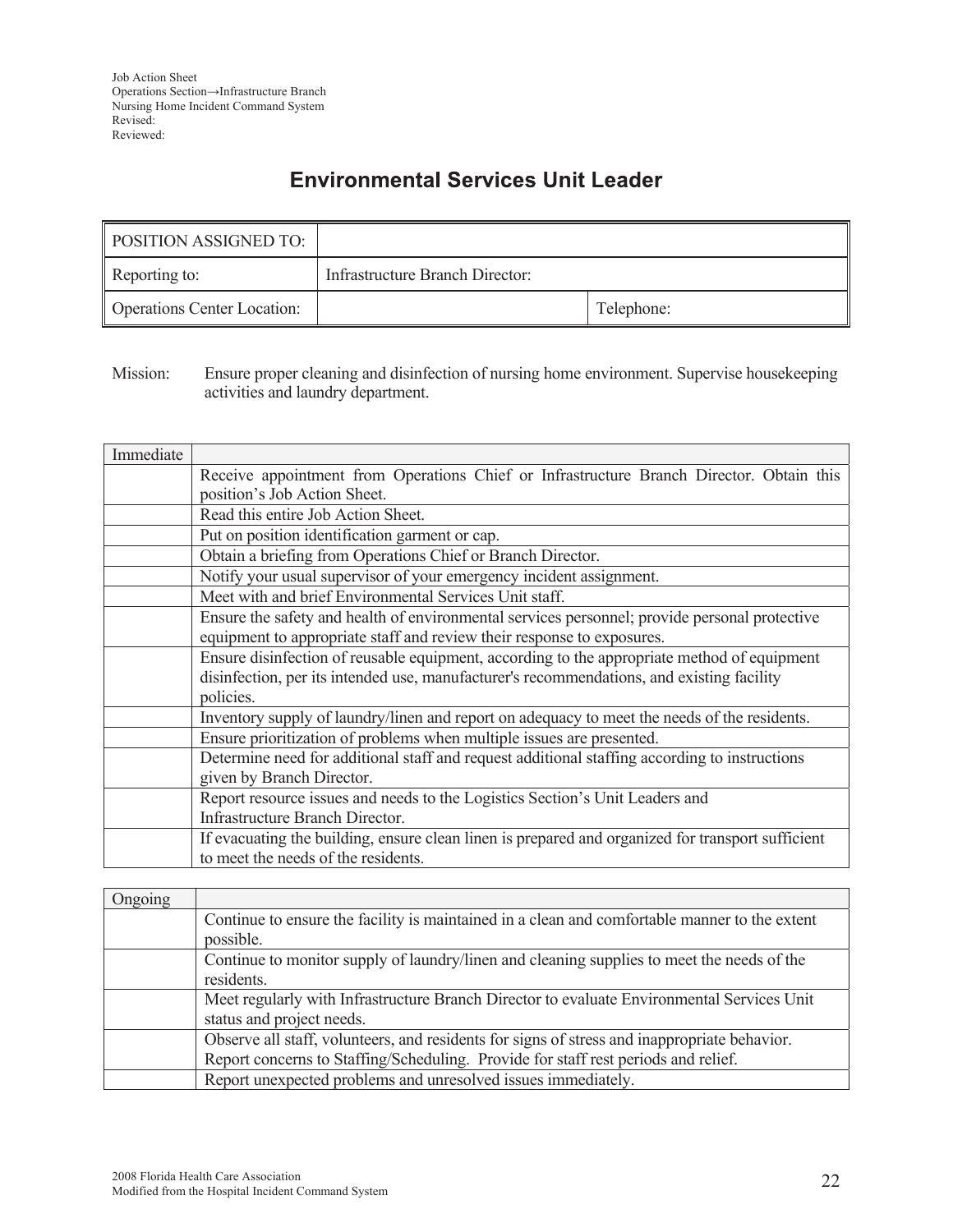## **Maintenance Unit Leader**

| <b>POSITION ASSIGNED TO:</b>       |                                 |            |
|------------------------------------|---------------------------------|------------|
| Reporting to:                      | Infrastructure Branch Director: |            |
| <b>Operations Center Location:</b> |                                 | Telephone: |

Mission: Maintain power and lighting to the nursing home facilities. Ensure adequate generator fuel. Evaluate and monitor the integrity of existing water, sewage, and sanitation systems. Enact preestablished alternate methods of waste disposal if necessary. Organize and manage the services required to sustain and repair the facility's buildings and grounds.

| Immediate |                                                                                                   |  |  |
|-----------|---------------------------------------------------------------------------------------------------|--|--|
|           | Receive appointment from Operations Chief or Infrastructure Branch Director. Obtain this          |  |  |
|           | position's Job Action Sheet.                                                                      |  |  |
|           | Read this entire Job Action Sheet.                                                                |  |  |
|           | Put on position identification garment or cap.                                                    |  |  |
|           | Obtain a briefing from Operations Chief or Branch Director.                                       |  |  |
|           | Notify your usual supervisor of your emergency incident assignment.                               |  |  |
|           | Meet with and brief Maintenance Unit staff.                                                       |  |  |
|           | Ensure the safety and health of environmental services personnel; provide personal protective     |  |  |
|           | equipment to appropriate staff and review their response to exposures.                            |  |  |
|           | Ensure security of generator in conjunction with Safety Officer.                                  |  |  |
|           | Inspect, evaluate, and communicate to the Infrastructure Branch Director the operational status:  |  |  |
|           | Power/lighting<br>$\bullet$                                                                       |  |  |
|           | • Water and sewer system                                                                          |  |  |
|           | • HVAC system                                                                                     |  |  |
|           | Place emergency repair order(s) for power/lighting, water/sewer, and HVAC as indicated;           |  |  |
|           | advise Infrastructure Branch Director of issues.                                                  |  |  |
|           | Establish and communicate the status of the buildings and grounds to the Infrastructure Branch    |  |  |
|           | Director.                                                                                         |  |  |
|           | Provide power/lighting support to resident care areas and alternate care sites.                   |  |  |
|           | Repair/correct hazards, leaks or contamination with the assistance of the Safety Officer.         |  |  |
|           | Provide HVAC support to resident care areas, alternate treatment sites, and other critical areas. |  |  |
|           | Anticipate air flow response needs for internal and external environmental hazards                |  |  |
|           | (e.g., climate, air plume, spills, etc.)                                                          |  |  |
|           | Anticipate immediate and short-term events and subsequent impacts to facility status              |  |  |
|           | (e.g., storm surge, earthquake after shocks).                                                     |  |  |
|           | Coordinate supply needs with Logistics Section's Support Branch Director or Facility Supply       |  |  |
|           | Unit Leader, as appropriate.                                                                      |  |  |
|           | Coordinate with Liaison Officer for contacting external authorities (e.g. public health, water or |  |  |
|           | environmental services), as appropriate.                                                          |  |  |
|           | Coordinate with Infrastructure Branch Director to request external resource assistance.           |  |  |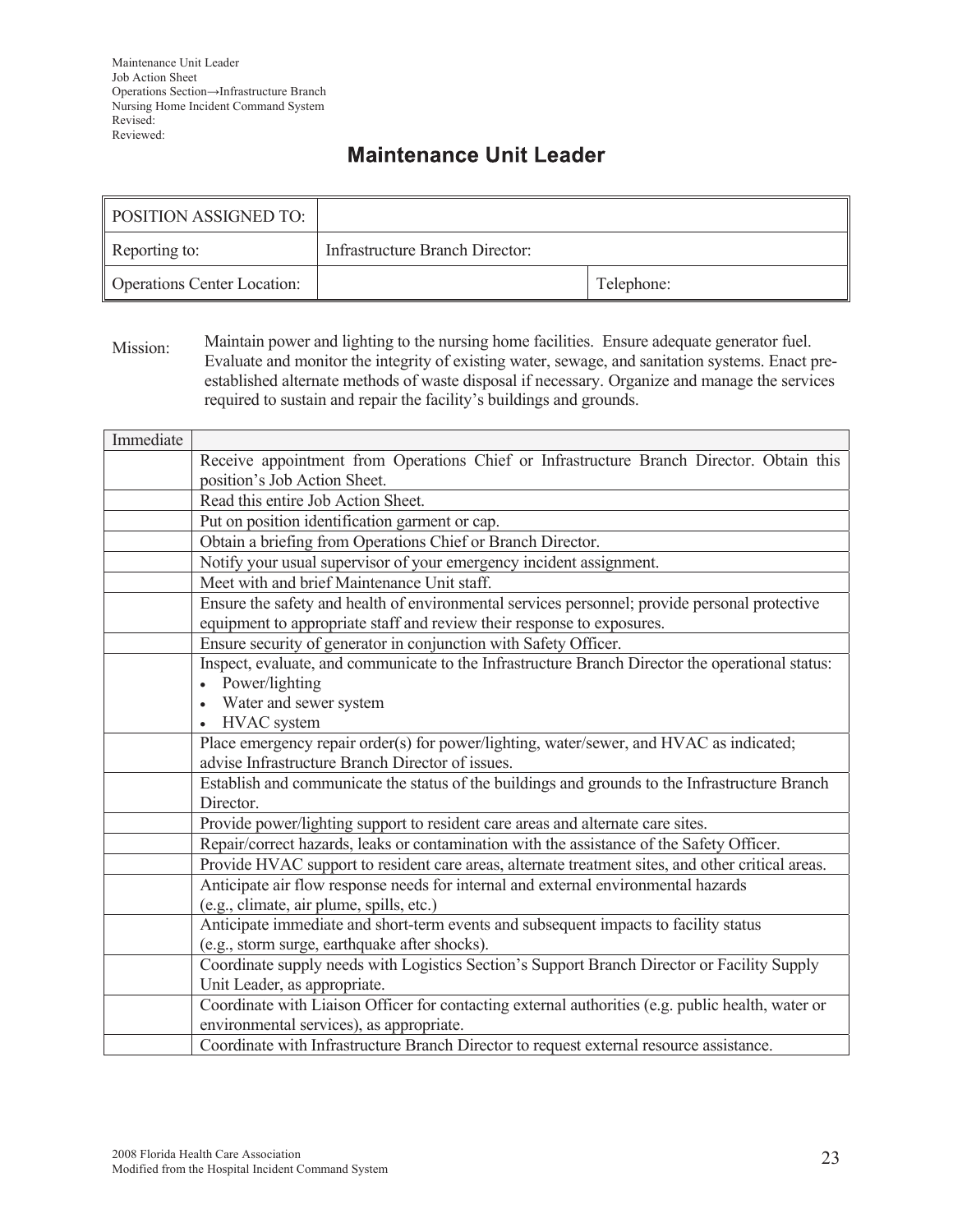| Ongoing |                                                                                                 |  |
|---------|-------------------------------------------------------------------------------------------------|--|
|         | Prepare for the possibility of evacuation and/or the relocation/expansion of clinical services  |  |
|         | outside of existing structure, if appropriate.                                                  |  |
|         | Implement pre-established alternative waste disposal/collection plan, if necessary.             |  |
|         | Inform all Sections and areas of the nursing home when implementing the alternative waste       |  |
|         | disposal/collection plan.                                                                       |  |
|         | Position portable toilets in accessible areas; away from resident care and food preparation, as |  |
|         | needed.                                                                                         |  |
|         | Ensure an adequate number of hand washing areas are operational near resident care/food         |  |
|         | preparation areas, and adjacent to portable toilet facilities.                                  |  |
|         | Coordinate internal repair activities, consulting when needed with external experts.            |  |
|         | Continue to monitor and evaluate power/lighting usage and supply.                               |  |
|         | Anticipate and react to recognized shortage/failure using appropriate emergency procedure(s).   |  |
|         | Meet regularly with the Infrastructure Branch Director for status reports, and relay important  |  |
|         | information to Unit personnel.                                                                  |  |
|         | Advise Infrastructure Branch Director immediately of any operational issue you are not          |  |
|         | able to correct or resolve.                                                                     |  |
|         | Observe all staff, volunteers, and residents for signs of stress and inappropriate behavior.    |  |
|         | Report concerns to Staffing/Scheduling. Provide for staff rest periods and relief.              |  |
|         | Report unexpected problems and unresolved issues immediately.                                   |  |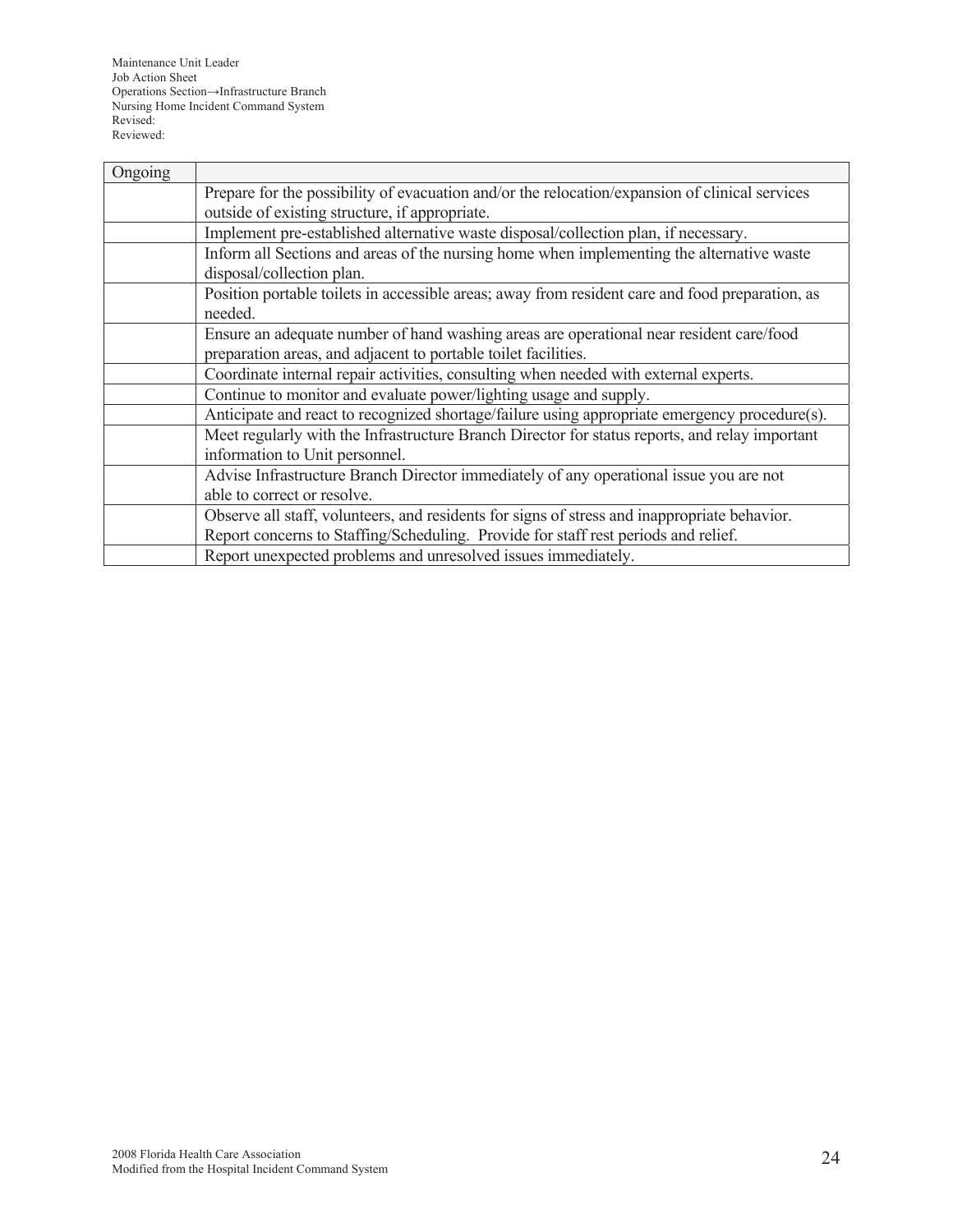## **Security Unit Leader**

| POSITION ASSIGNED TO:              |                                 |            |
|------------------------------------|---------------------------------|------------|
| Reporting to:                      | Infrastructure Branch Director: |            |
| <b>Operations Center Location:</b> |                                 | Telephone: |

Mission: Coordinate all of the activities related to personnel and facility security such as access control, crowd and traffic control, and law enforcement interface.

| Immediate |                                                                                                              |  |  |
|-----------|--------------------------------------------------------------------------------------------------------------|--|--|
|           | Receive appointment from Operations Chief or Infrastructure Branch Director. Obtain this                     |  |  |
|           | position's Job Action Sheet.                                                                                 |  |  |
|           | Read this entire Job Action Sheet.                                                                           |  |  |
|           | Put on position identification garment or cap.                                                               |  |  |
|           | Obtain a briefing from Operations Chief or Branch Director.                                                  |  |  |
|           | Notify your usual supervisor of your emergency incident assignment.                                          |  |  |
|           | Meet with and brief Security Unit staff.                                                                     |  |  |
|           | <b>Establish Security Command Post.</b>                                                                      |  |  |
|           | Obtain contact information for police with local jurisdiction. Depending on the nature of the                |  |  |
|           | event, make initial contact just to touch base.                                                              |  |  |
|           | Identify and secure all facility pedestrian and traffic points of entry, as appropriate.                     |  |  |
|           | Consider need for the following, and report findings to the Infrastructure Branch Director and/or            |  |  |
|           | the Operations Section Chief and the Safety Officer:                                                         |  |  |
|           | Emergency lockdown<br>$\bullet$                                                                              |  |  |
|           | Security/bomb sweep of designated areas<br>$\bullet$                                                         |  |  |
|           | Providing urgent security-related information to all personnel<br>$\bullet$                                  |  |  |
|           | Need for security personnel to use personal protective equipment<br>$\bullet$                                |  |  |
|           | Removing unauthorized persons from restricted areas<br>$\bullet$                                             |  |  |
|           | Security of the facility, common areas, resident care, morgue, and other sensitive or strategic<br>$\bullet$ |  |  |
|           | areas from unauthorized access                                                                               |  |  |
|           | Rerouting of vehicle entry and exit as needed<br>$\bullet$                                                   |  |  |
|           | Security posts in any operational decontamination area<br>$\bullet$                                          |  |  |
|           | Patrol of parking and shipping areas for suspicious activity<br>$\bullet$                                    |  |  |
|           | <b>Traffic Control</b>                                                                                       |  |  |
|           | Coordinate immediate security personnel needs from current staff, surrounding resources                      |  |  |
|           | (police, sheriff, or other security forces), and communicate need for additional external                    |  |  |
|           | resources through Operations Section Chief to the Liaison Officer.                                           |  |  |
|           | Document communication and key decisions.                                                                    |  |  |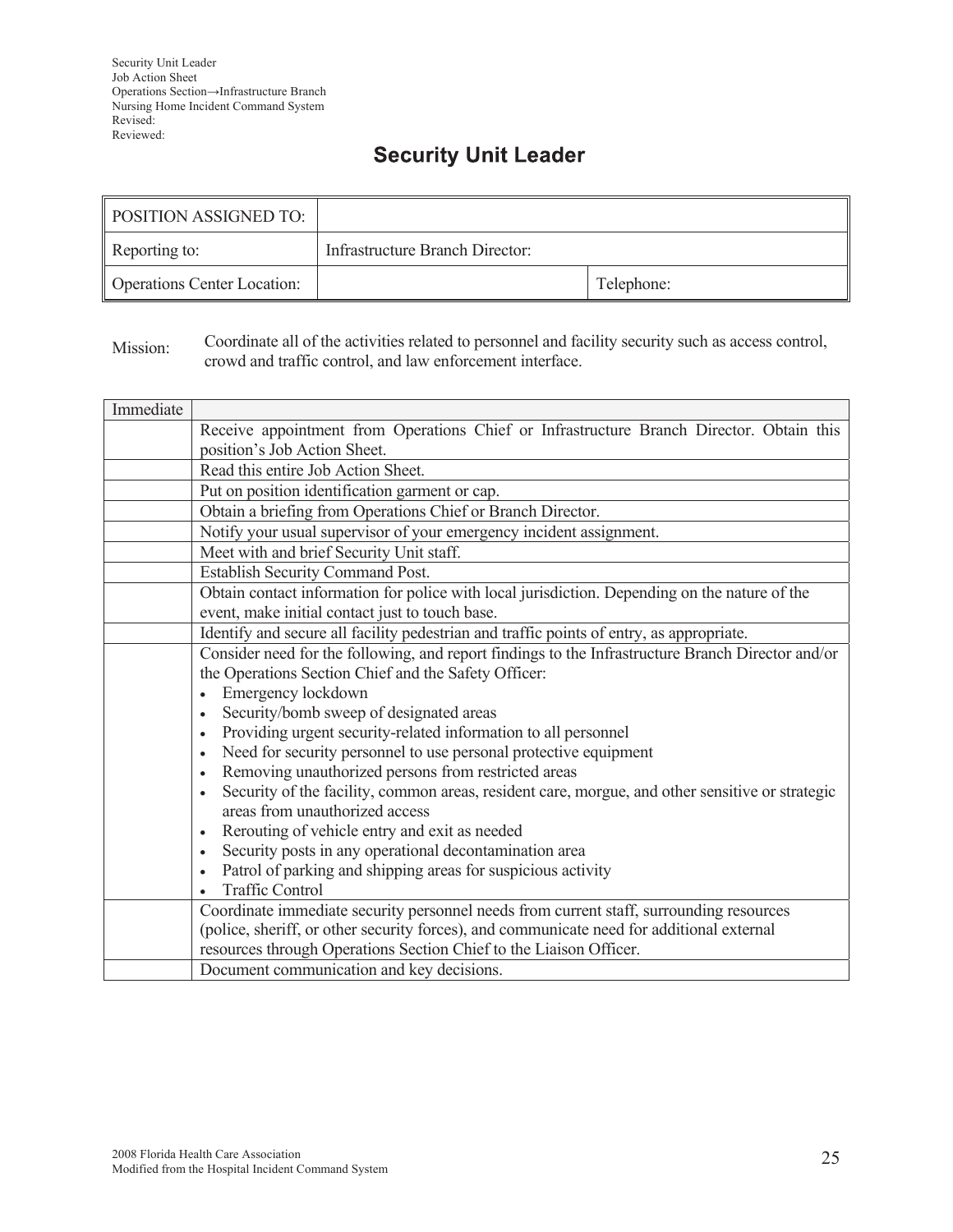Job Action Sheet Operations Section→Infrastructure Branch Nursing Home Incident Command System Revised: Reviewed:

| Ongoing |                                                                                                  |  |
|---------|--------------------------------------------------------------------------------------------------|--|
|         | Meet regularly with the Infrastructure Branch Director for status reports, and relay important   |  |
|         | information to Unit personnel.                                                                   |  |
|         | Communicate the need and take actions to secure unsafe areas; post non-entry signs.              |  |
|         | Ensure Security Unit staff identify and report all hazards and unsafe conditions.                |  |
|         | Ensure resident valuables are secure.                                                            |  |
|         | Coordinate activities with local, state, and federal law enforcement, as appropriate; coordinate |  |
|         | with the Liaison Officer.                                                                        |  |
|         | Confer with Public Information Officer to establish areas for the media.                         |  |
|         | Ensure vehicular and pedestrian traffic control measures are working effectively.                |  |
|         | Consider security protection for the following, as indicated based on the nature/severity        |  |
|         | of the incident:                                                                                 |  |
|         | Food                                                                                             |  |
|         | Water                                                                                            |  |
|         | Medical resources                                                                                |  |
|         | Pharmaceutical resources                                                                         |  |
|         | Personnel and visitors                                                                           |  |
|         | Prepare and maintain records and reports, as appropriate.                                        |  |
|         | Advise Infrastructure Branch Director immediately of any operational issue you are not able to   |  |
|         | correct or resolve.                                                                              |  |
|         | Observe all staff, volunteers, and residents for signs of stress and inappropriate behavior.     |  |
|         | Report concerns to Staffing/Scheduling. Provide for staff rest periods and relief.               |  |
|         | Report unexpected problems and unresolved issues immediately.                                    |  |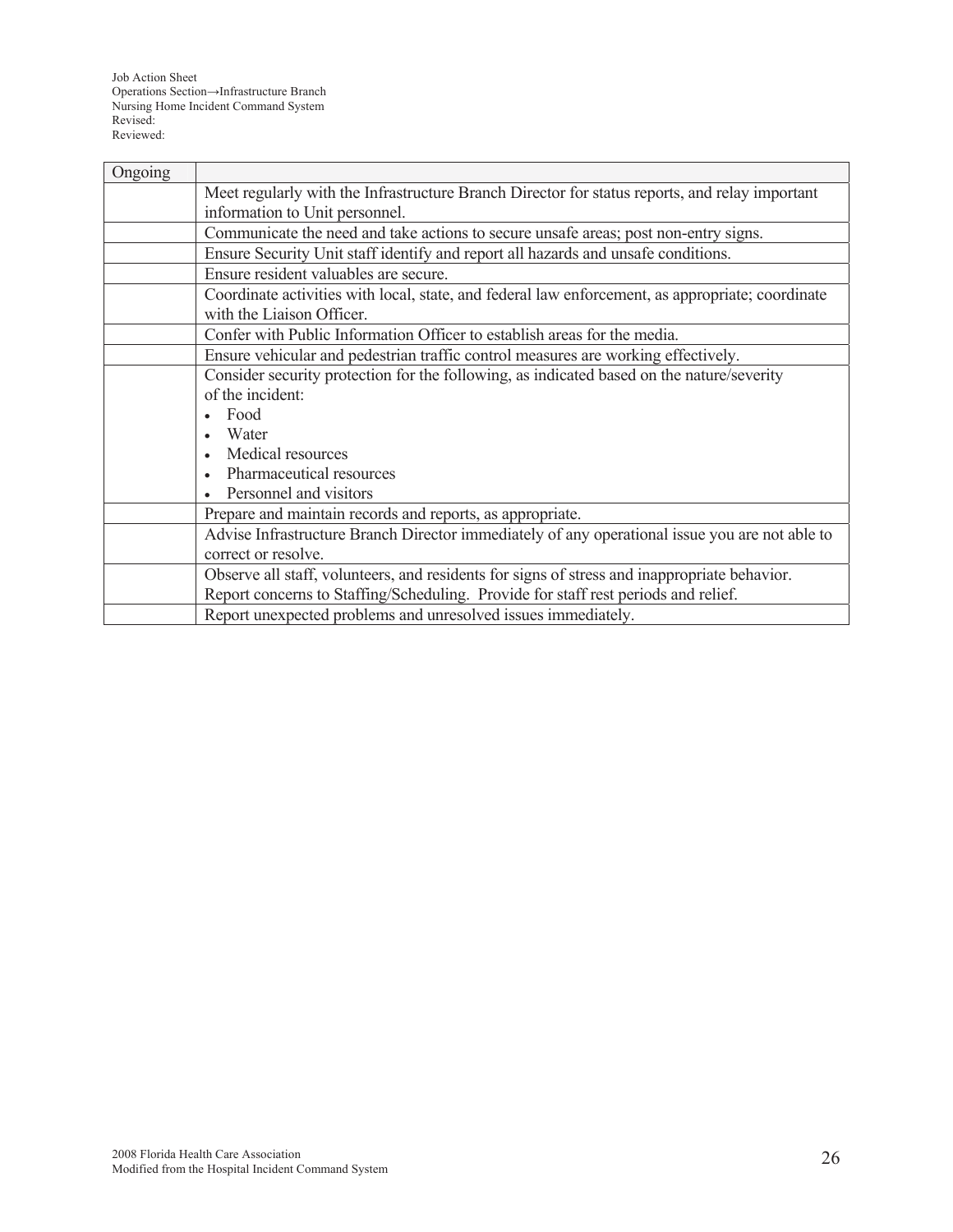### **Planning**

| <b>POSITION ASSIGNED TO:</b> |                   |            |
|------------------------------|-------------------|------------|
| Reporting to:                | Incident Command: |            |
| Command Center Location:     |                   | Telephone: |

Mission: Gather and analyze incident-related information. Obtain status and resource projections from all section chiefs for long range planning and conduct planning meetings. From these projections, compile and distribute the facility's Incident Action Plan. Coordinate and supervise the units within the Planning Section.

| Immediate | (Operational Period 0-2 Hours)                                                                          |  |  |
|-----------|---------------------------------------------------------------------------------------------------------|--|--|
|           | Receive appointment from Incident Commander. Obtain packet containing Section's Job Action              |  |  |
|           | Sheets.                                                                                                 |  |  |
|           | Read this entire Job Action Sheet and review emergency organizational chart.                            |  |  |
|           | Put on position identification (garment, vest, cap, etc.).                                              |  |  |
|           | Notify your usual supervisor of your NHICS assignment.                                                  |  |  |
|           | Obtain briefing from Emergency Incident Commander and designate time for next meeting.                  |  |  |
|           | Assess need for the following Unit Leaders and appoint as needed:                                       |  |  |
|           | Situation-Status<br>Documentation<br>1<br>2 <sup>1</sup>                                                |  |  |
|           | Transfer the corresponding Job Action Sheets to Unit Leader. If a unit leader is not assigned, the      |  |  |
|           | Planning Chief keeps the Job Action Sheet and assumes that function.                                    |  |  |
|           | Brief all unit leaders on current situation and develop the section's initial projection/status report. |  |  |
|           | Designate time and location for next section briefing. Communicate how personnel time is to be          |  |  |
|           | recorded.                                                                                               |  |  |
|           | Establish a Planning/Information Section Center.                                                        |  |  |
|           | Facilitate and conduct incident action planning meetings with Command Staff, Section Chiefs,            |  |  |
|           | and other key personnel as needed to plan for the next operational period.                              |  |  |
|           | Coordinate preparation and documentation of the Incident Action Plan and distribute copies to           |  |  |
|           | the Incident Commander and all Section Chiefs.                                                          |  |  |
|           | Call for status and resource projection reports from all Section Chiefs for scenarios 4, 8, 24 & 48     |  |  |
|           | hours from time of incident onset. Adjust time for receiving these reports as necessary.                |  |  |
|           | Direct Situation Unit Leader to document and update projection/status reports from all sections.        |  |  |
|           | Document all key activities, actions, and decisions on a continual basis.                               |  |  |

| Ongoing |                                                                                              |  |
|---------|----------------------------------------------------------------------------------------------|--|
|         | Meet regularly with the Incident Commander, Command Staff and other Section Chiefs to        |  |
|         | update status of the response and relay important information to Planning Section's Staff.   |  |
|         | Ensure that personnel and equipment are being tracked.                                       |  |
|         | Designate times for briefings and updates with group supervisors to develop and update       |  |
|         | section's projection/status report.                                                          |  |
|         | Ensure that this Section's groups are adequately staffed and supplied.                       |  |
|         | Observe all staff, volunteers, and residents for signs of stress and inappropriate behavior. |  |
|         | Report concerns to Human Resources. Provide for staff rest periods and relief.               |  |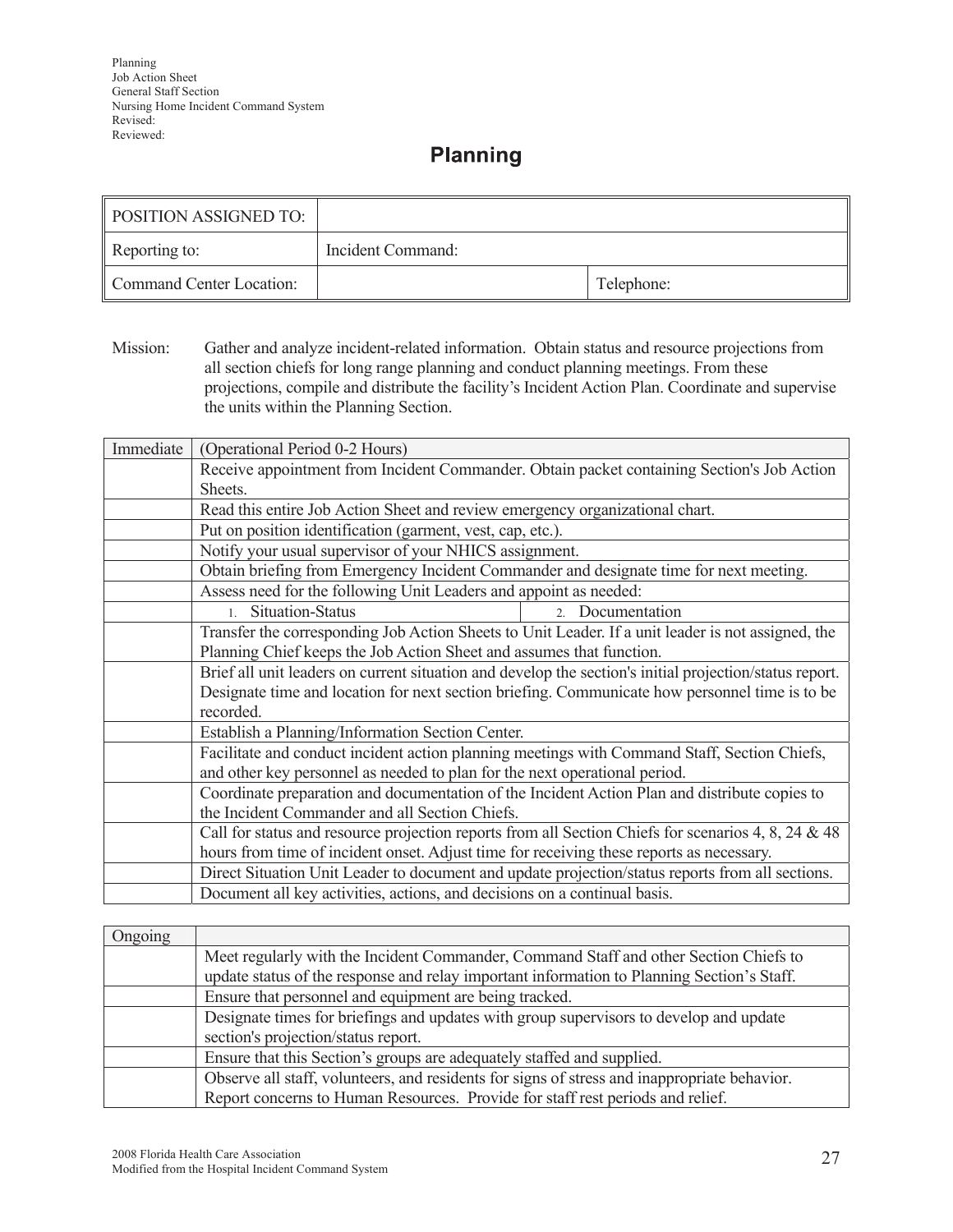## **Situation Unit Leader**

| <b>POSITION ASSIGNED TO:</b>       |                         |            |
|------------------------------------|-------------------------|------------|
| Reporting to:                      | Planning Section Chief: |            |
| <b>Operations Center Location:</b> |                         | Telephone: |

#### Mission: Collect, process, and organize ongoing situation information; prepare situation summaries; and develop projections and forecasts of future events related to the incident. Prepare maps and gather and disseminate information and intelligence for use in the Incident Action Plan (IAP).

| Immediate |                                                                                                   |  |
|-----------|---------------------------------------------------------------------------------------------------|--|
|           | Receive appointment from Planning Chief. Obtain Group's Job Action Sheets and position            |  |
|           | identification garments.                                                                          |  |
|           | Read this entire Job Action Sheet. Put on position identification garment or cap.                 |  |
|           | Obtain a briefing from Planning Section Chief.                                                    |  |
|           | Notify your usual supervisor of your emergency incident assignment.                               |  |
|           | Appoint Managers as appropriate:                                                                  |  |
|           | <b>Resident Tracking Manager</b>                                                                  |  |
|           | <b>Bed Tracking Manager</b>                                                                       |  |
|           | Obtain status report on Information Technology/Information systems from IT/IS Unit Leader         |  |
|           | and Business Continuity Unit Leader.                                                              |  |
|           | Establish a Planning Information center in the facility Incident Command Center location with a   |  |
|           | status/condition board and post information as it is received. Assign a recorder/documentation    |  |
|           | aide to keep the board updated with current information.                                          |  |
|           | Receive and record status reports as they are received from other Sections.                       |  |
|           | Assure the status updates and information provided to Command Staff and Section Chiefs is         |  |
|           | accurate, complete, and current.                                                                  |  |
|           | Ensure that all key activities, actions, and decisions are being documented on a continual basis. |  |

| Ongoing |                                                                                               |
|---------|-----------------------------------------------------------------------------------------------|
|         | Meet regularly with the Planning Section Chief, Section Chiefs and Branch Directors to obtain |
|         | situation and status reports, and relay important information to unit members.                |
|         | Ensure backup and protection of existing data for main and support computer systems,          |
|         | in coordination with IT/IS Unit and Business Continuity Unit.                                 |
|         | Publish an internal incident situation status report for employees to remain informed of      |
|         | incident, facility, residents, and anticipated response and recovery actions. Post or         |
|         | communicate every 4 hours or as indicated by Planning Section Chief. Collaborate with Public  |
|         | Information Officer and Support Branch Director, and Staffing/Scheduling Unit Leader to       |
|         | develop and distribute the internal incident situation report.                                |
|         | Ensure the security and prevent the loss of written and electronic NHICC response             |
|         | documentation. Collaborate with the Security Officer and IT/IS Unit Leader as appropriate.    |
|         | Develop and submit an action plan to the Planning Section Chief when requested.               |
|         | Observe all staff, volunteers, and residents for signs of stress and inappropriate behavior.  |
|         | Report concerns to Staffing/Scheduling. Provide for staff rest periods and relief.            |
|         | Report unexpected problems and unresolved issues immediately.                                 |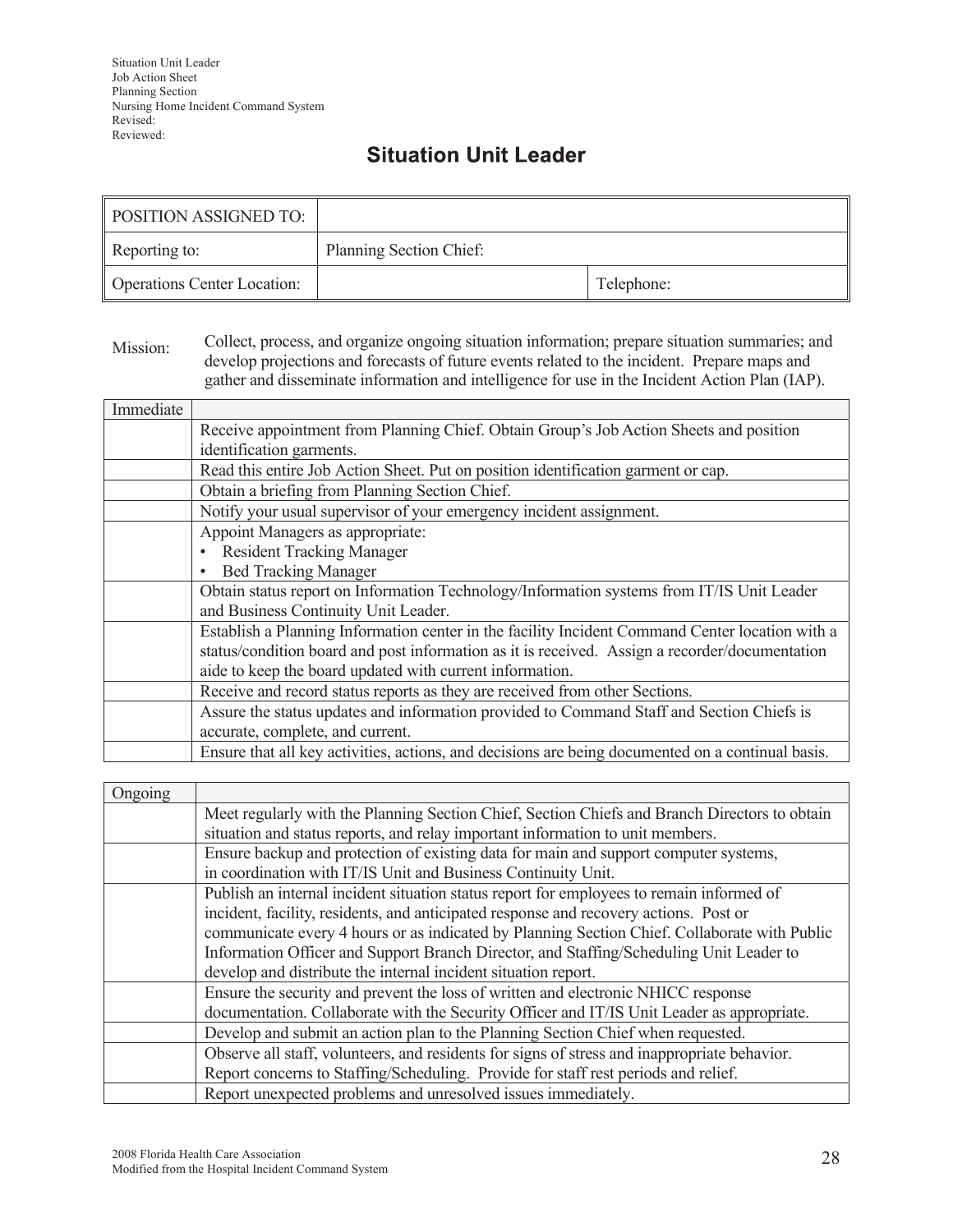## **Documentation Unit Leader**

| <b>POSITION ASSIGNED TO:</b>       |                         |            |
|------------------------------------|-------------------------|------------|
| Reporting to:                      | Planning Section Chief: |            |
| <b>Operations Center Location:</b> |                         | Telephone: |

Mission: Maintain accurate and complete incident files, including a record of the Nursing Home Command Center's response and recovery actions and decisions; provide duplication services to incident personnel; and file, maintain, and store incident files for legal, analytical, and historical purposes.

| Immediate |                                                                                                   |  |
|-----------|---------------------------------------------------------------------------------------------------|--|
|           | Receive appointment from Planning Chief. Obtain Group's Job Action Sheets and position            |  |
|           | identification garments.                                                                          |  |
|           | Read this entire Job Action Sheet. Put on position identification garment or cap.                 |  |
|           | Obtain a briefing from Planning Section Chief.                                                    |  |
|           | Notify your usual supervisor of your emergency incident assignment.                               |  |
|           | Coordinate with IT/IS Unit to ensure access to IT systems with e-mail/intranet communication      |  |
|           | to increase communication and document sharing with all Sections (if available).                  |  |
|           | Prepare a system to receive documentation and completed forms from all Sections over the          |  |
|           | course of the Nursing Home Command Center activation.                                             |  |
|           | Provide duplicates of forms and reports to authorized facility requestors (Section Chiefs,        |  |
|           | Incident Command Team members, for example).                                                      |  |
|           | Prepare incident documentation for the Planning Section Chief when requested.                     |  |
|           | Ensure that all key activities, actions, and decisions are being documented on a continual basis. |  |
|           | Document all communications (internal and external):                                              |  |
|           | Transcribe complete, concise and specific content of message.                                     |  |
|           | Note any actions taken in response to message.                                                    |  |
|           | Provide a copy of the Incident Message Form to the Documentation Unit.                            |  |

| Ongoing |                                                                                              |  |
|---------|----------------------------------------------------------------------------------------------|--|
|         | Regularly meet with all Section Chiefs regarding incident and Section status, steps taken    |  |
|         | to resolve critical issues, and projected actions and needs for the next operational period. |  |
|         | Continue to accept and organize all documentation and forms submitted to the Documentation   |  |
|         | Unit.                                                                                        |  |
|         | Check the accuracy and completeness of records submitted. Correct errors or omissions by     |  |
|         | contacting appropriate Section Chiefs or Incident Command Team members.                      |  |
|         | Maintain all historical information and record consolidated plans related to the incident.   |  |
|         | Develop and submit an action plan to the Planning Section Chief when requested.              |  |
|         | Observe all staff, volunteers, and residents for signs of stress and inappropriate behavior. |  |
|         | Report concerns to Staffing/Scheduling. Provide for staff rest periods and relief.           |  |
|         | Report unexpected problems and unresolved issues immediately.                                |  |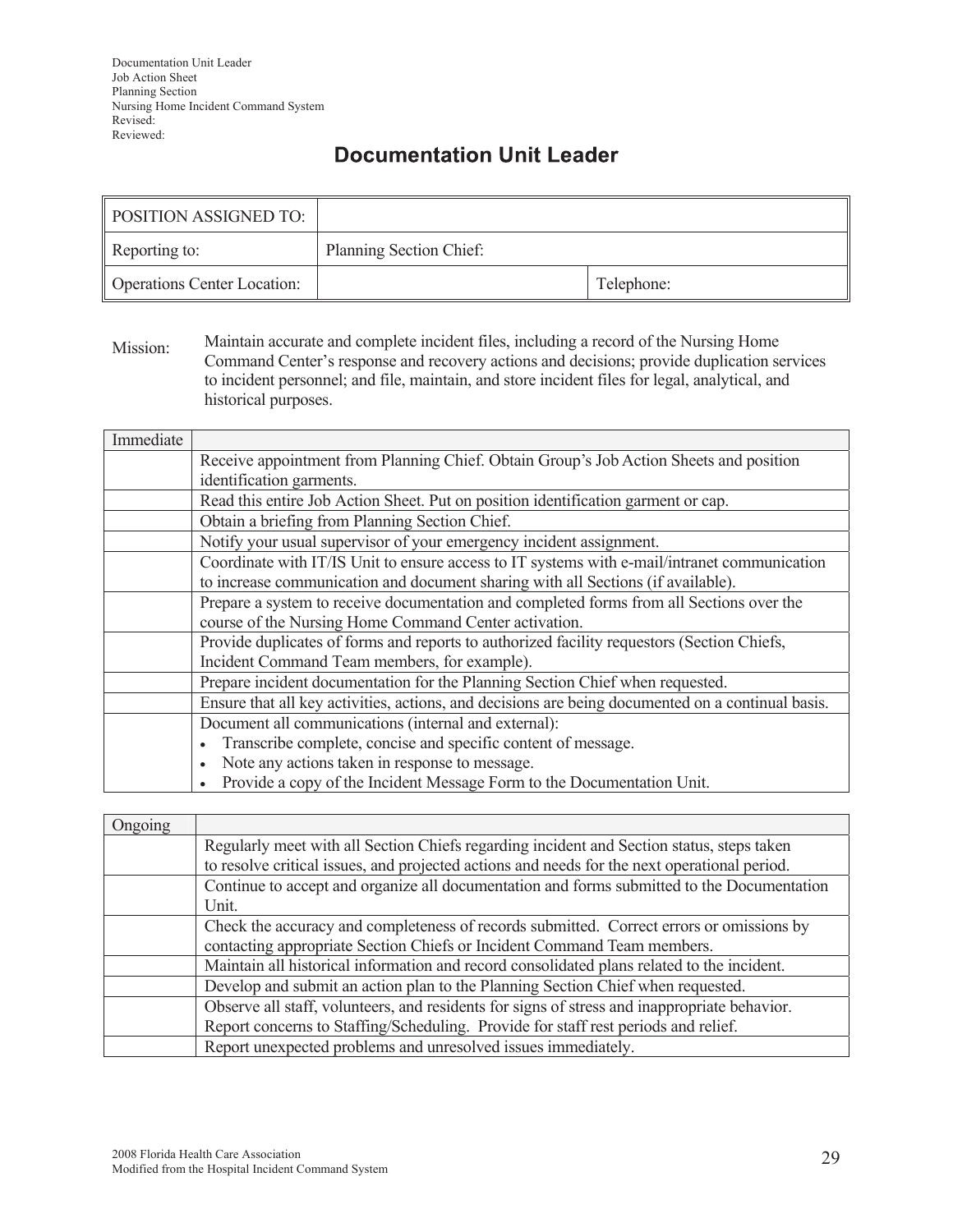#### **Logistics**

| <b>POSITION ASSIGNED TO:</b> |                   |            |
|------------------------------|-------------------|------------|
| Reporting to:                | Incident Command: |            |
| Command Center Location:     |                   | Telephone: |

Mission: Organize and direct those operations associated with maintenance of the physical environment, and adequate levels of personnel, food, and supplies to support the incident objectives. Coordinate and supervise the branches within the Logistics Section. Contribute to the Incident Action Plan.

| Immediate | (Operational Period 0-2 Hours)                                                                  |  |
|-----------|-------------------------------------------------------------------------------------------------|--|
|           | Receive appointment from Incident Commander. Obtain packet containing Section's Job Action      |  |
|           | Sheets.                                                                                         |  |
|           | Read this entire Job Action Sheet and review emergency organizational chart.                    |  |
|           | Put on position identification (garment, vest, cap, etc.).                                      |  |
|           | Notify your usual supervisor of your NHICS assignment.                                          |  |
|           | Obtain briefing from Emergency Incident Commander and designate time for next meeting.          |  |
|           | Assess need to appoint Branch Directors and/or Unit Leaders and distribute corresponding Job    |  |
|           | Action Sheets. Refer to Nursing Home Incident Command System organizational chart.              |  |
|           | Transfer the corresponding Job Action Sheets to persons appointed.                              |  |
|           | If a function is not assigned, the Logistics Chief keeps the Job Action Sheet and assumes       |  |
|           | that function.                                                                                  |  |
|           | Brief Branch Directors on current situation and develop the section's initial projection/status |  |
|           | report. Establish the Logistics Section chain of command and designate time and location for    |  |
|           | next section briefing. Communicate how personnel time is to be recorded.                        |  |
|           | Establish Logistics Center.                                                                     |  |
|           | Maintain communications with Operations Section Chief and Branch Directors to assess critical   |  |
|           | issues and resource needs.                                                                      |  |
|           | Ensure resource ordering procedures are communicated to appropriate Sections and their          |  |
|           | requests are timely and accurately processed.                                                   |  |
|           | Attend damage assessment meeting with Incident Commander, Environmental Services Unit           |  |
|           | Leader, and the Safety Officer.                                                                 |  |
|           | Document all key activities, actions, and decisions on a continual basis.                       |  |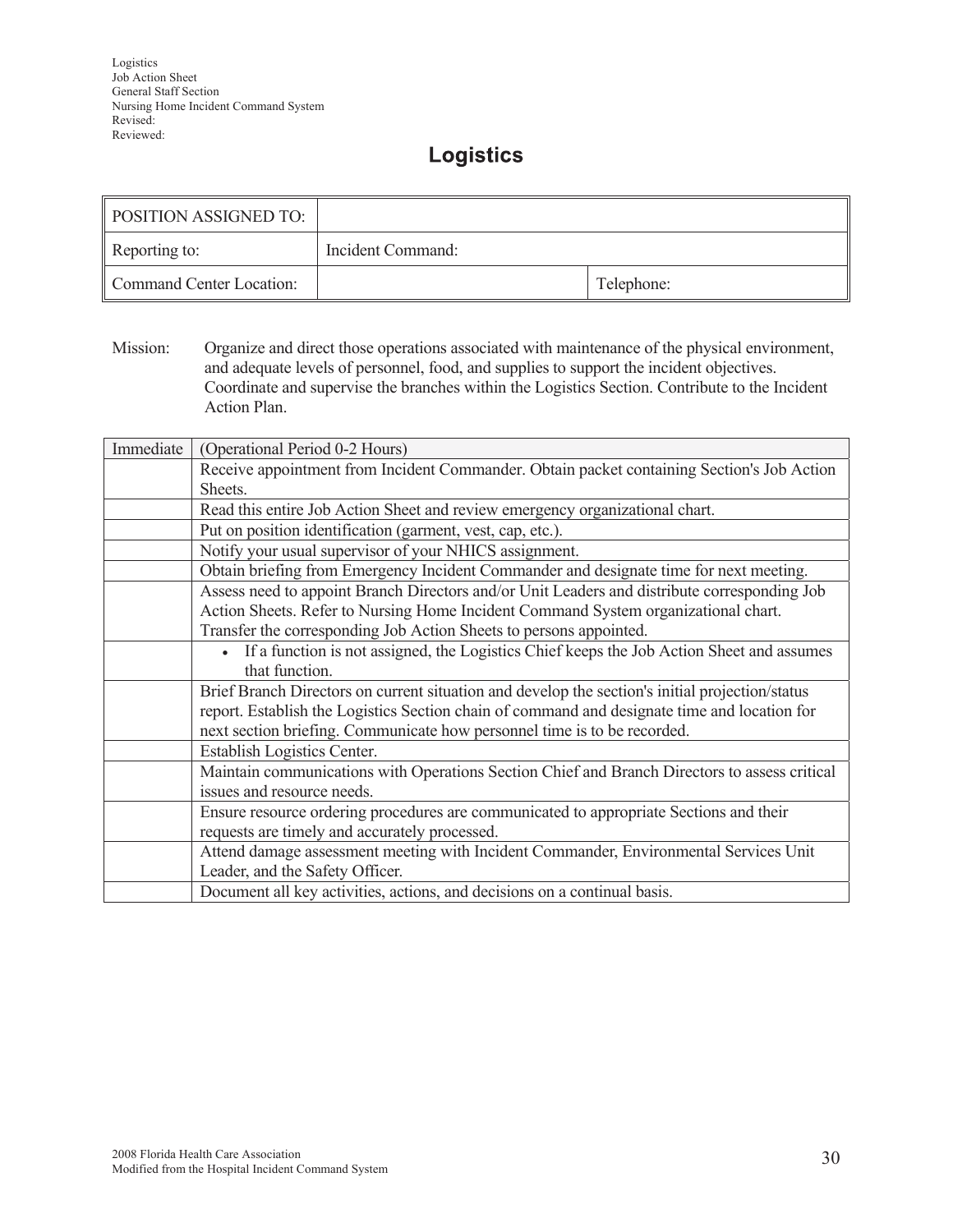| Ongoing |                                                                                              |  |
|---------|----------------------------------------------------------------------------------------------|--|
|         | From information reported by Branch Directors, inform Incident Command of facility's         |  |
|         | internal factors which may contribute to the decision to evacuate or shelter in place:       |  |
|         | Transportation and Status of Destination Locations                                           |  |
|         | <b>Supplies</b>                                                                              |  |
|         | Access to Staff                                                                              |  |
|         | Meet regularly with the Incident Commander, Command Staff and other Section Chiefs to        |  |
|         | update status of the response and relay important information to Logistics Section's Staff.  |  |
|         | Obtain needed material and fulfill resource requests with the assistance of the              |  |
|         | Finance/Administration Section Chief and Liaison Officer.                                    |  |
|         | Ensure the following resources are obtained and tracked:                                     |  |
|         | <b>Staff</b>                                                                                 |  |
|         | Resident care supplies                                                                       |  |
|         | Communication hardware                                                                       |  |
|         | Food and water                                                                               |  |
|         | Obtain information and updates regularly from Branch Directors and Unit Leaders.             |  |
|         | Ensure that this Section's groups are adequately staffed and supplied.                       |  |
|         | Observe all staff, volunteers, and residents for signs of stress and inappropriate behavior. |  |
|         | Report concerns to Human Resources. Provide for staff rest periods and relief.               |  |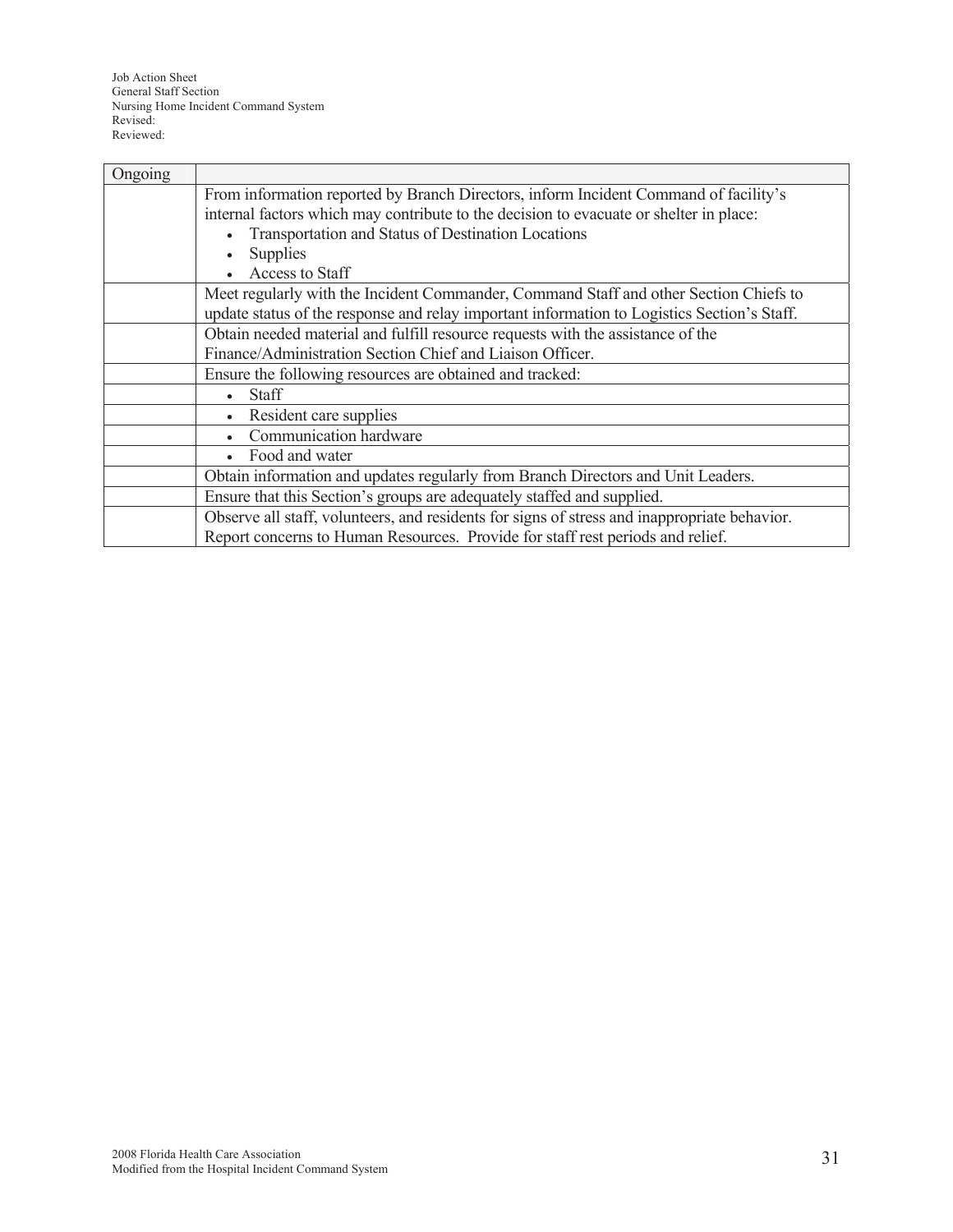## **Service Branch Director**

| <b>POSITION ASSIGNED TO:</b>       |                          |            |
|------------------------------------|--------------------------|------------|
| Reporting to:                      | Logistics Section Chief: |            |
| <b>Operations Center Location:</b> |                          | Telephone: |

Mission: Organize and manage the services required to maintain the nursing home's communication system and information technology/systems. Participate in developing facility's Incident Action Plan.

| Immediate | (Operational Period 0-2 Hours)                                                                                                                 |  |
|-----------|------------------------------------------------------------------------------------------------------------------------------------------------|--|
|           | Receive appointment from Logistics Chief. Obtain Group's Job Action Sheets and position                                                        |  |
|           | identification garments.                                                                                                                       |  |
|           | Read this entire Job Action Sheet. Put on position identification garment or cap.                                                              |  |
|           | Obtain a briefing from Logistics Chief.                                                                                                        |  |
|           | Notify your usual supervisor of your emergency incident assignment.                                                                            |  |
|           | Assess need for Unit Leaders within this Branch:                                                                                               |  |
|           | <b>Communication Hardware</b>                                                                                                                  |  |
|           | IT/IS Unit<br>$\bullet$                                                                                                                        |  |
|           | Distribute the Job Action Sheets associated with the units as well as the position identification                                              |  |
|           | garments. If a Unit Leader is not assigned, Service Branch Director keeps the Job Action Sheets                                                |  |
|           | from that unit and assumes all functions.                                                                                                      |  |
|           | Meet with Unit Leaders and brief them on the incident:                                                                                         |  |
|           | Discuss/document the groups' objectives for the next operational period.<br>$\bullet$                                                          |  |
|           | Develop initial projection/status report.<br>$\bullet$                                                                                         |  |
|           | Review the Service Branch chain of command.<br>$\bullet$                                                                                       |  |
|           | Set time and location for next meeting.<br>$\bullet$                                                                                           |  |
|           | Communicate how personnel time is to be recorded.<br>$\bullet$                                                                                 |  |
|           | Communicate how equipment, supplies, and personnel are to be ordered.                                                                          |  |
|           | Ensure that all key activities, actions, and decisions are being documented on a continual basis.                                              |  |
|           | Assess the Service Branch's capacity to deliver needed:                                                                                        |  |
|           | Internal and external communication capability                                                                                                 |  |
|           | Information technology hardware, software and support                                                                                          |  |
|           | Meet regularly with the Logistics Section Chief to discuss status, plan of action, critical issues                                             |  |
|           | and staffing in Service Branch.<br>Instruct Unit Leaders to:                                                                                   |  |
|           |                                                                                                                                                |  |
|           | Immediately set-up the communications and IT systems at the facility's Incident Command<br>$\bullet$<br>Center location to ensure connectivity |  |
|           | Evaluate on-hand communications equipment required for response and project need for                                                           |  |
|           | repair and expanded inventory                                                                                                                  |  |
|           | Work with Business Continuity Unit to assess and evaluate IT/IS capability, and determine                                                      |  |
|           | need for repair or expansion of service and support                                                                                            |  |
|           | Inventory and assessment of communications equipment and project need for repair and<br>$\bullet$                                              |  |
|           | expanded inventory                                                                                                                             |  |
|           | Report inventories and needs to Logistics Section's Support Branch Supply Unit Leader                                                          |  |
|           | Assess problems and needs in each Service Branch area; coordinate resource management.                                                         |  |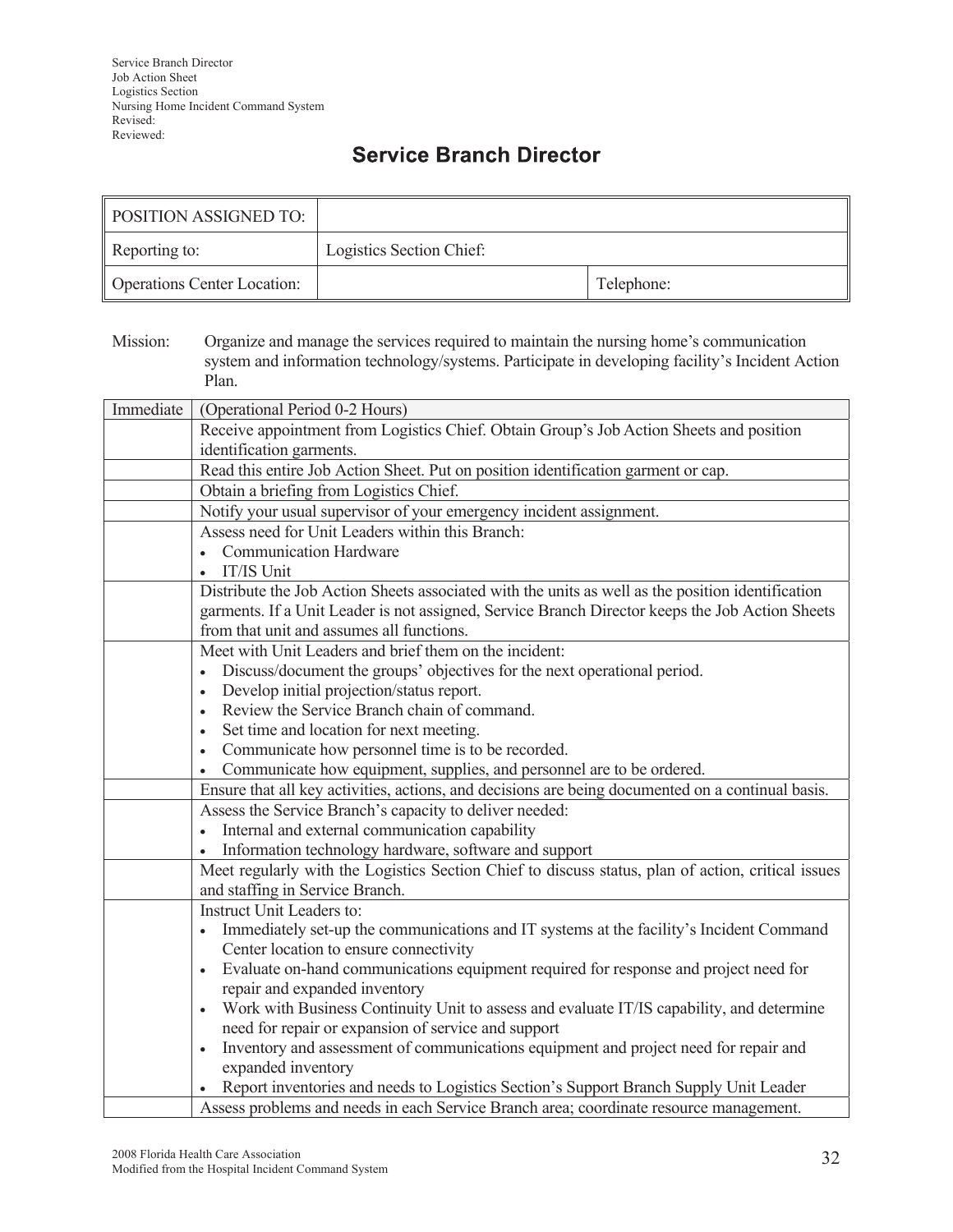Job Action Sheet Logistics Section Nursing Home Incident Command System Revised: Reviewed:

| Ongoing |                                                                                                 |  |
|---------|-------------------------------------------------------------------------------------------------|--|
|         | Ensure prioritization of problems when multiple issues are presented.                           |  |
|         | Continue coordinating the Service Branch's ability to provide needed communication and IT/IS    |  |
|         | support services.                                                                               |  |
|         | Coordinate use of external resources to assist with equipment, software and hardware            |  |
|         | maintenance and repairs.                                                                        |  |
|         | Advise Logistics Section Chief immediately of any issue you are not able to correct or resolve. |  |
|         | Continue to meet regularly with the Logistics Section Chief for status reports and relay        |  |
|         | important information to Unit Leaders.                                                          |  |
|         | Report equipment needs to Supply Unit Leader.                                                   |  |
|         | Observe all staff, volunteers, and residents for signs of stress and inappropriate behavior.    |  |
|         | Report concerns to Staffing/Scheduling. Provide for staff rest periods and relief.              |  |
|         | Report unexpected problems and unresolved issues immediately.                                   |  |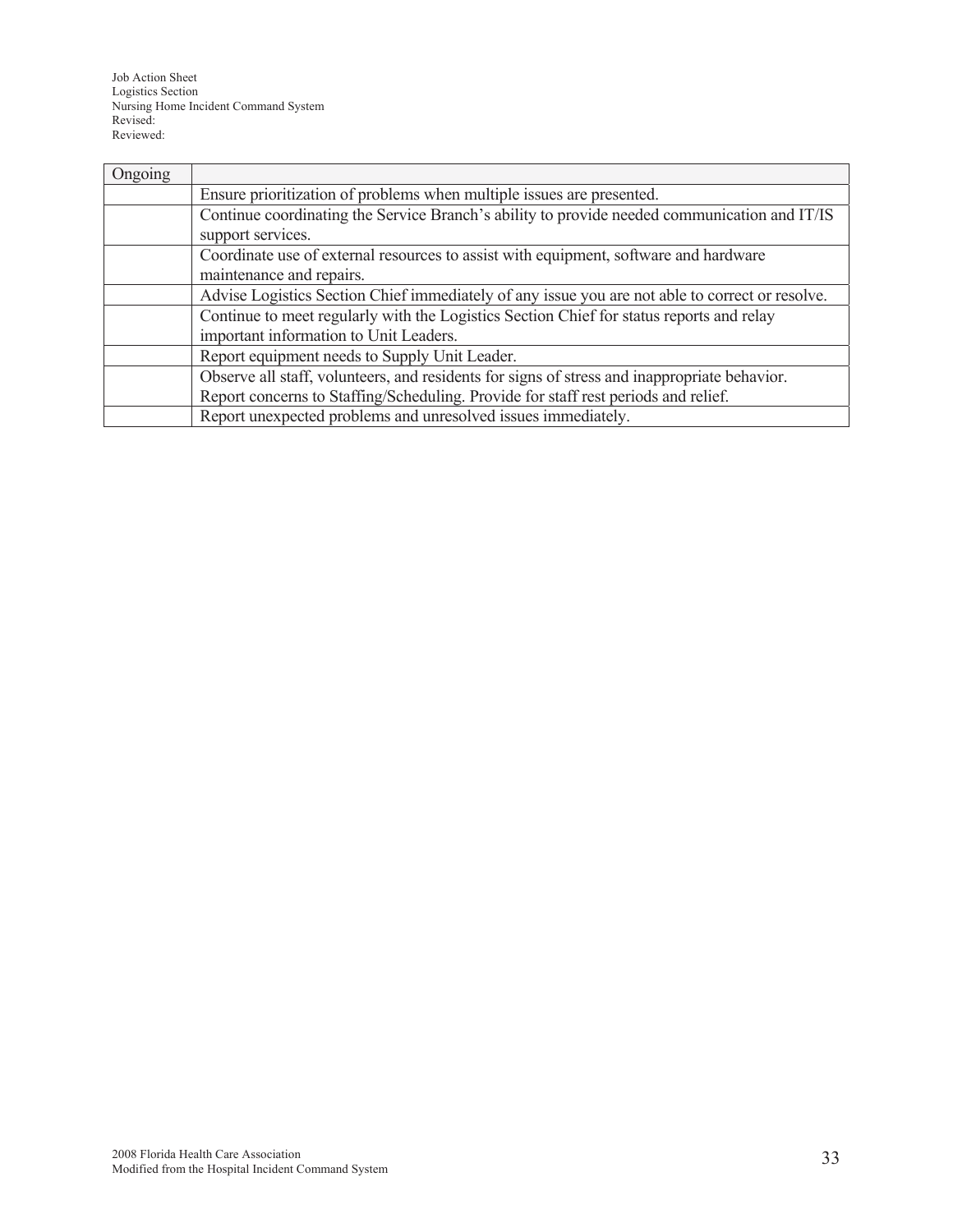## **Communication Hardware Unit Leader**

| POSITION ASSIGNED TO:              |                          |            |
|------------------------------------|--------------------------|------------|
| Reporting to:                      | Service Branch Director: |            |
| <b>Operations Center Location:</b> |                          | Telephone: |

Mission: Organize and coordinate internal and external communications connectivity.

| Immediate | (Operational Period 0-2 Hours)                                                                  |  |
|-----------|-------------------------------------------------------------------------------------------------|--|
|           | Receive appointment from Service Branch Director.                                               |  |
|           | Read this entire Job Action Sheet.                                                              |  |
|           | Put on position identification garment or cap.                                                  |  |
|           | Obtain a briefing from Service Branch Director.                                                 |  |
|           | Notify your usual supervisor of your emergency incident assignment.                             |  |
|           | Set up and maintain communication equipment and provide ongoing support for the facility's      |  |
|           | Incident Command Center location.                                                               |  |
|           | Inventory and assess all available on-hand radios and report to the Service Branch Director and |  |
|           | Support Branch's Supply Unit Leader.                                                            |  |
|           | Determine radio channels for response and make radio assignments. Distribute two-way radios     |  |
|           | to pre-designated areas.                                                                        |  |
|           | Prepare for radio checks from personnel that are assigned hand-held radios and other portable   |  |
|           | communications equipment.                                                                       |  |
|           | Assess status of all on-site communications equipment, including two-way pagers, satellite      |  |
|           | phones, public address systems, data message boards, and inter and intra-net connectivity.      |  |
|           | Initiate repairs per the standard operating procedures.                                         |  |
|           | Evaluate status of internal and external telephone/fax systems and report to Service Branch.    |  |
|           | Request the response of assigned amateur radio personnel to the facility, if indicated.         |  |
|           | Establish contact with the Liaison Officer.                                                     |  |

| Ongoing |                                                                                               |  |
|---------|-----------------------------------------------------------------------------------------------|--|
|         | Expand communication network capability and equipment as required to meet the needs           |  |
|         | of the nursing home response.                                                                 |  |
|         | Ensure communication equipment maintains proper functioning.                                  |  |
|         | If primary communications systems fail, establish mechanism to alert Resident Services Branch |  |
|         | Director and Safety Officer to respond to internal resident and/or physical emergencies       |  |
|         | (e.g., cardiac arrest, fire, etc.)                                                            |  |
|         | Develop and submit an action plan to the Service Branch Director when requested.              |  |
|         | Receive and archive all documentation related to internal and external facility communication |  |
|         | systems.                                                                                      |  |
|         | Advise Service Branch Director immediately of any operational issue you are not able to       |  |
|         | correct or resolve.                                                                           |  |
|         | Observe all staff, volunteers, and residents for signs of stress and inappropriate behavior.  |  |
|         | Report concerns to Staffing/Scheduling. Provide for staff rest periods and relief.            |  |
|         | Report unexpected problems and unresolved issues immediately.                                 |  |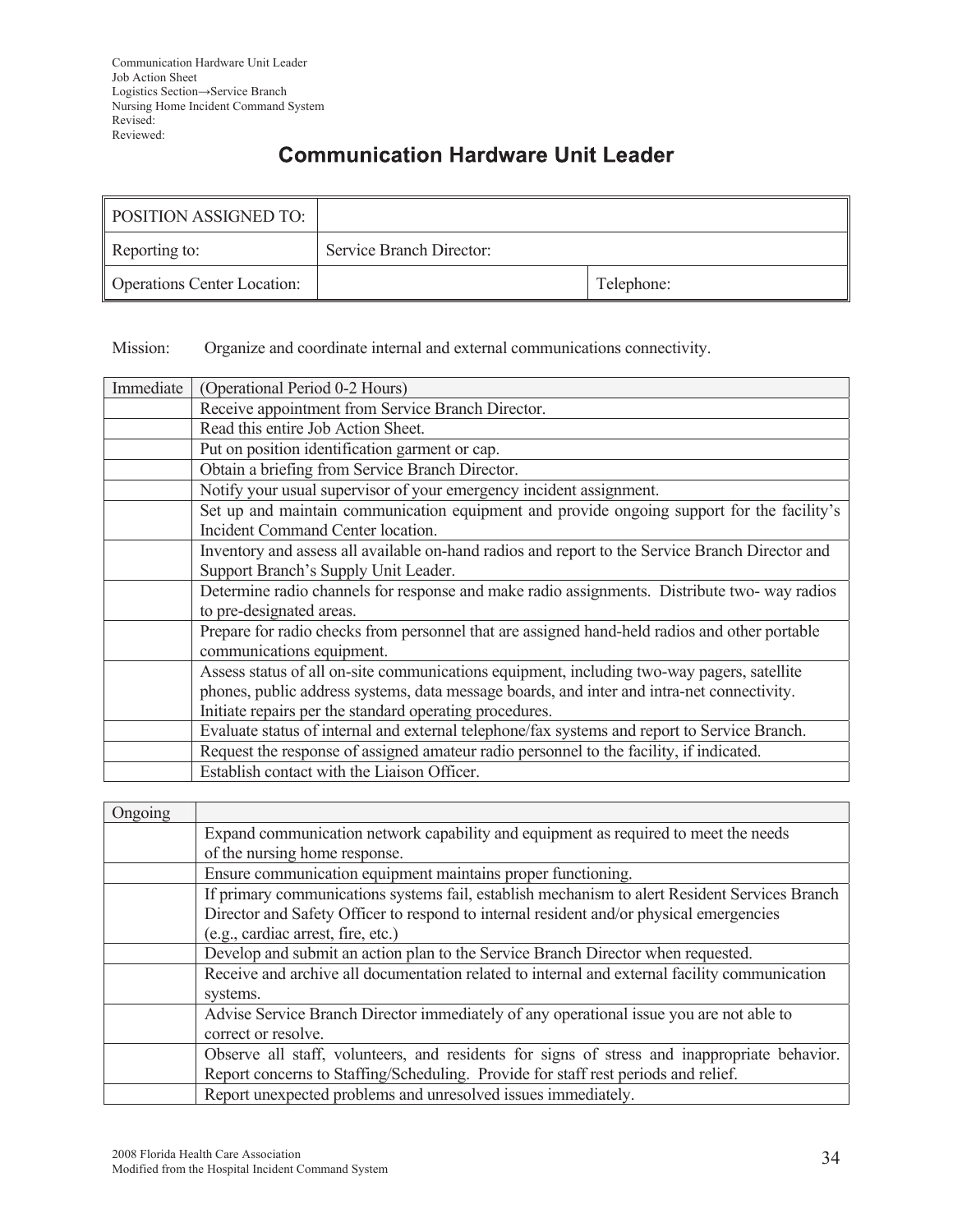## **IT/IS Unit Leader**

| <b>POSITION ASSIGNED TO:</b>       |                          |            |
|------------------------------------|--------------------------|------------|
| Reporting to:                      | Service Branch Director: |            |
| <b>Operations Center Location:</b> |                          | Telephone: |

Mission: Provide computer hardware, software and infrastructure support to staff.

| Immediate | (Operational Period 0-2 Hours)                                                                 |
|-----------|------------------------------------------------------------------------------------------------|
|           | Receive appointment from Service Branch Director.                                              |
|           | Read this entire Job Action Sheet.                                                             |
|           | Put on position identification garment or cap.                                                 |
|           | Obtain a briefing from Service Branch Director.                                                |
|           | Notify your usual supervisor of your emergency incident assignment.                            |
|           | Assign staff to the facility's Incident Command Center (ICC) location to provide IT/IS support |
|           | and maintain system. Respond immediately to requests for assistance from the ICC.              |
|           | Establish priorities for use of available IT/IS systems, as needed.                            |
|           | Coordinate IT/IS activities with the Finance/Administration Section's Business Continuity Unit |
|           | Leader.                                                                                        |
|           | As time and the emergency event allows, take immediate steps to protect the facility's hard    |
|           | drives, monitors, cords, etc. from damage.                                                     |
|           | Inventory IT systems, hardware and software; identify potential needs and work with the        |
|           | Supply Unit Leader to obtain equipment and supplies.                                           |
|           | Expand IT capability to pre-designated or additional/new areas per direction from Service      |
|           | <b>Branch Director.</b>                                                                        |
|           | Make external requests for assistance in collaboration with the Supply Unit Leader, as needed; |
|           | notify the Service Branch Director of all critical issues and requests.                        |

| Ongoing |                                                                                              |
|---------|----------------------------------------------------------------------------------------------|
|         | Assess status and integrity of data back-up systems. For restoration activities see          |
|         | Operations Section Business Continuity Branch.                                               |
|         | Develop and submit an action plan to the Service Branch Director when requested.             |
|         | Advise Service Branch Director immediately of any operational issue you are not able to      |
|         | correct or resolve.                                                                          |
|         | Observe all staff, volunteers, and residents for signs of stress and inappropriate behavior. |
|         | Report concerns to Staffing/Scheduling. Provide for staff rest periods and relief.           |
|         | Report unexpected problems and unresolved issues immediately.                                |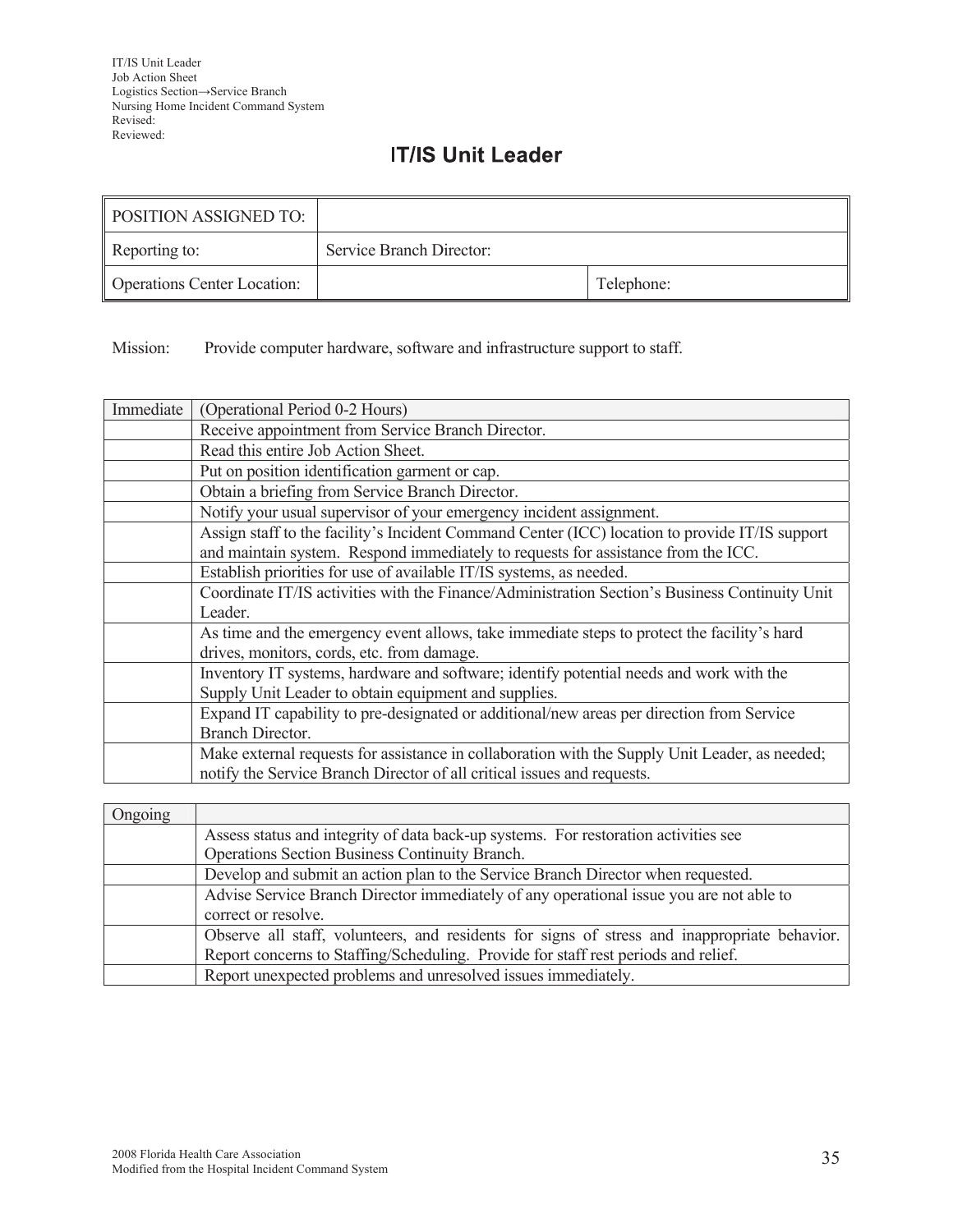## **Support Branch Director**

| POSITION ASSIGNED TO:              |                          |            |
|------------------------------------|--------------------------|------------|
| Reporting to:                      | Logistics Section Chief: |            |
| <b>Operations Center Location:</b> |                          | Telephone: |

Mission: Coordinate the provision of personnel, supplies, and equipment across all departments to support resident care and services. This includes support services to staff and dependents in accordance with facility policy. Participate in developing facility's Incident Action Plan.

| Immediate | (Operational Period 0-2 Hours)                                                                     |
|-----------|----------------------------------------------------------------------------------------------------|
|           | Receive appointment from Logistics Chief. Obtain Group's Job Action Sheets and position            |
|           | identification garments.                                                                           |
|           | Read this entire Job Action Sheet. Put on position identification garment or cap.                  |
|           | Obtain a briefing from Logistics Chief.                                                            |
|           | Notify your usual supervisor of your emergency incident assignment.                                |
|           | Assess need for Unit Leaders within this Branch:                                                   |
|           | <b>Facility Supply</b>                                                                             |
|           | <b>Central Supply</b>                                                                              |
|           | Staffing/Scheduling                                                                                |
|           | Dependent Care                                                                                     |
|           | Transportation                                                                                     |
|           | Distribute the Job Action Sheets associated with the units as well as the position identification  |
|           | garments. If a Unit Leader is not assigned, Support Branch Director keeps the Job Action Sheets    |
|           | from that unit and assumes all functions.                                                          |
|           | Meet with Unit Leaders and brief them on the incident:                                             |
|           | Discuss/document the groups' objectives for the next operational period.<br>$\bullet$              |
|           | Develop initial projection/status report.<br>$\bullet$                                             |
|           | Review the Support Branch chain of command.<br>$\bullet$                                           |
|           | Set time and location for next meeting.                                                            |
|           | Communicate how personnel time is to be recorded.                                                  |
|           | Communicate how equipment, supplies, and personnel are to be ordered.                              |
|           | Ensure that all key activities, actions, and decisions are being documented on a continual basis.  |
|           | Assess the Support Branch's capacity to deliver needed:                                            |
|           | Staffing and scheduling management                                                                 |
|           | Supplemental personnel if needed<br>$\bullet$                                                      |
|           | Family support to staff                                                                            |
|           | Medical equipment and supplies                                                                     |
|           | General equipment and supplies                                                                     |
|           | Internal and external transportation<br>$\bullet$                                                  |
|           | Instruct Unit Leaders to evaluate on-hand personnel, equipment, supply, and medication             |
|           | inventories; report status at designated time.                                                     |
|           | Report to Logistics Section Chief the number of staff (by specialty) expected for the operational  |
|           | period, the number of units of transportation, and identify types and quantities of medication and |
|           | supplies. This data will go to Planning Section and/or Situation Unit for integrating in the       |
|           | facility's Incident Action Plan.                                                                   |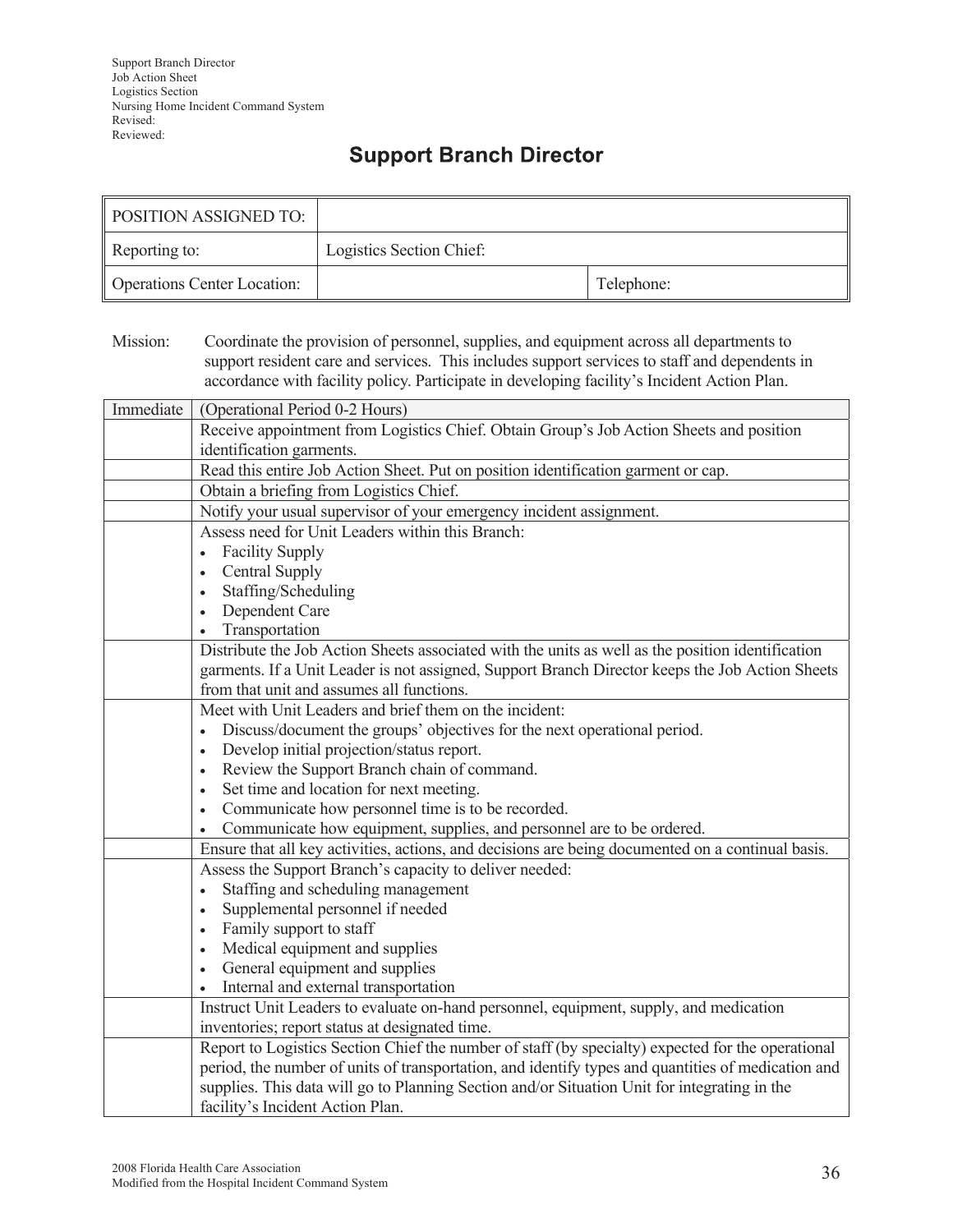| Immediate | (Operational Period 0-2 Hours)                                                                     |
|-----------|----------------------------------------------------------------------------------------------------|
|           | Receive, coordinate and forward requests for personnel to the Staffing/Scheduling Unit Leader      |
|           | and supplies to the Central Supply Unit Leader.                                                    |
|           | In collaboration with the Safety Officer and the Operations Section, determine need for staff      |
|           | personal protective equipment; implement protective actions as required.                           |
|           | Meet regularly with the Logistics Section Chief to discuss status, plan of action, critical issues |
|           | and staffing in Support Branch.                                                                    |
|           | Assess problems and needs in each Service Branch area; coordinate resource management.             |

| Ongoing |                                                                                                 |
|---------|-------------------------------------------------------------------------------------------------|
|         | Continue assessing and coordinating Support Branch's ability to provide needed personnel and    |
|         | support services.                                                                               |
|         | Ensure prioritization of problems when multiple issues are presented.                           |
|         | Assign mental health personnel to visit resident care areas and evaluate staff needs; in        |
|         | coordination with the Operations Section's Mental Health Unit Leader and report issues          |
|         | to the Logistics Section Chief.                                                                 |
|         | Implement dependent care service support as situation warrants and resources allow.             |
|         | Continue to meet regularly with the Logistics Section Chief for status reports and relay        |
|         | important information to Unit Leaders.                                                          |
|         | Advise Logistics Section Chief immediately of any issue you are not able to correct or resolve. |
|         | Observe all staff, volunteers, and residents for signs of stress and inappropriate behavior.    |
|         | Report concerns to Staffing/Scheduling. Provide for staff rest periods and relief.              |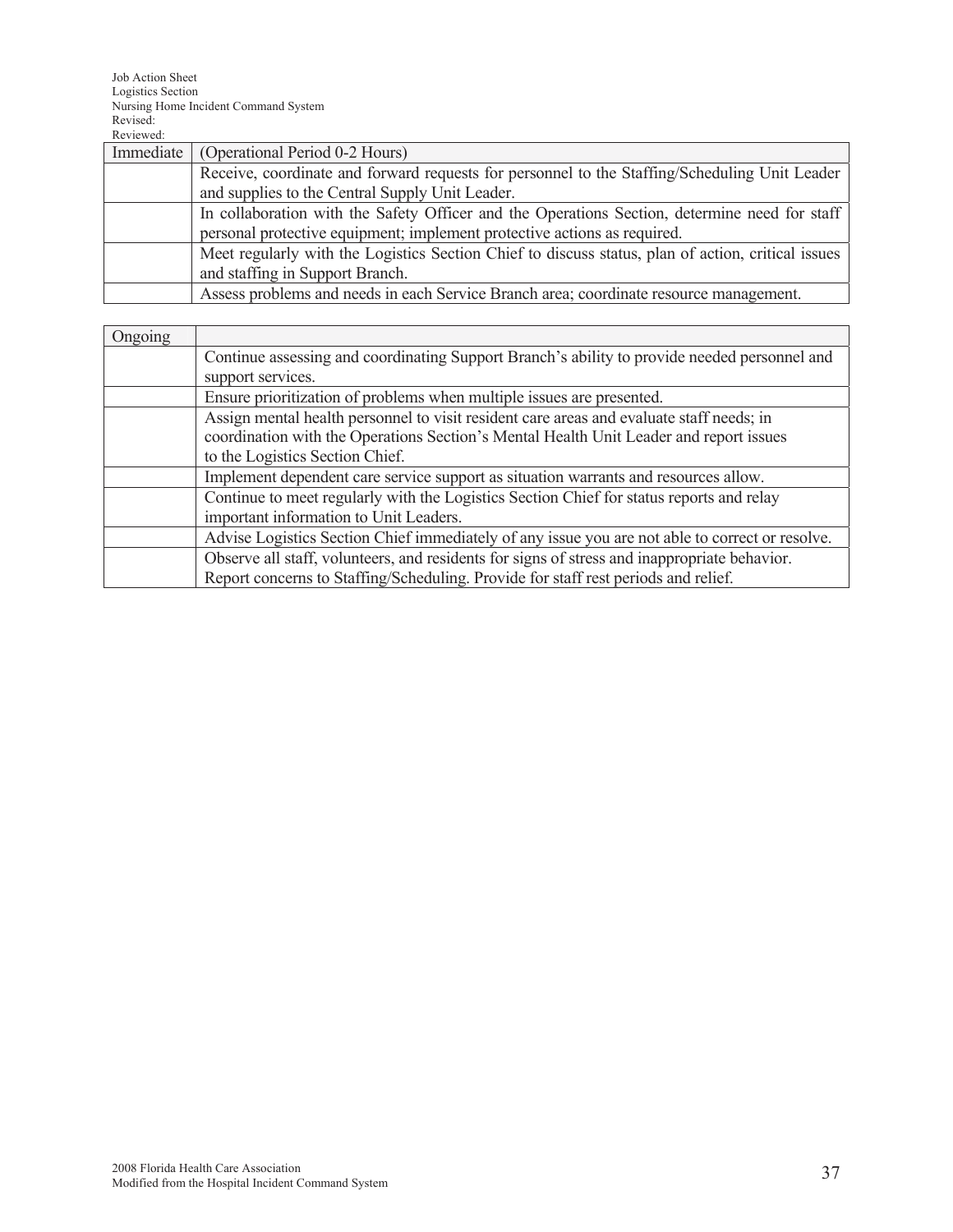## **Staffing/Scheduling Unit Leader**

| <b>POSITION ASSIGNED TO:</b>       |                                 |            |
|------------------------------------|---------------------------------|------------|
| Reporting to:                      | <b>Support Branch Director:</b> |            |
| <b>Operations Center Location:</b> |                                 | Telephone: |

Mission: Organize and inventory available staff. Make contact with off-duty staff as appropriate for scheduling. Receive requests and assign available staff as needed. Maintain adequate numbers of both medical and non-medical personnel. Assist in the maintenance of staff morale and well-being.

| Immediate | (Operational Period 0-2 Hours)                                                                 |
|-----------|------------------------------------------------------------------------------------------------|
|           | Receive appointment from Logistics Chief or Support Branch Director. Obtain packet             |
|           | containing Group's Job Action Sheets.                                                          |
|           | Read this entire Job Action Sheet.                                                             |
|           | Put on position identification garment or cap.                                                 |
|           | Obtain a briefing from Logistics Chief or Support Branch Director. Note time for next meeting. |
|           | Notify your usual supervisor of your emergency incident assignment.                            |
|           | Meet with Operations Chief and Support Branch Director to assess and project both non-nursing  |
|           | and nursing staff needs for the immediate and upcoming operational periods.                    |
|           | Assess need for an assistant ("Staffing/Scheduling Manager"). If appointed, brief on situation |
|           | and objectives.                                                                                |
|           | Establish Staffing/Scheduling area and enlist help from Service Branch if needed for           |
|           | communication or computer support.                                                             |
|           | Inventory the number and classify staff presently available:                                   |
|           | 1. Nursing Personnel                                                                           |
|           | Nurse Practitioner, DON, ADON, Risk Manager, etc.<br>a.                                        |
|           | RN and LPN, charge nurses, nurse supervisors, treatment nurse<br>b.                            |
|           | <b>Certified Nursing Assistants</b><br>$\mathbf{c}$ .                                          |
|           | <b>Support Services</b><br>2.                                                                  |
|           | Social Services: Activities Personnel, Dependent Care Personnel, Social Worker<br>a.           |
|           | Therapy Services: Physical, Occupational, Speech<br>$b_{-}$                                    |
|           | Activities: Director, Assistant Director, Aides<br>$\mathbf{c}$ .                              |
|           | Non-medical personnel<br>3 <sub>1</sub>                                                        |
|           | Engineering/maintenance/materiel management<br>a.                                              |
|           | Environmental services/housekeeping/nutritional services<br>$\mathbf{b}$ .                     |
|           | Business/financial<br>$\mathbf{C}$ .                                                           |
|           | Volunteers<br>d.                                                                               |
|           | Others<br>e.                                                                                   |
|           | In an evacuation scenario, work with Support Branch Director and Section Chiefs as needed to   |
|           | assign and verify personnel going to all receiving facilities.                                 |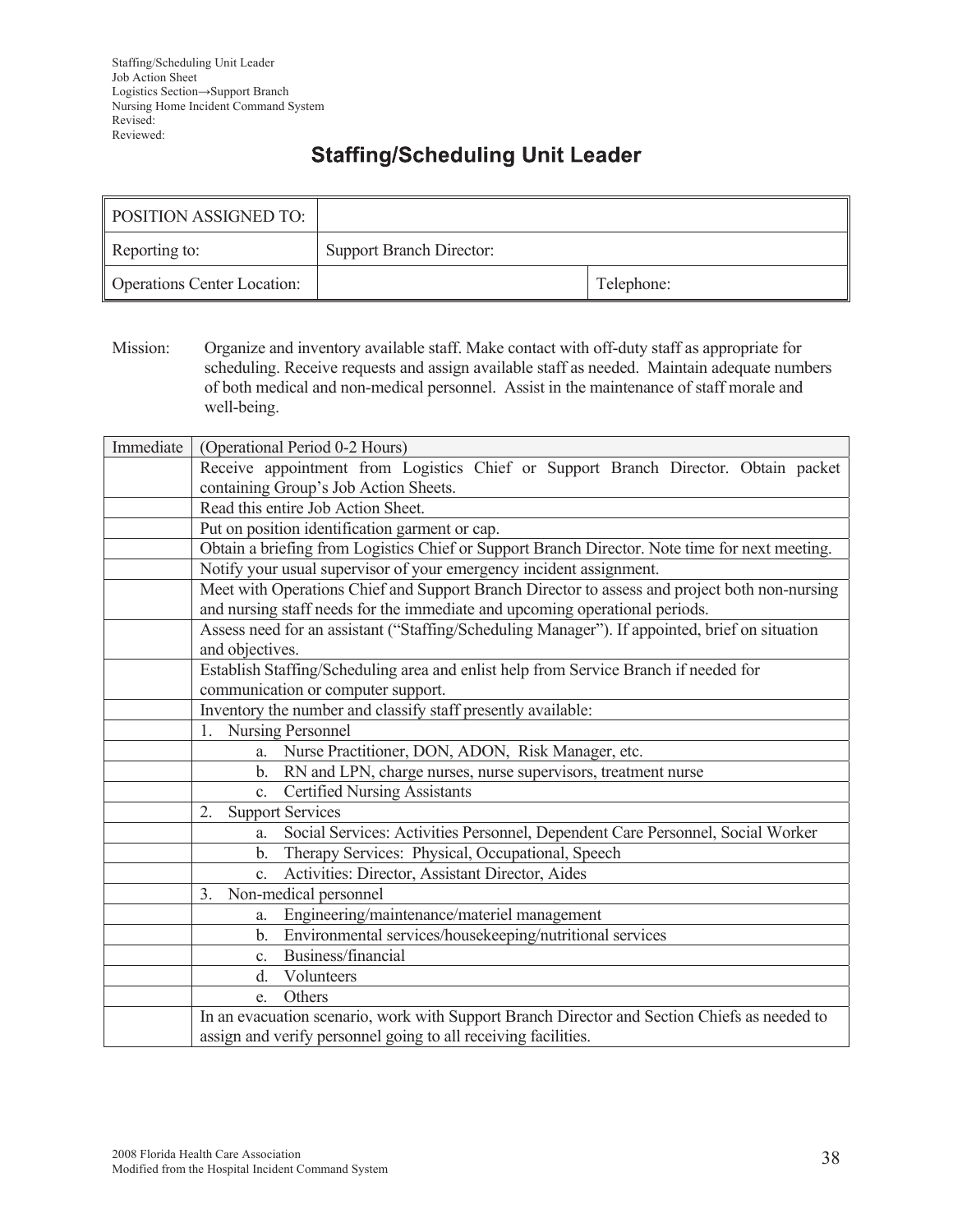Staffing/Scheduling Unit Leader Job Action Sheet Logistics Section→Support Branch Nursing Home Incident Command System Revised: Reviewed:

| Ongoing |                                                                                                                                                                                                                                                                                                                          |
|---------|--------------------------------------------------------------------------------------------------------------------------------------------------------------------------------------------------------------------------------------------------------------------------------------------------------------------------|
|         | Notify staff when to report to the facility.                                                                                                                                                                                                                                                                             |
|         | Coordinate management of staff rest areas.                                                                                                                                                                                                                                                                               |
|         | Coordinate referrals to in-house Psychosocial Group under Resident Services Branch to treat<br>staff that needs psychological support. Anticipate increased staff needs created by increased<br>numbers of residents, longer working hours, and concerns about family welfare and initiate<br>actions to meet the needs. |
|         | Meet regularly with Support Branch Director and other Unit Leaders to evaluate Branch status<br>and project needs.                                                                                                                                                                                                       |
|         | Develop and submit an action plan to the Support Branch Director when requested.                                                                                                                                                                                                                                         |
|         | Advise Support Branch Director immediately of any operational issue you are not able to<br>correct or resolve.                                                                                                                                                                                                           |
|         | Report unexpected problems and unresolved issues immediately.                                                                                                                                                                                                                                                            |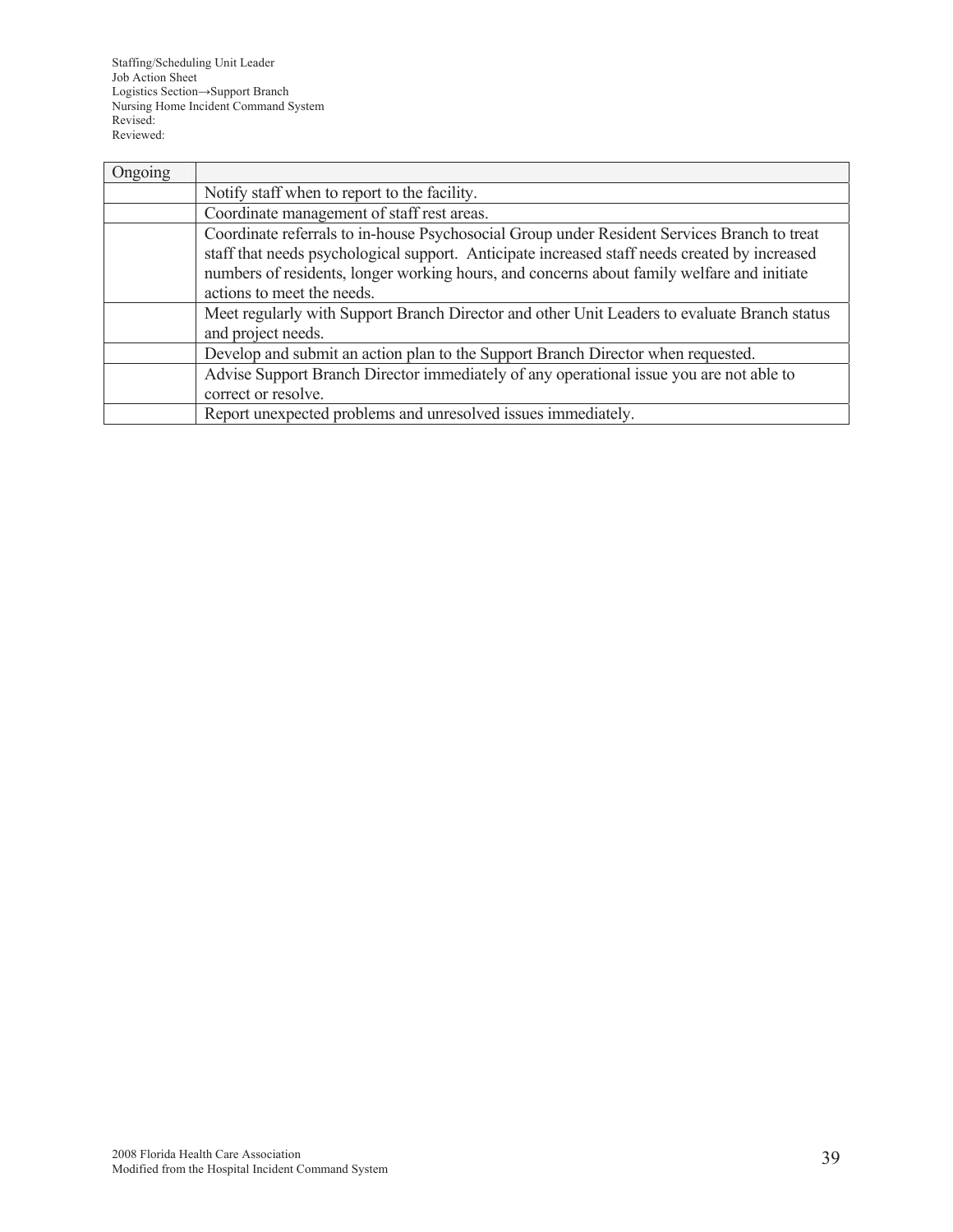# **Facility Supply Unit Leader**

| <b>POSITION ASSIGNED TO:</b>       |                                 |            |
|------------------------------------|---------------------------------|------------|
| Reporting to:                      | <b>Support Branch Director:</b> |            |
| <b>Operations Center Location:</b> |                                 | Telephone: |

#### Mission: Organize, manage and support building systems, equipment and supplies. Ensure proper cleaning and disinfection of nursing home environment.

| Immediate | (Operational Period 0-2 Hours)                                                                  |
|-----------|-------------------------------------------------------------------------------------------------|
|           | Receive appointment from Logistics Chief or Support Branch Director. Obtain packet              |
|           | containing Group's Job Action Sheets.                                                           |
|           | Read this entire Job Action Sheet.                                                              |
|           | Put on position identification garment or cap.                                                  |
|           | Obtain a briefing from Logistics Chief or Support Branch Director. Note time for next meeting.  |
|           | Notify your usual supervisor of your emergency incident assignment.                             |
|           | Receive a comprehensive facility status report as soon as possible from the Infrastructure      |
|           | Branch Director (may also include the Maintenance Unit Leader and the Environmental             |
|           | Services Unit Leader) to learn what supplies/services may need to be ordered to effect repairs. |
|           | Determine what functions of the facility are:                                                   |
|           | Fully functional 100% operable with no limitations                                              |
|           | Partially functional Operable or somewhat operable with limitations<br>$\bullet$                |
|           | Non-functional Out of commission                                                                |
|           | Document location, reason, and time/resource estimates for necessary repair of any system that  |
|           | is not fully operational.                                                                       |
|           | Determine on hand inventory of the following:                                                   |
|           | Gasoline and other fuels                                                                        |
|           | Medical gases<br>$\bullet$                                                                      |
|           | Power generators                                                                                |
|           | Water (non-drinkable)                                                                           |
|           | Extension cords                                                                                 |
|           | Flashlights<br>$\bullet$                                                                        |
|           | <b>Batteries</b>                                                                                |
|           | Fans                                                                                            |
|           | Garbage bags                                                                                    |
|           | Coordinate activities and inventories with the Maintenance and Environmental Services Unit      |
|           | Leaders within the Operations Section.                                                          |
|           | Place emergency orders for the above items, or other critical supplies and equipment with the   |
|           | Central Supply Unit Leader, as needed. Notify the Support Branch Director.                      |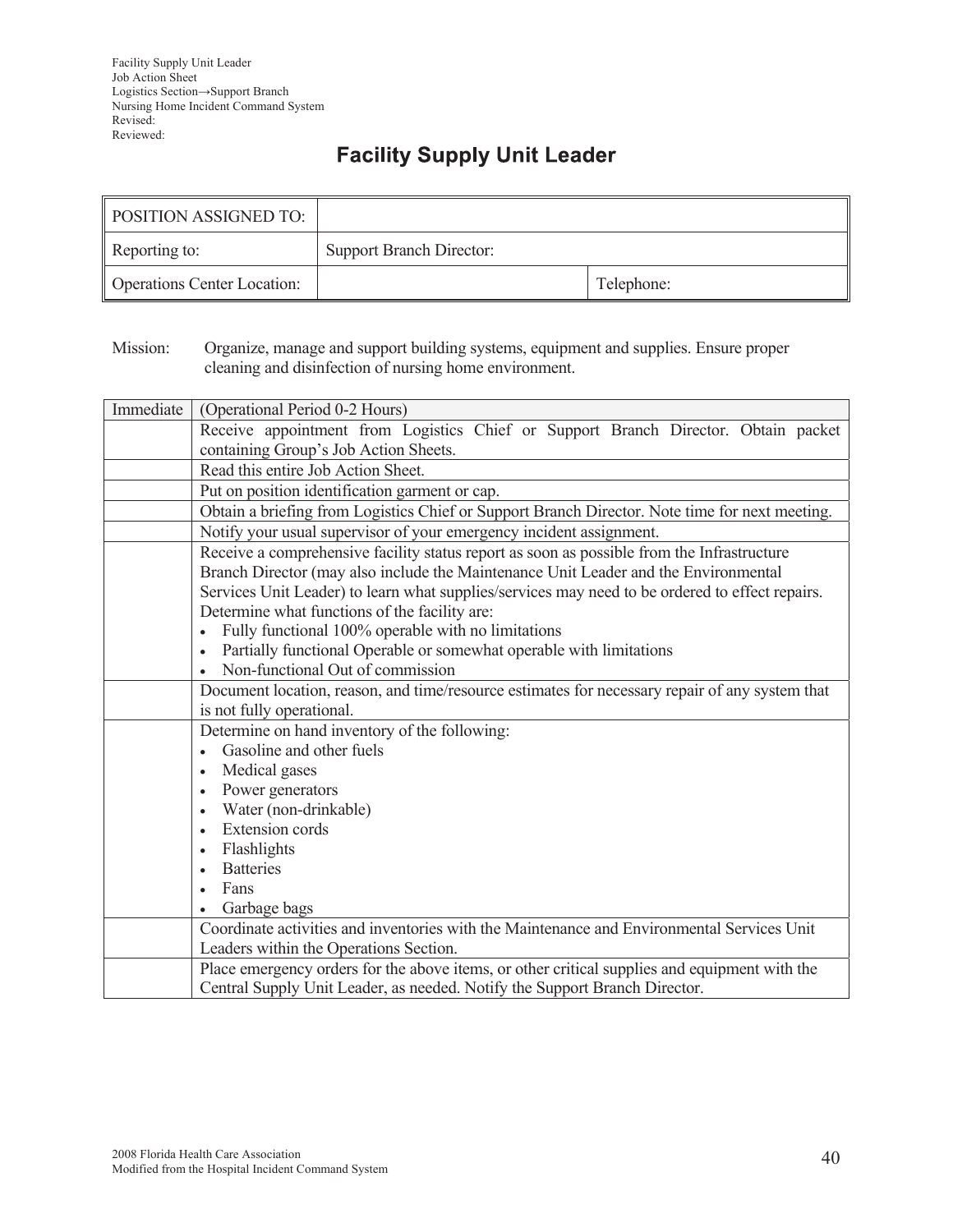Facility Supply Unit Leader Job Action Sheet Logistics Section→Support Branch Nursing Home Incident Command System Revised: Reviewed:

| Ongoing |                                                                                              |
|---------|----------------------------------------------------------------------------------------------|
|         | Work through the Support Branch Director, Logistics Section Chief and Liaison Officer to     |
|         | request assistance with external resource acquisition.                                       |
|         | Closely monitor building system status, equipment and supply usage.                          |
|         | Restock facility management and support areas per request and at least every 8 hours.        |
|         | Receive updated reports from the Infrastructure Branch.                                      |
|         | Advise the Support Branch Director immediately of any operational issue you are not          |
|         | able to correct or resolve.                                                                  |
|         | Meet regularly with Support Branch Director and other Unit Leaders to evaluate Branch status |
|         | and project needs.                                                                           |
|         | Develop and submit an action plan to the Support Branch Director when requested.             |
|         | Report unexpected problems and unresolved issues immediately.                                |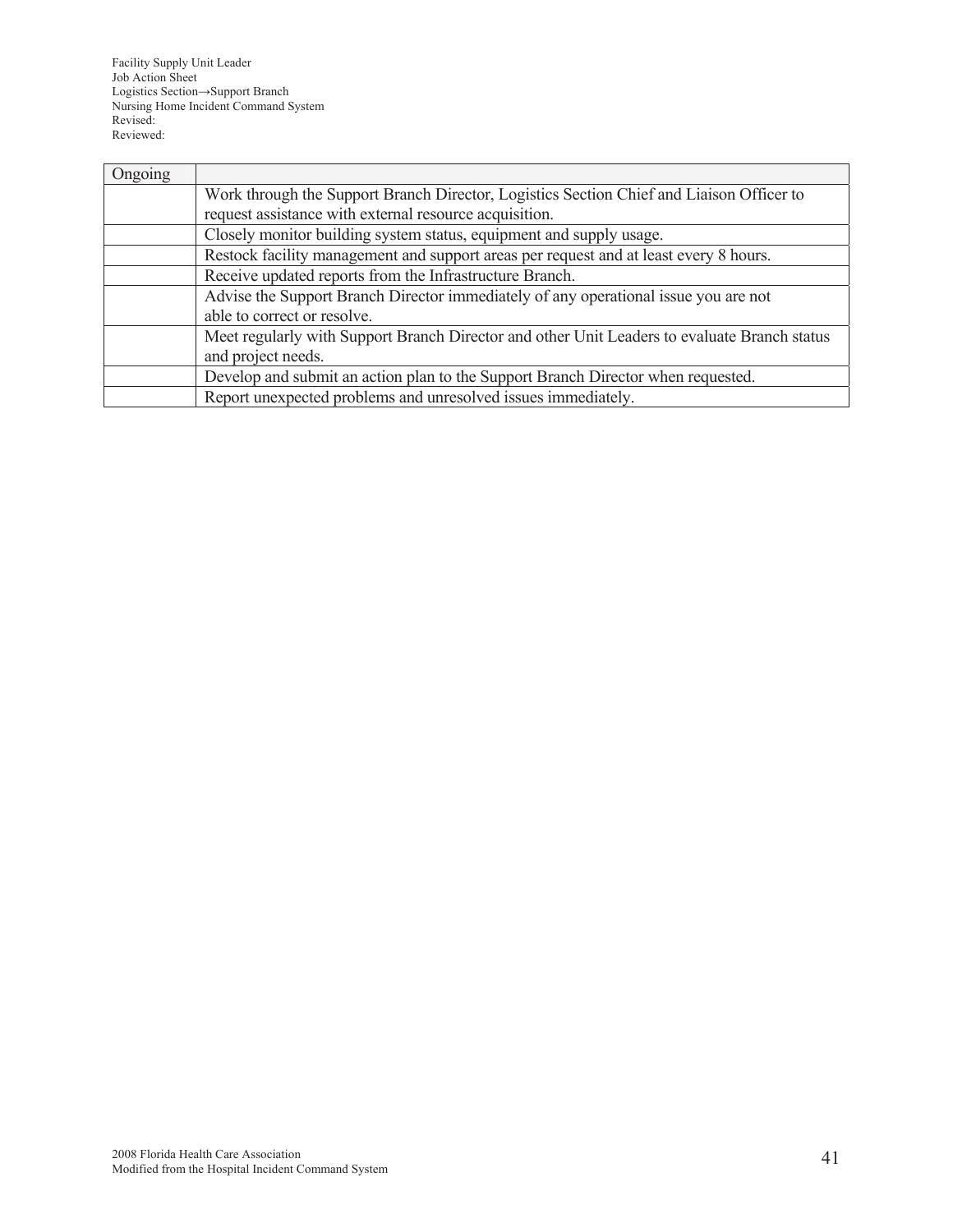## **Central Supply Unit Leader**

| POSITION ASSIGNED TO:              |                                 |            |
|------------------------------------|---------------------------------|------------|
| Reporting to:                      | <b>Support Branch Director:</b> |            |
| <b>Operations Center Location:</b> |                                 | Telephone: |

Mission: Acquire, inventory, maintain, and provide medical and non-medical care equipment, supplies, and pharmaceuticals.

| Immediate | (Operational Period 0-2 Hours)                                                                                                                                                                                                                                                                                                                                                                                                                                                                                                                                                       |                                                                                                                                                                                                                                                                                                                                                                                                                                                                                                                                                                        |  |
|-----------|--------------------------------------------------------------------------------------------------------------------------------------------------------------------------------------------------------------------------------------------------------------------------------------------------------------------------------------------------------------------------------------------------------------------------------------------------------------------------------------------------------------------------------------------------------------------------------------|------------------------------------------------------------------------------------------------------------------------------------------------------------------------------------------------------------------------------------------------------------------------------------------------------------------------------------------------------------------------------------------------------------------------------------------------------------------------------------------------------------------------------------------------------------------------|--|
|           | Receive appointment from Logistics Chief or Support Branch Director. Obtain the Job Action                                                                                                                                                                                                                                                                                                                                                                                                                                                                                           |                                                                                                                                                                                                                                                                                                                                                                                                                                                                                                                                                                        |  |
|           | Sheet for this position.                                                                                                                                                                                                                                                                                                                                                                                                                                                                                                                                                             |                                                                                                                                                                                                                                                                                                                                                                                                                                                                                                                                                                        |  |
|           | Read this entire Job Action Sheet.                                                                                                                                                                                                                                                                                                                                                                                                                                                                                                                                                   |                                                                                                                                                                                                                                                                                                                                                                                                                                                                                                                                                                        |  |
|           | Put on position identification garment or cap.                                                                                                                                                                                                                                                                                                                                                                                                                                                                                                                                       |                                                                                                                                                                                                                                                                                                                                                                                                                                                                                                                                                                        |  |
|           | Obtain a briefing from Logistics Chief or Support Branch Director. Note time for next meeting.                                                                                                                                                                                                                                                                                                                                                                                                                                                                                       |                                                                                                                                                                                                                                                                                                                                                                                                                                                                                                                                                                        |  |
|           | Notify your usual supervisor of your emergency incident assignment.                                                                                                                                                                                                                                                                                                                                                                                                                                                                                                                  |                                                                                                                                                                                                                                                                                                                                                                                                                                                                                                                                                                        |  |
|           | Determine on hand inventory of the following, based on the type of event. May include, but is<br>not limited to:                                                                                                                                                                                                                                                                                                                                                                                                                                                                     |                                                                                                                                                                                                                                                                                                                                                                                                                                                                                                                                                                        |  |
|           | Blankets, bath towels, washcloths<br>$\bullet$<br>Pillows, sheets<br>$\bullet$<br>Biohazard management supplies<br>$\bullet$<br>Medication cups and straws<br>$\bullet$<br>Disposable briefs<br>Plastic draw sheets<br>$\bullet$<br>Sterile soaps<br>$\bullet$<br>Catheter kits<br>$\bullet$<br>Nasogastric tubes and Gastrostomy tubes<br>$\bullet$<br>Tube feedings and pumps<br>Lancets for blood sugar<br>$\bullet$<br>Dressings/bandages<br>$\bullet$<br>Oxygen, administration masks, ventilators<br>$\bullet$<br>and suction devices<br>Disposable washcloths<br>Plastic bags | IV equipment and supplies<br>Sterile scrub brushes, normal saline, anti-<br>microbial skin cleanser<br>Waterless hand cleaner and gloves<br>$\bullet$<br>Fracture immobilization, splinting and<br>sling materials<br>Wheelchairs, Walkers/canes<br>Bedside commodes<br>Backboard, rigid stretchers<br>Non-rigid transporting devices (litters)<br>Oxygen, administration masks, ventilators<br>and suction devices<br>Personal protective clothing/equipment/<br>masks/respirators.<br>Body bags w/tags in case of decedents<br>while normal services are interrupted |  |
|           | Place emergency orders for the above items, or other critical supplies and equipment as needed.<br>Record any expenses related to the emergency event for the Procurement Unit within the<br>Finance/Administration Section.                                                                                                                                                                                                                                                                                                                                                         | Notify the Support Branch Director of items ordered in response to or in preparation of an event.<br>Prepare to receive additional equipment, supplies, and other critical supplies. Track and dispatch                                                                                                                                                                                                                                                                                                                                                                |  |
|           | arriving supplies.                                                                                                                                                                                                                                                                                                                                                                                                                                                                                                                                                                   |                                                                                                                                                                                                                                                                                                                                                                                                                                                                                                                                                                        |  |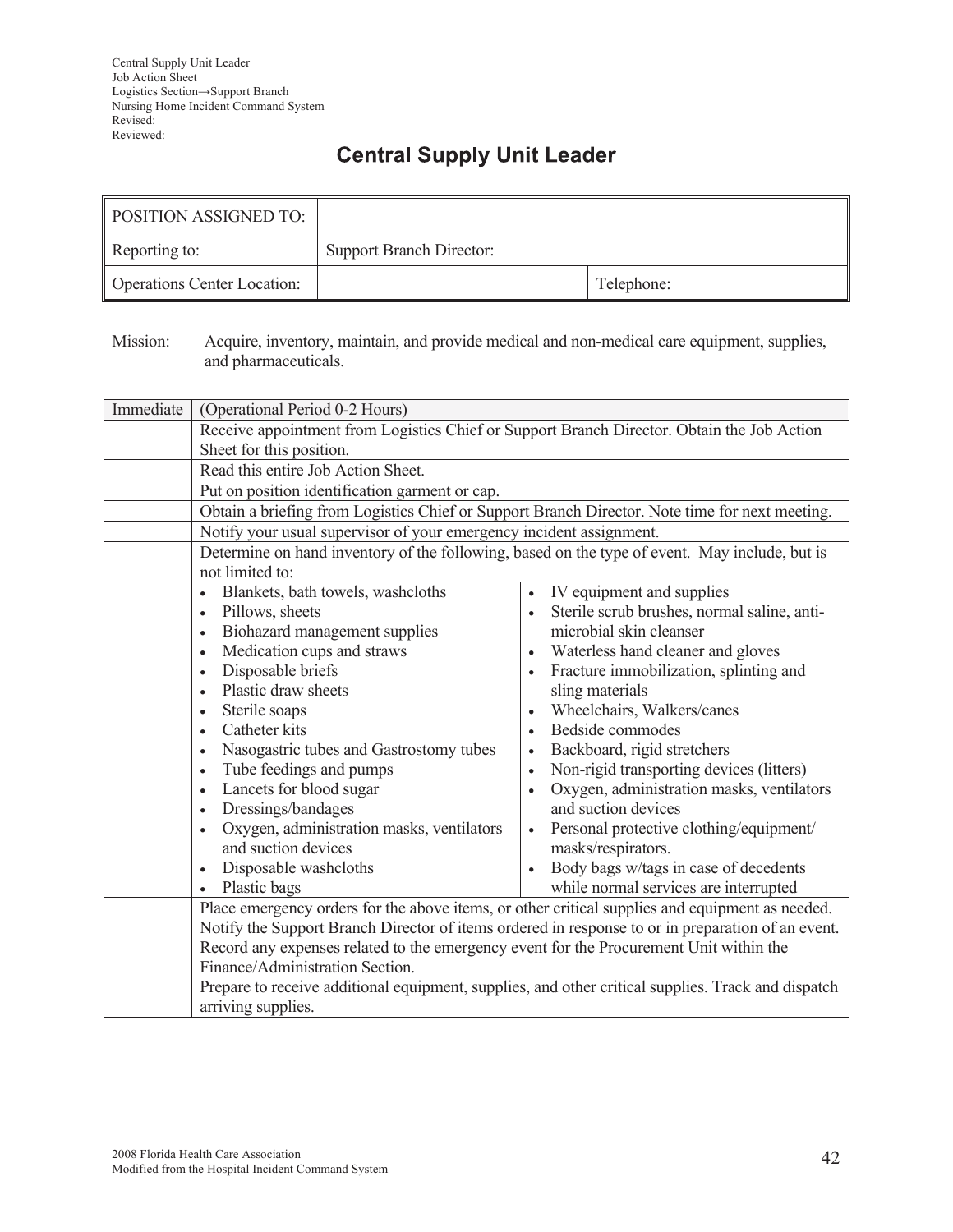Central Supply Unit Leader Job Action Sheet Logistics Section→Support Branch Nursing Home Incident Command System Revised: Reviewed:

| Ongoing |                                                                                             |
|---------|---------------------------------------------------------------------------------------------|
|         | Work through the Support Branch Director, Logistics Section Chief and Liaison Officer to    |
|         | request external resource acquisition assistance.                                           |
|         | Closely monitor equipment and supply usage.                                                 |
|         | Notify Safety Officer to insure control of equipment and supplies, as needed.               |
|         | Restock supply closets and carts per request and at least every 8 hours.                    |
|         | Advise the Support Branch Director immediately of any operational issue you are not able to |
|         | correct or resolve.                                                                         |
|         | Develop and submit an action plan to the Support Branch Director when requested.            |
|         | Report unexpected problems and unresolved issues immediately.                               |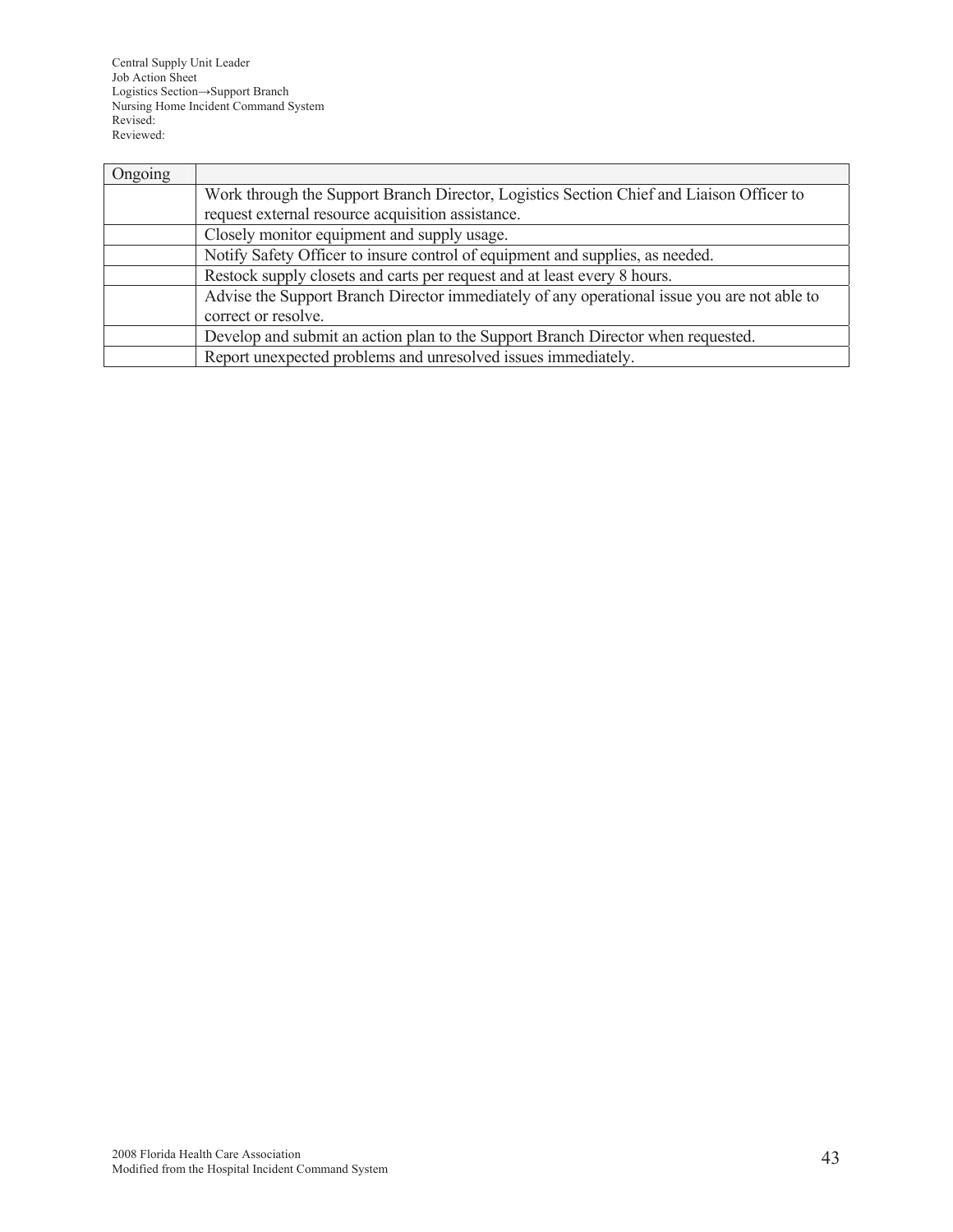# **Dependent Care Unit Leader**

| <b>POSITION ASSIGNED TO:</b>       |                                 |            |
|------------------------------------|---------------------------------|------------|
| Reporting to:                      | <b>Support Branch Director:</b> |            |
| <b>Operations Center Location:</b> |                                 | Telephone: |

Mission: Initiate and direct the sheltering and feeding of staff dependents. Contribute to overall staff morale and efficacy by providing a safe, engaging environment for their dependents.

| Immediate | (Operational Period 0-2 Hours)                                                                     |
|-----------|----------------------------------------------------------------------------------------------------|
|           | Receive appointment from Support Branch Director or Logistics Section Chief. Obtain the Job        |
|           | Action Sheet for this position.                                                                    |
|           | Read this entire Job Action Sheet.                                                                 |
|           | Put on position identification garment or cap.                                                     |
|           | Obtain a briefing from Support Branch Director. Note time for next meeting.                        |
|           | Notify your usual supervisor of your emergency incident assignment.                                |
|           | Assess current capability to provide logistical, mental health care and day care to staff member's |
|           | families. Project immediate and prolonged capacities to provide services based on current          |
|           | information and situation.                                                                         |
|           | Working with Staffing/Scheduling Unit Leader, help develop special instructions to give to         |
|           | employees coming in to work. If there is an existing employee letter which is given out upon       |
|           | hire that addresses dependent care during an emergency, ensure the developed special               |
|           | instructions are consistent with said letter. Public Information Officer may assist with message   |
|           | development.                                                                                       |
|           | Establish a controlled, comfortable Dependent Care Area removed from any resident care areas       |
|           | where dependents may wait for their return home when circumstance allow.                           |
|           | Establish and communicate checking in procedures.                                                  |

| Ongoing |                                                                                                 |
|---------|-------------------------------------------------------------------------------------------------|
|         | Coordinate provision of needed support to family members (physical, emotional,                  |
|         | refreshment, food and water).                                                                   |
|         | Communicate with Dietary Services in organizing and providing food, snacks, and hydration.      |
|         | Monitor the area continuously for safety and dependant needs with a minimum of two facility     |
|         | employees.                                                                                      |
|         | Implement a positive I.D. system for all children cared for under age of 10 years of age.       |
|         | Provide matching I.D. for retrieving guardian to show upon release of child.                    |
|         | Evaluate family members for medical needs, including medications, medical care and nutrition.   |
|         | Notify the Support Branch Director of needs.                                                    |
|         | Document all personnel in the area and any incidents.                                           |
|         | Communicate with the Safety Officer as needed.                                                  |
|         | Meet routinely with Support Branch Director to give a status report for the dependent care unit |
|         | and to project extended needs.                                                                  |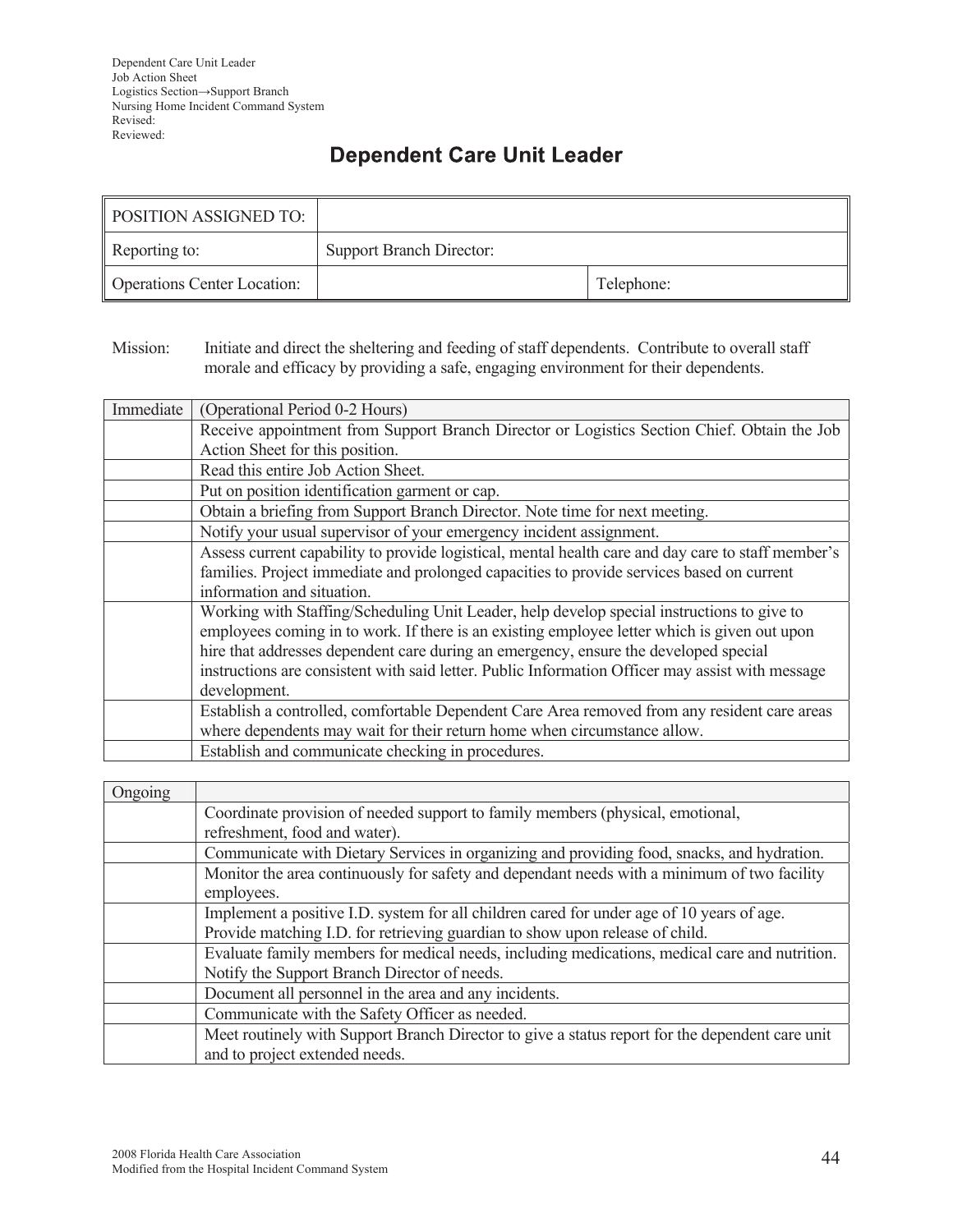Dependent Care Unit Leader Job Action Sheet Logistics Section→Support Branch Nursing Home Incident Command System Revised: Reviewed:

| Ongoing |                                                                                               |
|---------|-----------------------------------------------------------------------------------------------|
|         | Arrange for Social Services Unit Leader or designee to make routine contact with dependents   |
|         | in the shelter, as well as responding when necessary. The purpose of the visits is to provide |
|         | psychological support to dependents.                                                          |
|         | Observe all staff, volunteers, and residents for signs of stress and inappropriate behavior.  |
|         | Report concerns to Staffing/Scheduling Unit. Provide for staff rest periods and relief.       |
|         | Report unexpected problems and unresolved issues immediately.                                 |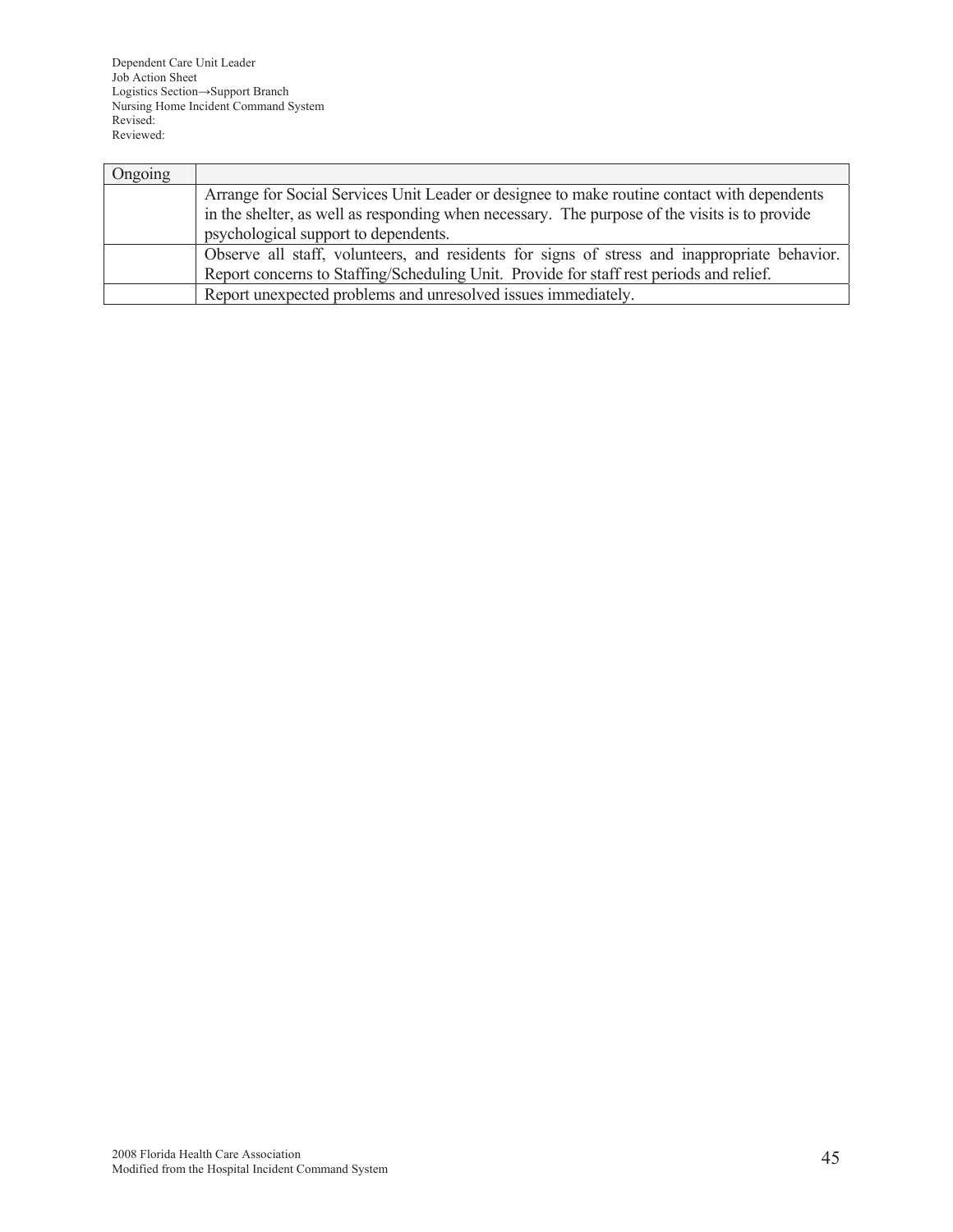## **Transportation Unit Leader**

| <b>POSITION ASSIGNED TO:</b>       |                                 |            |
|------------------------------------|---------------------------------|------------|
| Reporting to:                      | <b>Support Branch Director:</b> |            |
| <b>Operations Center Location:</b> |                                 | Telephone: |

Mission: Organize and coordinate the transportation of all ambulatory and non-ambulatory residents within or without the facility. Arrange for the transportation of human and material resources within or without the facility.

| Immediate | (Operational Period 0-2 Hours)                                                                    |
|-----------|---------------------------------------------------------------------------------------------------|
|           | Receive appointment from Logistics Chief or Support Branch Director. Obtain the Job Action        |
|           | Sheet for this position.                                                                          |
|           | Read this entire Job Action Sheet.                                                                |
|           | Put on position identification garment or cap.                                                    |
|           | Obtain a briefing from Logistics Chief or Support Branch Director. Note time for next meeting.    |
|           | Notify your usual supervisor of your emergency incident assignment.                               |
|           | Assess need and availability of an assistant ("Transportation Manager"). If appointed, brief on   |
|           | situation and objectives.                                                                         |
|           | Inventory available out of facility transportation resources (buses, shuttles, ambulances, etc.)  |
|           | Coordinate request for private sector transportation with vendor(s) per existing response plans   |
|           | and agreements, or, as a last resort, with the Liaison Officer to the local EOC for public sector |
|           | support.                                                                                          |
|           | Coordinate delivery and assignment of needed vehicles.                                            |
|           | Evaluate vehicular needs; report status to Supply Branch Director and/or Logistics Chief.         |
|           | Report vehicle resource inventories to Planning Section's Situation Unit Leader.                  |
|           | For movement of residents within the facility or to a staging area, request staff from the        |
|           | Staffing/Scheduling Unit or across departments through the Logistics Chief to assist in the       |
|           | gathering and placement of transport equipment. Work with Resident Services Branch Director       |
|           | to monitor status of resident movement by staff from that branch.                                 |
|           | Establish resident/staff and material loading area in cooperation with the Safety Officer and     |
|           | Operations Section Chief.                                                                         |

| Ongoing |                                                                                                  |
|---------|--------------------------------------------------------------------------------------------------|
|         | Continue coordination of transportation of resources/shipments into and out of the facility with |
|         | the vendor by phone/radio or local EOC.                                                          |
|         | In the event of a nursing home evacuation and/or the relocation of resident services outside of  |
|         | existing structure, anticipate and prepare for transportation needs.                             |
|         | Request special transport equipment needs from the Supply Unit Leader (walkers, canes, etc.)     |
|         | Address health and safety issues related to volume/location of transport vehicles with           |
|         | the Safety Officer.                                                                              |
|         | Advise the Support Branch Director immediately of any operational issue you are not able to      |
|         | correct or resolve.                                                                              |
|         | Develop and submit an action plan to the Support Branch Director when requested.                 |
|         | Report unexpected problems and unresolved issues immediately.                                    |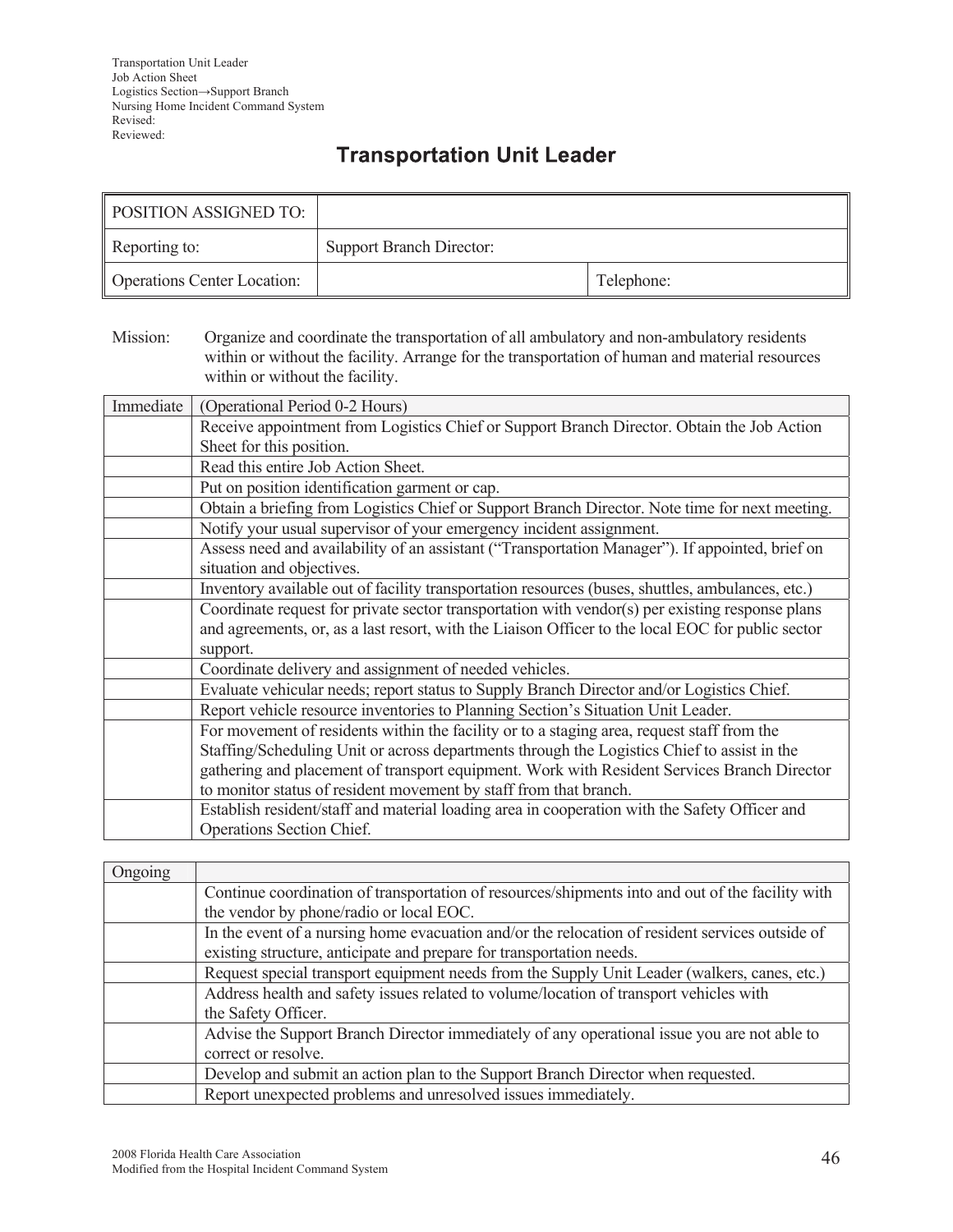## **Finance/Administration**

| <b>POSITION ASSIGNED TO:</b> |                   |            |
|------------------------------|-------------------|------------|
| Reporting to:                | Incident Command: |            |
| Command Center Location:     |                   | Telephone: |

Mission: Monitor the utilization of financial assets and the accounting for financial expenditures. Supervise the documentation of expenditures and cost reimbursement activities. Coordinate and supervise the units within the Finance/Admin Section. Contribute to the Incident Action Plan.

| Immediate | (Operational Period 0-2 Hours)                                                                       |
|-----------|------------------------------------------------------------------------------------------------------|
|           | Receive appointment from Incident Commander. Obtain packet containing Section's Job Action           |
|           | Sheets.                                                                                              |
|           | Read this entire Job Action Sheet and review emergency organizational chart.                         |
|           | Put on position identification (garment, vest, cap, etc.).                                           |
|           | Notify your usual supervisor of your NHICS assignment.                                               |
|           | Obtain briefing from Incident Commander and designate time for next meeting.                         |
|           | Assess need for the following Unit Leaders and appoint as needed:                                    |
|           | Procurement<br>$\mathbf{1}$                                                                          |
|           | $\overline{2}$ .<br>Cost                                                                             |
|           | <b>Employee Time</b><br>3.                                                                           |
|           | Compensation/Claims<br>4.                                                                            |
|           | 5. Business Continuity                                                                               |
|           | Transfer the corresponding Job Action Sheets to Unit Leaders. If a unit leader is not assigned,      |
|           | the Finance/Admin Chief keeps the Job Action Sheet and assumes that function.                        |
|           | Brief unit leaders on current situation and develop the section's initial projection/status report.  |
|           | Designate time for next section briefing. Communicate how personnel time is to be recorded.          |
|           | Discuss with Employee Time Unit Leader how to document facility-wide personnel work hours            |
|           | worked relevant to the emergency.                                                                    |
|           | Assess the need to obtain cash reserves in the event access to cash is likely to be restricted as an |
|           | outcome of the emergency incident.                                                                   |
|           | Participate in Incident Action Plan preparation, briefings, and meetings as needed:                  |
|           | Provide cost implications of incident objectives                                                     |
|           | Ensure Incident Action Plan is within financial limits established by Incident Command               |
|           | Determine if any special contractual arrangements/agreements are needed                              |
|           | Identify and document insurance company requirements for submitting damage/claim reports.            |
|           | Document all key activities, actions, and decisions on a continual basis.                            |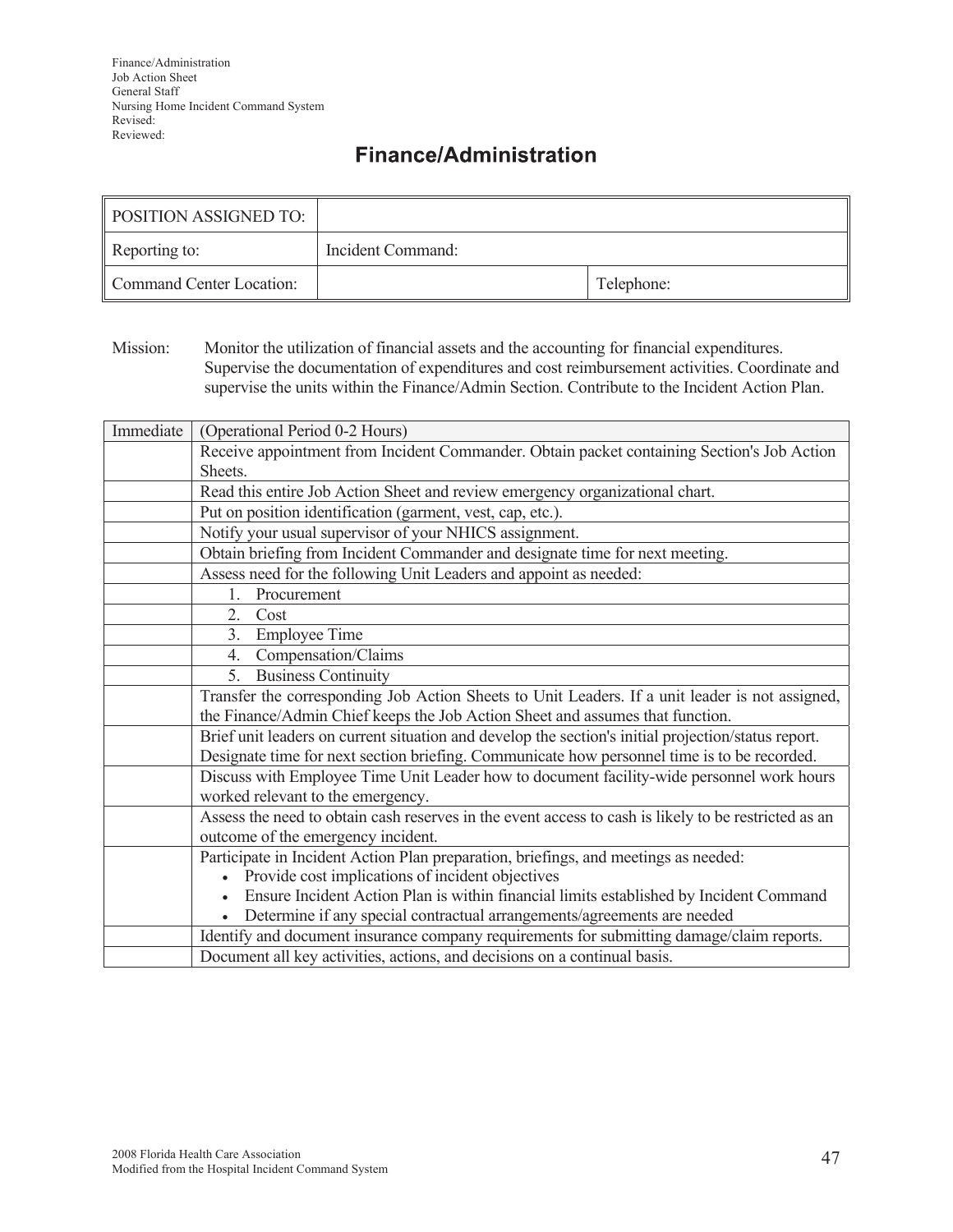Job Action Sheet General Staff Nursing Home Incident Command System Revised: Reviewed:

| Ongoing |                                                                                                |  |
|---------|------------------------------------------------------------------------------------------------|--|
|         | Coordinate emergency procurement requests with Logistics -> Supply Branch.                     |  |
|         | Maintain cash reserves on hand.                                                                |  |
|         | Consult with state and federal officials regarding reimbursement regulations and requirements; |  |
|         | ensure required documentation is prepared accordingly.                                         |  |
|         | Meet regularly with the Incident Commander, Command Staff and other Section Chiefs to          |  |
|         | update status of the response and relay important information to Finance/Admin Section Staff.  |  |
|         | Approve and submit to Incident Command a "cost-to-date" incident financial status report       |  |
|         | every 8 hours (prepared by the Cost Unit Leader, if appointed) summarizing financial data      |  |
|         | relative to personnel, supplies, and miscellaneous expenses.                                   |  |
|         | Ensure that required financial and administrative documentation is properly prepared.          |  |
|         | Process invoices received.                                                                     |  |
|         | Maintain routine, non-incident related administrative oversight of financial operations.       |  |
|         | Observe all staff, volunteers, and residents for signs of stress and inappropriate behavior.   |  |
|         | Report concerns to Human Resources. Provide for staff rest periods and relief.                 |  |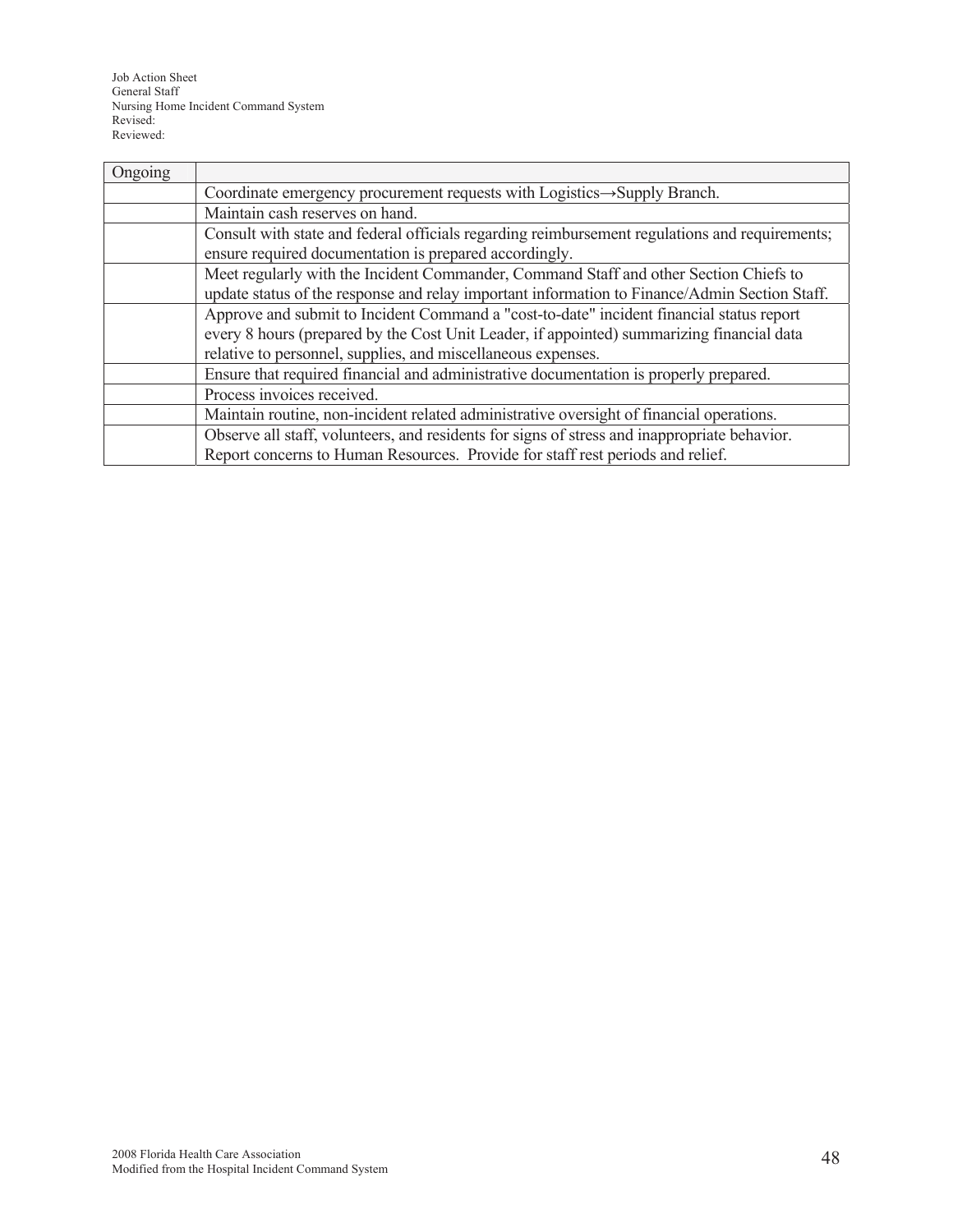# **Business Continuity Unit Leader**

| <b>POSITION ASSIGNED TO:</b>       |                                       |            |
|------------------------------------|---------------------------------------|------------|
| Reporting to:                      | Finance/Administration Section Chief: |            |
| <b>Operations Center Location:</b> |                                       | Telephone: |

Mission: Ensure business functions are maintained, restored or augmented to meet recovery objectives. Limit interruptions to continuity of essential business operations to the extent possible.

| Immediate |                                                                                                   |  |
|-----------|---------------------------------------------------------------------------------------------------|--|
|           | Receive appointment from Finance/Administration Chief. Obtain Job Action Sheet.                   |  |
|           | Read this entire Job Action Sheet. Put on position identification garment or cap.                 |  |
|           | Obtain a briefing from Finance/Administration Section Chief.                                      |  |
|           | Notify your usual supervisor of your emergency incident assignment.                               |  |
|           | Appoint Unit members, as appropriate. Brief Unit members:                                         |  |
|           | Discuss current situation and the unit's objectives for the next operational period.              |  |
|           | Develop initial projection/status report.<br>$\bullet$                                            |  |
|           | Review the Finance/Administration Section's chain of command.<br>$\bullet$                        |  |
|           | Set time and location for next meeting.<br>$\bullet$                                              |  |
|           | Communicate how personnel time is to be recorded.<br>$\bullet$                                    |  |
|           | Direct unit members to evaluate on-hand equipment, supply, and staff needs.<br>$\bullet$          |  |
|           | Communicate how equipment, supplies, and personnel are to be ordered.                             |  |
|           | Evaluate Business Continuity Branch capacity to:                                                  |  |
|           | Determine ability to meet recovery objectives for all impacted business functions                 |  |
|           | Ascertain continuity of business functions including assessment of impacted areas<br>$\bullet$    |  |
|           | Acquire access to essential business records (resident records, purchasing contracts, etc.)       |  |
|           | Support needed movement or relocation to alternate business operation sites                       |  |
|           | Evaluate status of:                                                                               |  |
|           | Nursing Home records<br>$\bullet$                                                                 |  |
|           | Business/financial records<br>$\bullet$                                                           |  |
|           | Billing records                                                                                   |  |
|           | Resident Medical Records, including Minimum Data Set (MDS) records                                |  |
|           | Initiate protection or move/relocate records, as appropriate; activate off-site storage plans.    |  |
|           | Contact external contractors for record protection or recovery, as appropriate.                   |  |
|           | Identify appropriate alternative work sites for business operational needs. Coordinate with       |  |
|           | Service and Support Branch Directors and Unit Leaders within Logistics, as appropriate.           |  |
|           | Identify priorities for system restoration for service maintenance/resumption.                    |  |
|           | Assess problems and needs in Branch area; coordinate resource management with Logistics.          |  |
|           | Receive, coordinate, and forward requests for IT and communications support to the                |  |
|           | Communications Hardware Unit Leader and IT/IS Unit Leader within Logistics Section.               |  |
|           | Meet regularly with the Finance/Admin Section Chief to discuss plan of action and staffing.       |  |
|           | Maintain contact with Logistics Section Chief to ensure ordering and delivery of personnel and    |  |
|           | resources as needed.                                                                              |  |
|           | Ensure that all key activities, actions, and decisions are being documented on a continual basis. |  |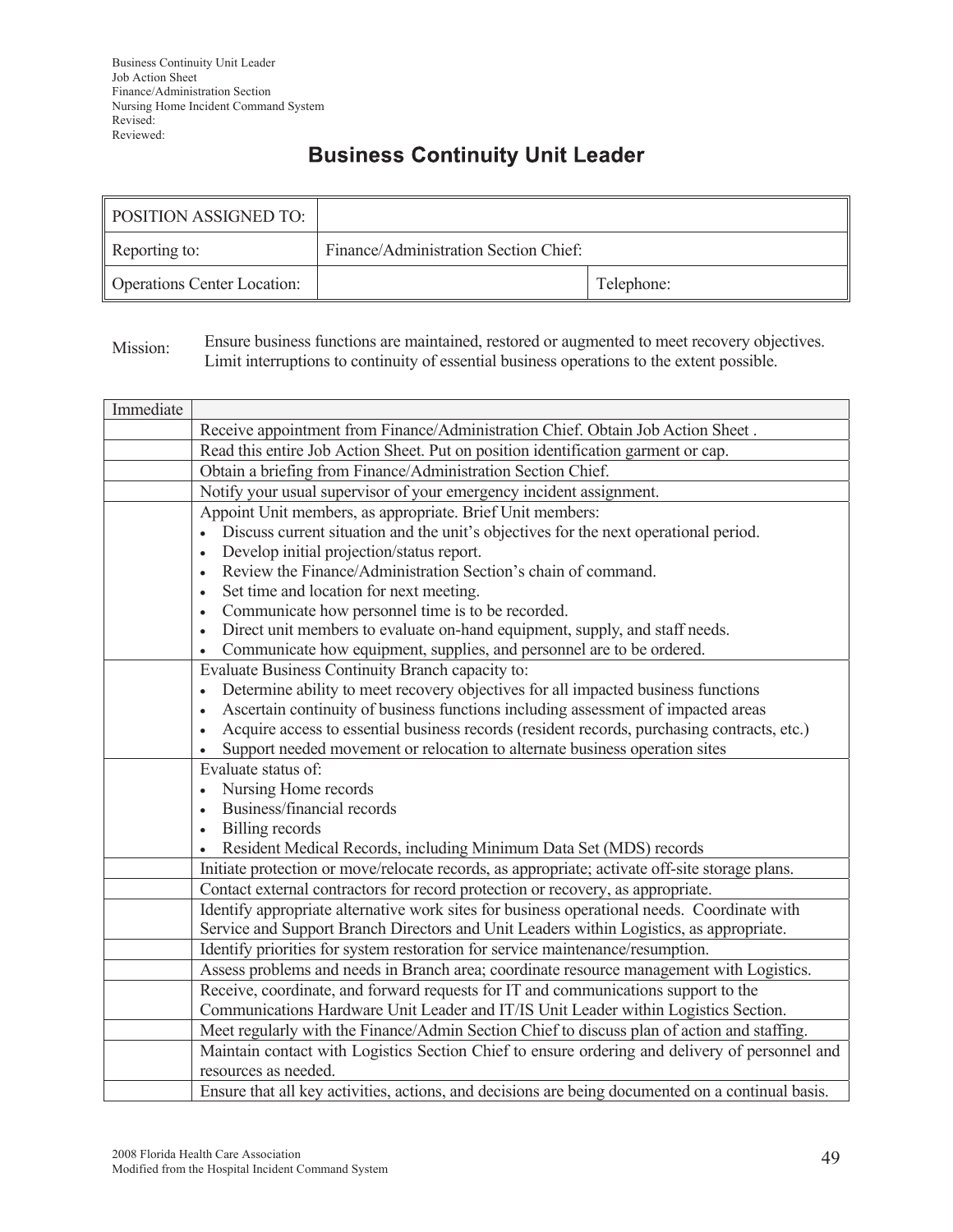Business Continuity Unit Leader Job Action Sheet Finance/Administration Section Nursing Home Incident Command System Revised: Reviewed:

| Ongoing |                                                                                                 |  |
|---------|-------------------------------------------------------------------------------------------------|--|
|         | Identify specific activities or resources needed to preserve and/or transport facility records. |  |
|         | Initiate restoration of records, as appropriate.                                                |  |
|         | Continue coordinating the Business Continuity unit's ability to maintain or recover impacted    |  |
|         | business functions.                                                                             |  |
|         | Meet regularly with Finance/Administration Section Chief for status reports, and relay          |  |
|         | important information to unit members.                                                          |  |
|         | Identify activities or resources needed to ensure timely resumption of business functions.      |  |
|         | Coordinate with the Service Branch Director or Communications Hardware Unit Leader and          |  |
|         | the IT/IS Unit Leader to share strategies for returning to normal business operations.          |  |
|         | Advise the Finance/Administration Section Chief immediately of any recovery issue you are       |  |
|         | not able to correct or resolve.                                                                 |  |
|         | Observe all staff, volunteers, and residents for signs of stress and inappropriate behavior.    |  |
|         | Report concerns to Staffing/Scheduling. Provide for staff rest periods and relief.              |  |
|         | Report unexpected problems and unresolved issues immediately.                                   |  |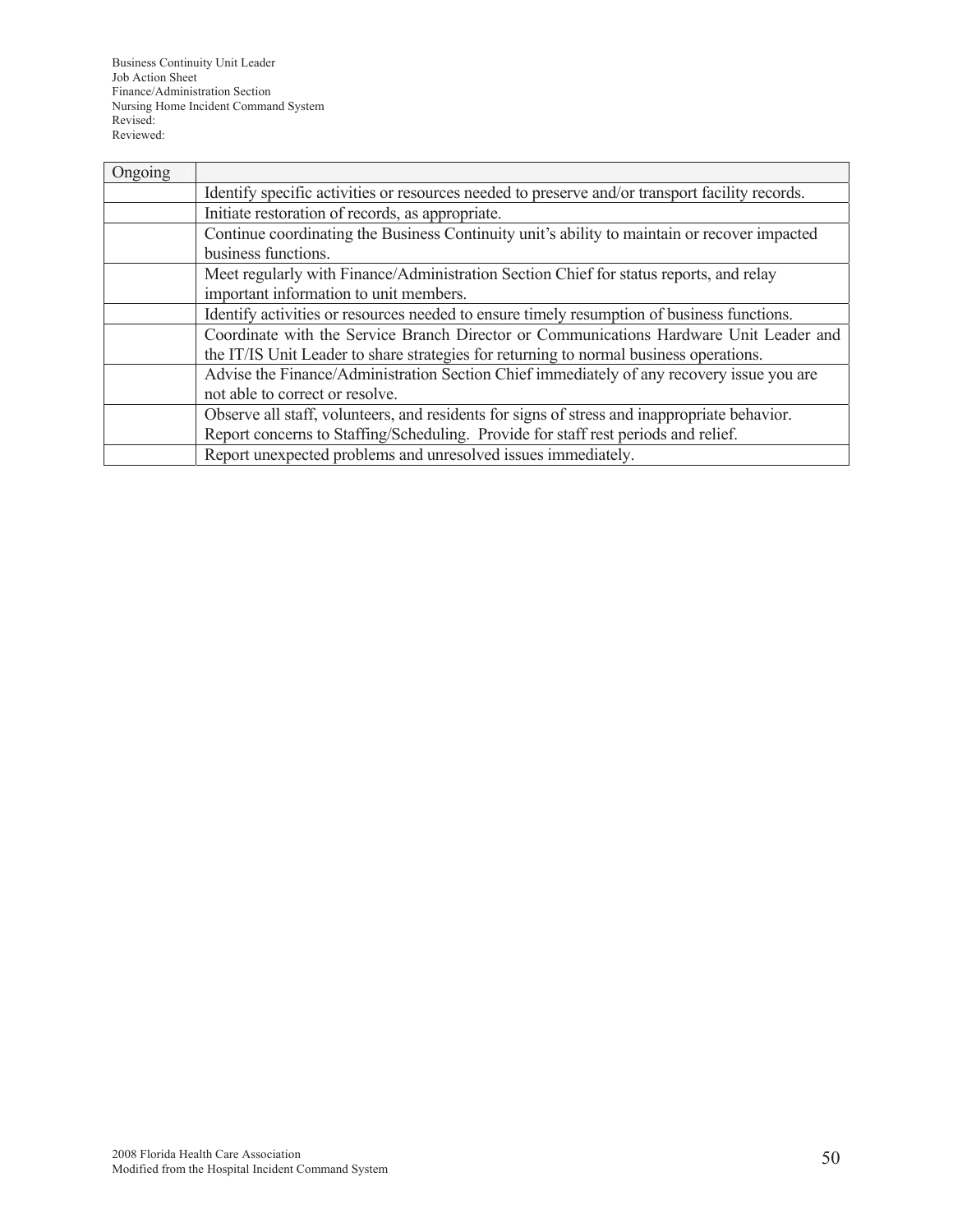### **Procurement Unit Leader**

| POSITION ASSIGNED TO:              |                                       |            |
|------------------------------------|---------------------------------------|------------|
| Reporting to:                      | Finance/Administration Section Chief: |            |
| <b>Operations Center Location:</b> |                                       | Telephone: |

#### Mission: Responsible for administering accounts receivable and payable to contract and non-contract vendors.

| Immediate |                                                                                                    |  |
|-----------|----------------------------------------------------------------------------------------------------|--|
|           | Receive appointment from Finance/Administration Chief. Obtain Group's Job Action Sheets            |  |
|           | and position identification garments.                                                              |  |
|           | Read this entire Job Action Sheet. Put on position identification garment or cap.                  |  |
|           | Obtain a briefing from Finance/Administration Section Chief.                                       |  |
|           | Notify your usual supervisor of your emergency incident assignment.                                |  |
|           | Ensure the separate accounting of all contracts specifically related to the emergency incident and |  |
|           | of all purchases within the enactment of the emergency incident management plan.                   |  |
|           | Establish a line of communication with the Support Branch Director to insure resource              |  |
|           | coordination.                                                                                      |  |
|           | Obtain authorization to initiate and finalize purchases from the Finance/Administration            |  |
|           | Section Chief, or authorized representative.                                                       |  |
|           | Interpret and initiate contracts/agreements to minimize costs (when possible) and                  |  |
|           | resolve disputes.                                                                                  |  |
|           | Establish and document emergency agreements for the sharing, transfer of material,                 |  |
|           | supplies, etc., to other entities.                                                                 |  |
|           | Meet regularly with the Finance/Admin Section Chief to discuss plan of action and staffing.        |  |
|           | Establish and maintain contact with Logistics Section Chief to ensure ordering and delivery of     |  |
|           | personnel and resources as needed.                                                                 |  |
|           | Ensure that all key activities, actions, and decisions are being documented on a continual basis.  |  |

| Ongoing |                                                                                             |  |  |
|---------|---------------------------------------------------------------------------------------------|--|--|
|         | Meet regularly with Finance/Administration Section Chief for status reports, and relay      |  |  |
|         | important information to unit members.                                                      |  |  |
|         | Maintain log of all purchases related to the incident:                                      |  |  |
|         | List purchases by purchase order or other reference number.                                 |  |  |
|         | Record date and time of purchase. Describe item or service.<br>$\bullet$                    |  |  |
|         | Identify vendor name.<br>$\bullet$                                                          |  |  |
|         | Record total cost of purchase.<br>$\bullet$                                                 |  |  |
|         | Use proper name to identify requestor and department.                                       |  |  |
|         | Use proper name of person who approved purchase.<br>$\bullet$                               |  |  |
|         | Record date and time item or service was received.                                          |  |  |
|         | Collect invoices and other records to reconcile them with the procurement agreements before |  |  |
|         | forwarding them to the Cost Unit Leader.                                                    |  |  |
|         | Forward a summary accounting of incident-related purchases to the Cost Unit Leader every    |  |  |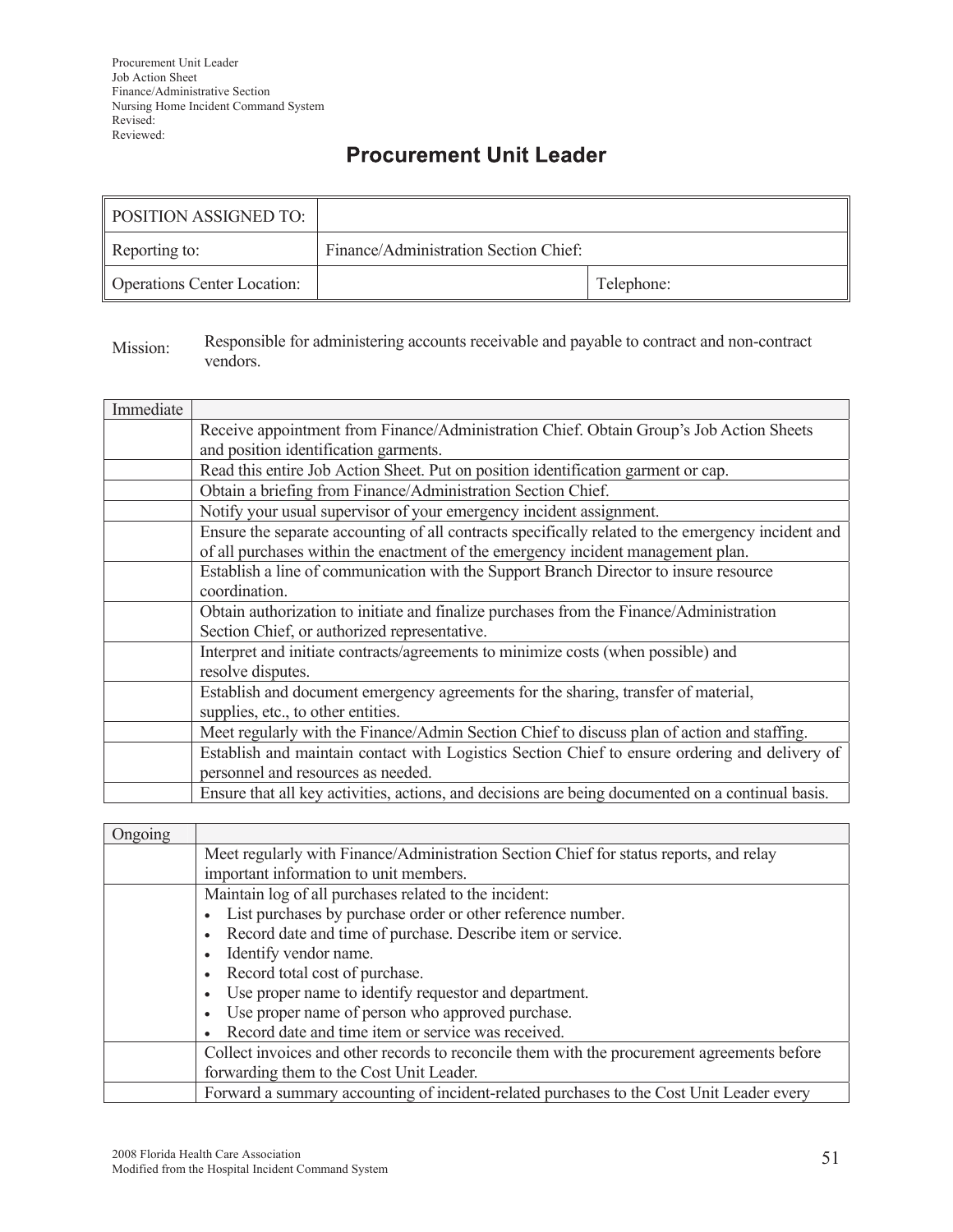| Ongoing |                                                                                              |  |
|---------|----------------------------------------------------------------------------------------------|--|
|         | eight hours, or as determined by the Cost Unit Leader.                                       |  |
|         | Coordinate with the Support Branch's Unit Leaders to ensure that procurements meet the needs |  |
|         | of the requestors.                                                                           |  |
|         | Develop and submit an action plan to the Finance/Administration Section Chief when           |  |
|         | requested.                                                                                   |  |
|         | Advise the Finance/Administration Section Chief immediately of any recovery issue you are    |  |
|         | not able to correct or resolve.                                                              |  |
|         | Observe all staff, volunteers, and residents for signs of stress and inappropriate behavior. |  |
|         | Report concerns to Staffing/Scheduling. Provide for staff rest periods and relief.           |  |
|         | Report unexpected problems and unresolved issues immediately.                                |  |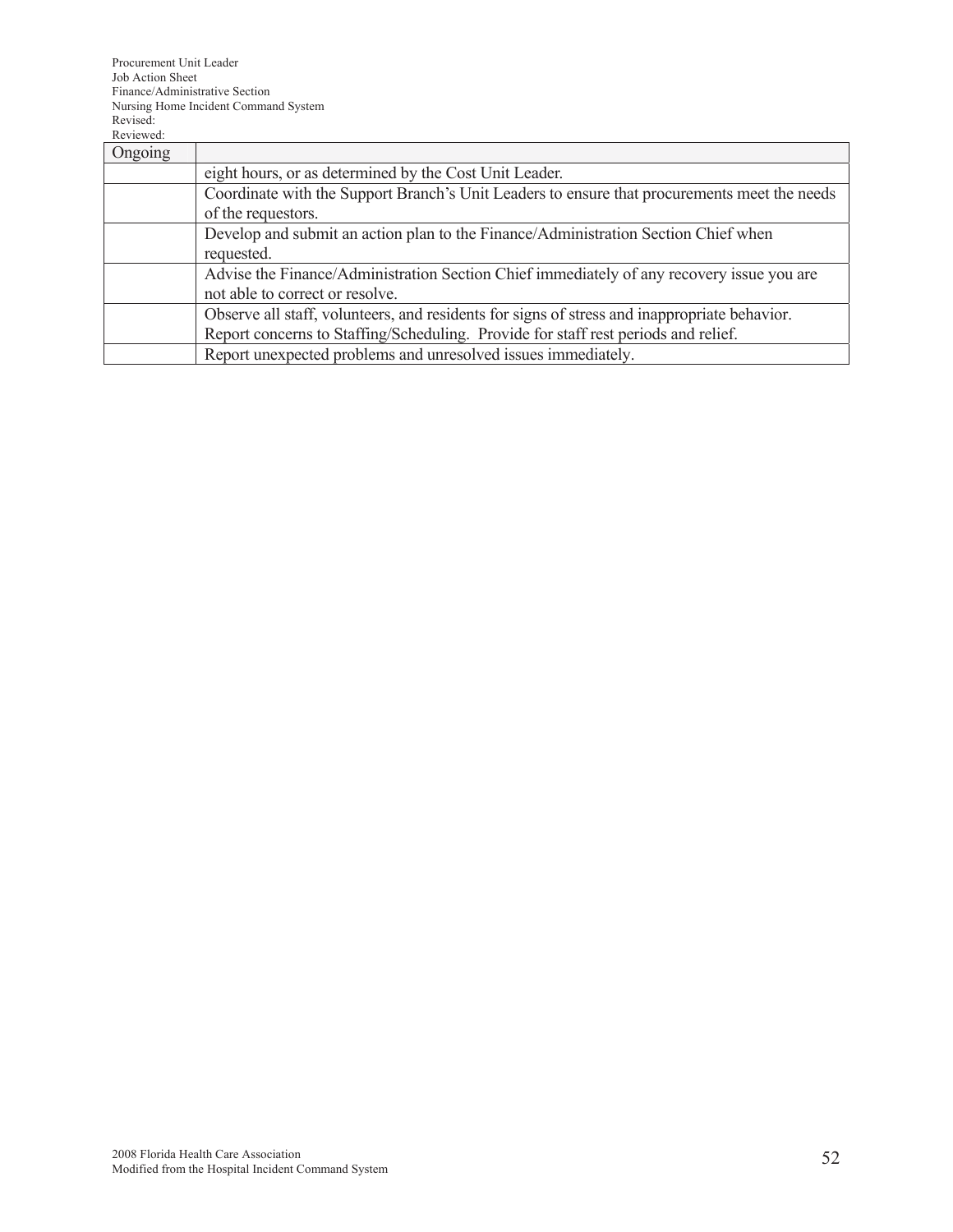## **Cost Unit Leader**

| <b>POSITION ASSIGNED TO:</b>       |                                       |            |
|------------------------------------|---------------------------------------|------------|
| Reporting to:                      | Finance/Administration Section Chief: |            |
| <b>Operations Center Location:</b> |                                       | Telephone: |

Mission: Responsible for providing cost analysis data for the declared emergency incident and maintenance of accurate records of incident cost.

| Immediate |                                                                                                   |  |
|-----------|---------------------------------------------------------------------------------------------------|--|
|           | Receive appointment from Finance/Administration Chief. Obtain Group's Job Action Sheets           |  |
|           | and position identification garments.                                                             |  |
|           | Read this entire Job Action Sheet. Put on position identification garment or cap.                 |  |
|           | Obtain a briefing from Finance/Administration Section Chief.                                      |  |
|           | Notify your usual supervisor of your emergency incident assignment.                               |  |
|           | Establish cost reporting procedures, including proper coding.                                     |  |
|           | Implement third-party billing procedures.                                                         |  |
|           | Implement procedures for receiving and depositing funds.                                          |  |
|           | Ensure that all key activities, actions, and decisions are being documented on a continual basis. |  |

| Ongoing |                                                                                              |  |
|---------|----------------------------------------------------------------------------------------------|--|
|         | Meet routinely with the Finance/Administration Section Chief for status reports, and relay   |  |
|         | important information to Unit members.                                                       |  |
|         | Maintain cost tracking and analysis.                                                         |  |
|         | Collect copies, summaries, or original documentation of costs from all cost centers.         |  |
|         | Prepare a cost-to-date summary report for submission to the Finance/Administration Section   |  |
|         | Chief every eight hours and as requested.                                                    |  |
|         | Inform Section Chiefs of pertinent cost data at the direction of the Finance/Administration  |  |
|         | Section Chief or Incident Commander.                                                         |  |
|         | Develop and submit an action plan to the Finance/Administration Section Chief when           |  |
|         | requested.                                                                                   |  |
|         | Advise the Finance/Administration Section Chief immediately of any recovery issue you are    |  |
|         | not able to correct or resolve.                                                              |  |
|         | Observe all staff, volunteers, and residents for signs of stress and inappropriate behavior. |  |
|         | Report concerns to Staffing/Scheduling. Provide for staff rest periods and relief.           |  |
|         | Report unexpected problems and unresolved issues immediately.                                |  |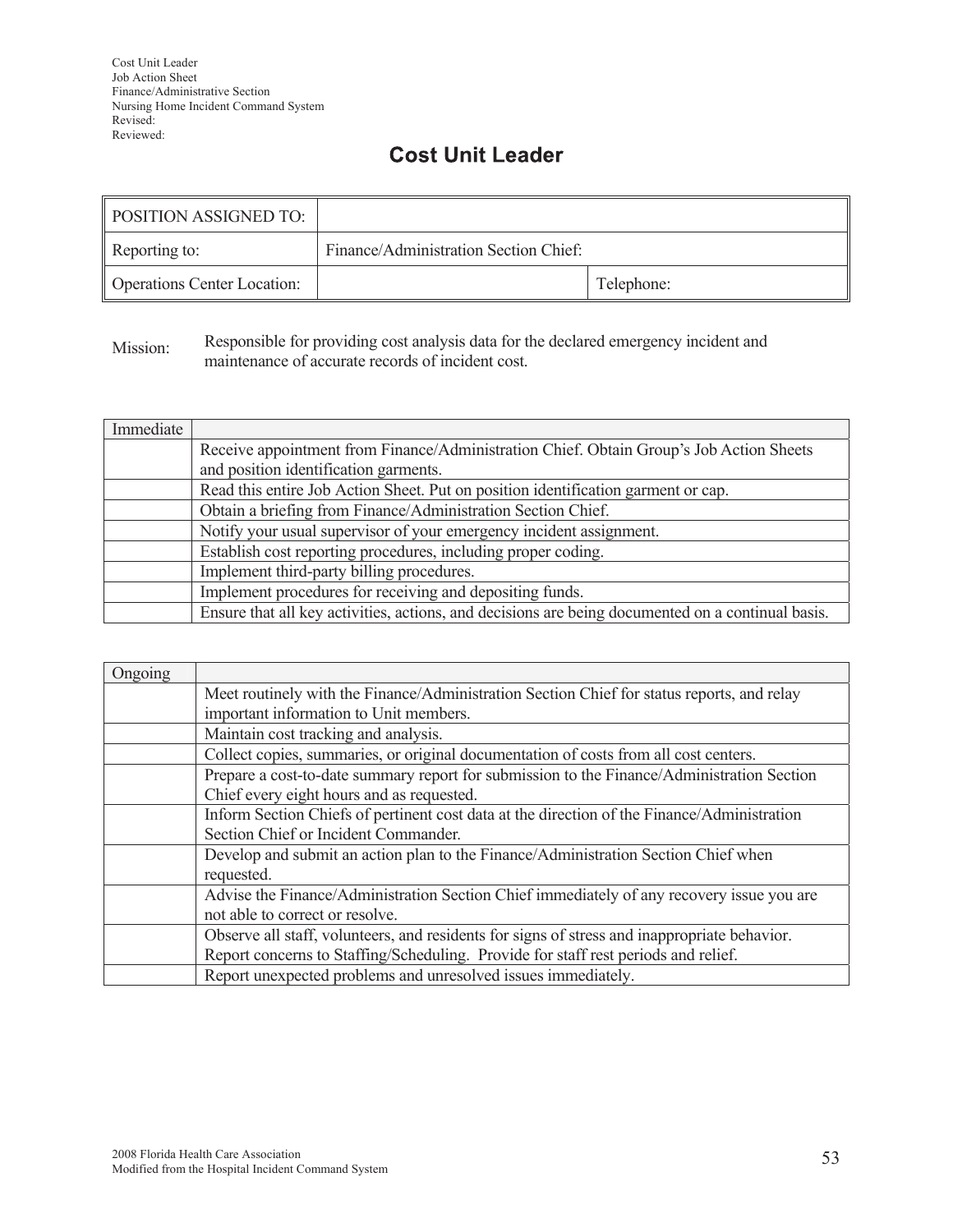# **Employee Time Unit Leader**

| POSITION ASSIGNED TO:              |                                       |            |
|------------------------------------|---------------------------------------|------------|
| Reporting to:                      | Finance/Administration Section Chief: |            |
| <b>Operations Center Location:</b> |                                       | Telephone: |

#### Mission: Responsible for the documentation of personnel time records. Monitor and report on regular and overtime hours worked/volunteered.

| Immediate |                                                                                                  |
|-----------|--------------------------------------------------------------------------------------------------|
|           | Receive appointment from Finance/Administration Chief. Obtain Group's Job Action Sheets          |
|           | and position identification garments.                                                            |
|           | Read this entire Job Action Sheet. Put on position identification garment or cap.                |
|           | Obtain a briefing from Finance/Administration Section Chief.                                     |
|           | With Finance/Administration Section Chief, decide if the facility needs to process payroll early |
|           | or in advance of an impending event. Do so if action is approved.                                |
|           | At the onset of an impending emergency event, obtain printed time sheets for a 14-day run.       |
|           | Ensure the documentation of personnel hours worked and volunteer hours worked in all areas       |
|           | relevant to the nursing home's emergency incident response.                                      |
|           | Make sure all Section Chiefs and/or Unit Leaders are following these protocols when submitting   |
|           | a list of personnel/volunteers who worked outside of their regularly scheduled hours in response |
|           | to the emergency incident:                                                                       |
|           | Use proper names to list personnel and indicate employee or volunteer                            |
|           | Record employee number, if applicable, and indicate assigned function or job                     |
|           | Work start and end times for each employee                                                       |
|           | Employee/volunteer should sign                                                                   |
|           | Calculate total hours                                                                            |
|           | Assist Staffing/Scheduling Unit Manager in accounting for facility staff.                        |

| Ongoing |                                                                                                 |
|---------|-------------------------------------------------------------------------------------------------|
|         | Meet routinely with the Finance/Administration Section Chief for status reports, and relay      |
|         | important information to Unit members.                                                          |
|         | Collect all Section personnel time sheets from each work area for recording and tabulation      |
|         | every eight hours, or as specified by the Finance/Administration Section Chief.                 |
|         | Forward tabulated Section personnel time sheets to the Cost Unit Leader every eight hours or as |
|         | requested.                                                                                      |
|         | Develop and submit an action plan to the Finance/Administration Section Chief when              |
|         | requested.                                                                                      |
|         | Advise the Finance/Administration Section Chief immediately of any recovery issue you are       |
|         | not able to correct or resolve.                                                                 |
|         | Observe all staff, volunteers, and residents for signs of stress and inappropriate behavior.    |
|         | Report concerns to Staffing/Scheduling. Provide for staff rest periods and relief.              |
|         | Report unexpected problems and unresolved issues immediately.                                   |